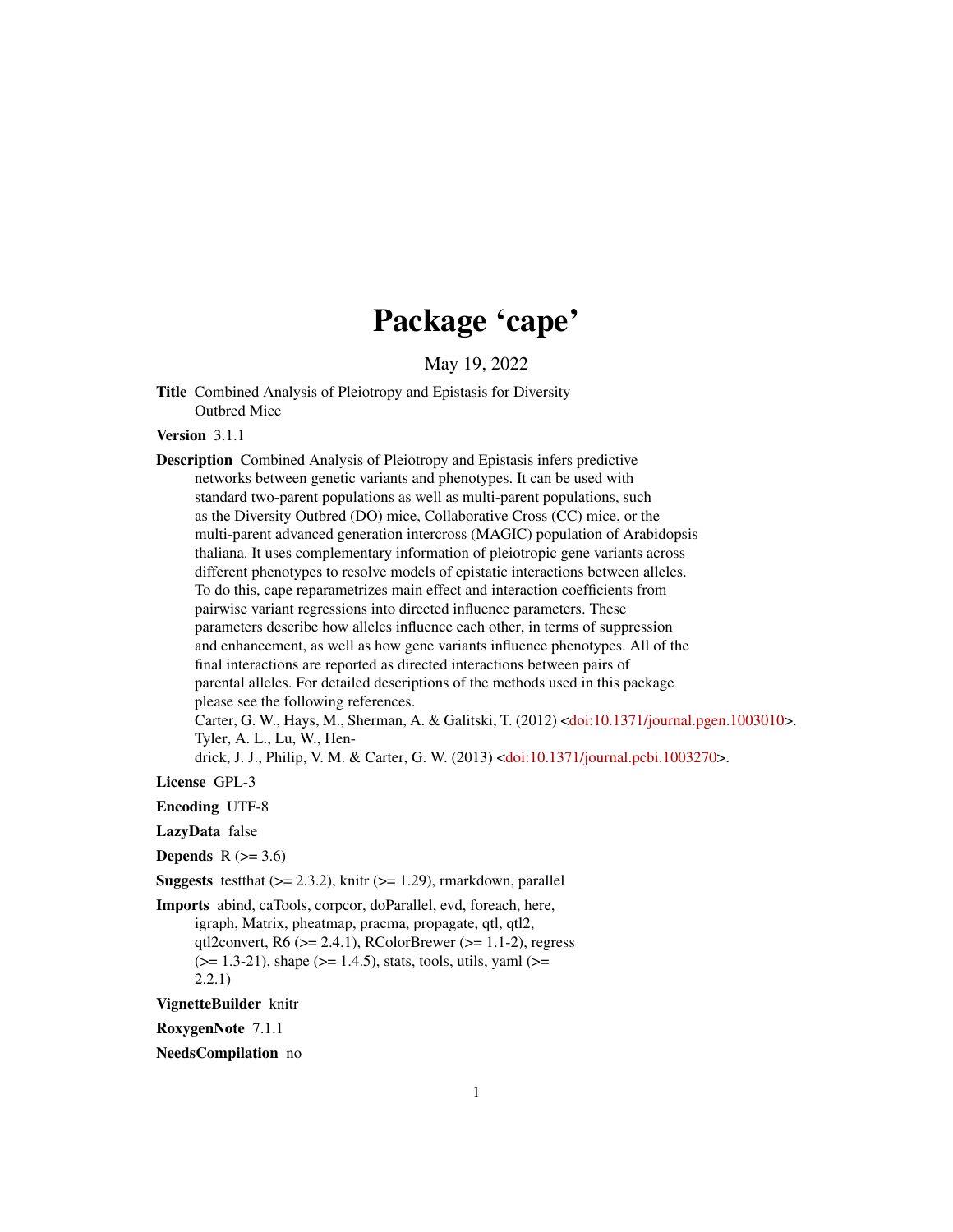Author Anna Tyler [aut, cre], Jake Emerson [aut], Baha El Kassaby [aut], Ann Wells [aut], Georgi Kolishovski [aut], Vivek Philip [aut], Gregory Carter [aut]

Maintainer Anna Tyler <anna.tyler@jax.org>

Repository CRAN

Date/Publication 2022-05-19 13:40:02 UTC

## R topics documented:

|                                                                                                       | 3              |
|-------------------------------------------------------------------------------------------------------|----------------|
|                                                                                                       | $\overline{4}$ |
|                                                                                                       | $\overline{4}$ |
|                                                                                                       | $\overline{5}$ |
|                                                                                                       | 19             |
|                                                                                                       | 20             |
|                                                                                                       | 21             |
|                                                                                                       | 22             |
|                                                                                                       | 23             |
|                                                                                                       | 24             |
|                                                                                                       | 24             |
|                                                                                                       | 25             |
|                                                                                                       |                |
|                                                                                                       |                |
|                                                                                                       |                |
|                                                                                                       |                |
|                                                                                                       |                |
|                                                                                                       | -32            |
| $load\_input\_and\_run\_cape \dots \dots \dots \dots \dots \dots \dots \dots \dots \dots \dots \dots$ | 33             |
|                                                                                                       | - 34           |
|                                                                                                       | -36            |
|                                                                                                       | - 36           |
|                                                                                                       |                |
|                                                                                                       |                |
|                                                                                                       | 41             |
|                                                                                                       |                |
|                                                                                                       |                |
|                                                                                                       | 47             |
|                                                                                                       | 48             |
|                                                                                                       |                |
|                                                                                                       |                |
|                                                                                                       |                |
|                                                                                                       |                |
|                                                                                                       | 55             |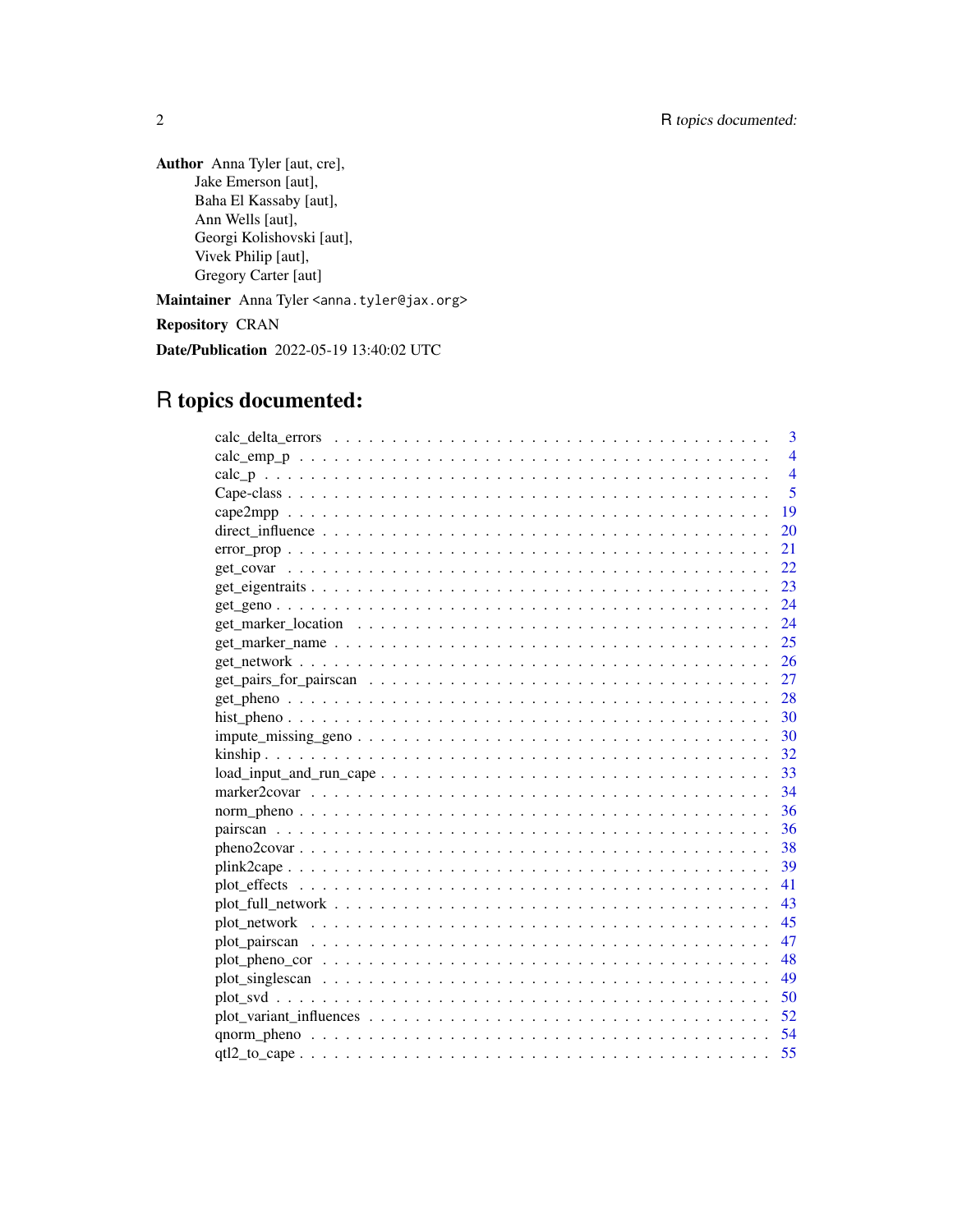<span id="page-2-0"></span>

#### **Index** [72](#page-71-0)

calc\_delta\_errors *Error propagation*

## Description

This function performs error propagation on coefficients and standard errors.

## Usage

calc\_delta\_errors(markers, beta\_m, se, beta\_cov)

## Arguments

| markers  | The marker names being tested                                                      |
|----------|------------------------------------------------------------------------------------|
| beta_m   | The main-effects coefficient matrix for the pairwise regression of the given pair. |
| se       | The standard errors for the marker pair.                                           |
| beta_cov | The model covariance matrix from the pairwise regression                           |

## Value

Returns the error propagated coefficients and standard errors for m12 and m21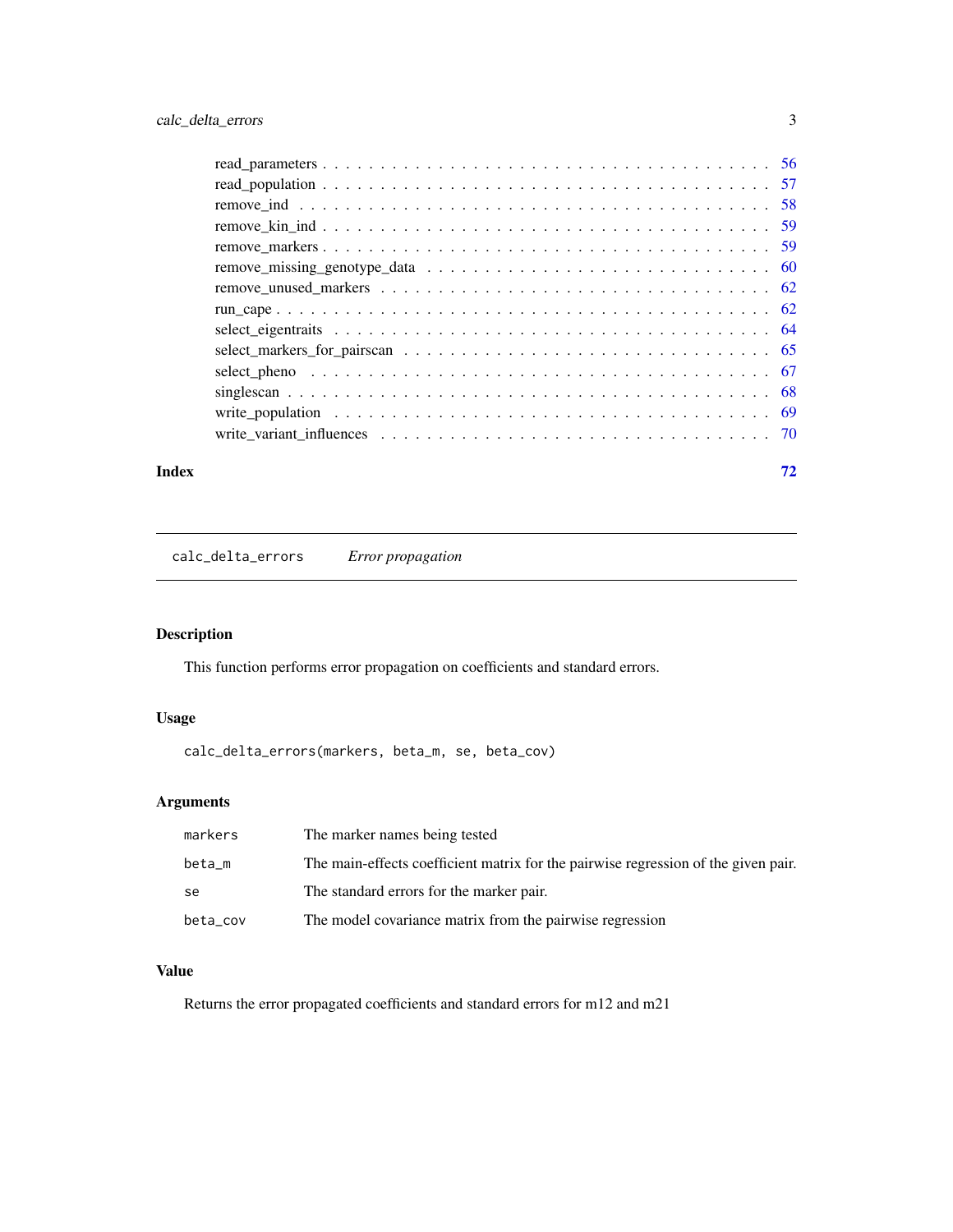<span id="page-3-0"></span>

## Description

This function uses ecdf to calculate empirical p values given a null distribution and an observed distribution

## Usage

calc\_emp\_p(obs\_dist, null\_dist)

## Arguments

| obs dist  | The observed distribution |
|-----------|---------------------------|
| null dist | The null distribution     |

## Value

An empirical p value for each observed value

<span id="page-3-1"></span>calc\_p *Calculate P Values for Interactions Based on Permutations*

## Description

Calculate P Values for Interactions Based on Permutations

## Usage

```
calc_p(
  data_obj,
 pval_correction = c("holm", "hochberg", "hommel", "bonferroni", "BH", "BY", "fdr",
    "none")
)
```
#### Arguments

data\_obj A [Cape](#page-4-1) data object pval\_correction

> One of "holm", "fdr", "lfdr" or "none", indicating whether the p value correction method used should be the Holm step-down procedure, false discovery rate, local false discovery, or no correction rate respectively.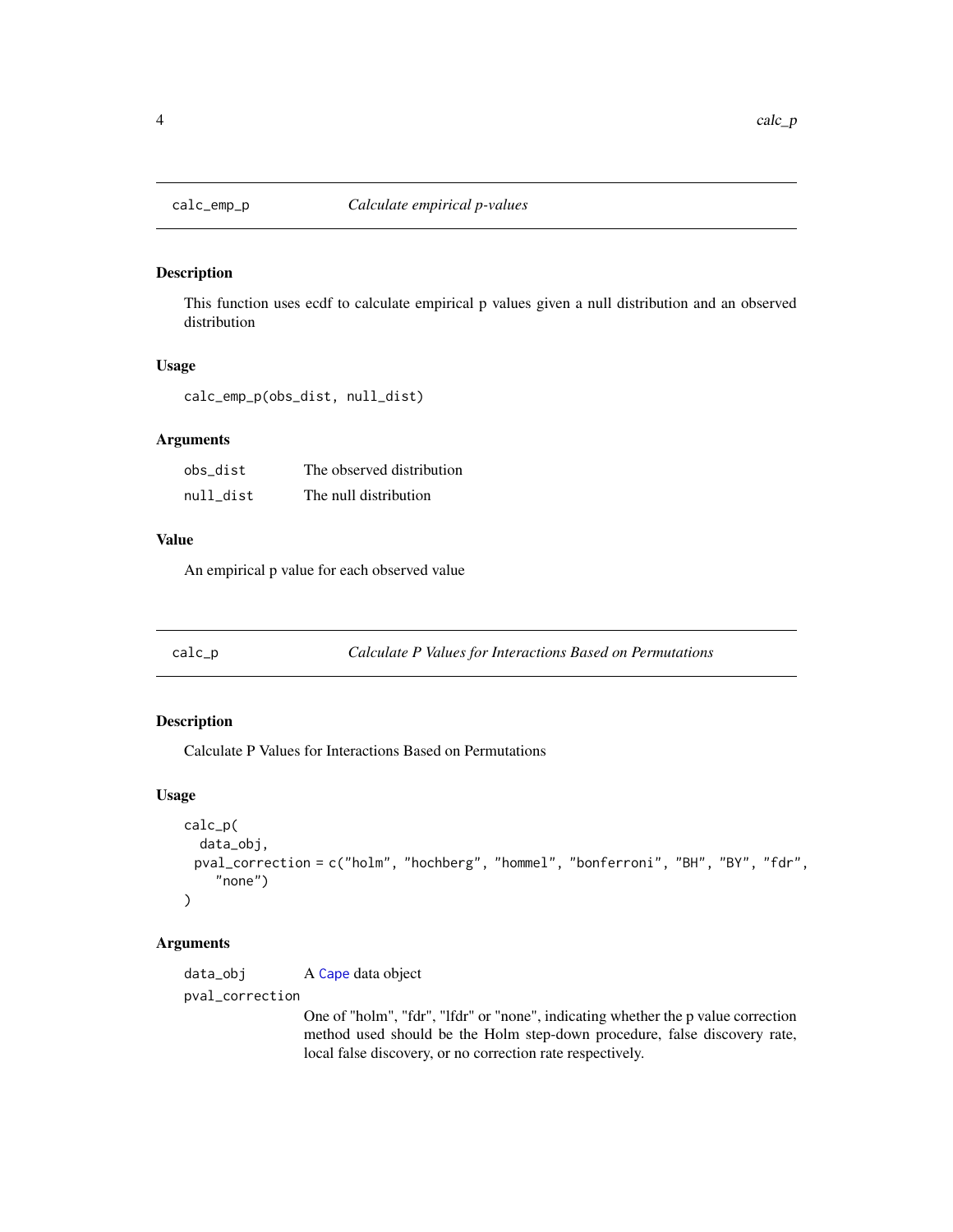#### <span id="page-4-0"></span>Cape-class 5

#### Value

The data object is returned with a new table called var\_to\_var\_p\_val. This table is the same as var\_to\_var\_influences, but with p value and adjusted p value columns appended.

#### Examples

```
## Not run:
data_obj <- calc_p(data_obj, "fdr")
```
## End(Not run)

Cape-class *The CAPE data object*

#### <span id="page-4-1"></span>Description

The CAPE data object The CAPE data object

#### Details

Class Cape defines a CAPE analysis object.

#### **Slots**

parameter\_file string, full path to YAML file with initialization parameters

- yaml\_parameters string representing YAML CAPE parameters. See the vignette for more descriptions of individual parameter settings.
- results\_path string, full path to directory for storing results (optional, a directory will be created if one is not specified)
- save\_results Whether to save cape results. Defaults to FALSE.
- use\_saved\_results Whether to use existing results from a previous run. This can save time if re-running an analysis, but can lead to problems if the old run and new run have competing settings. If errors arise, and use\_saved\_results is set to TRUE, try setting it to FALSE, or deleting previous results.
- pheno A matrix containing the traits to be analyzed. Traits are in columns and individuals are in rows.
- chromosome A vector the same length as the number of markers indicating which chromosome each marker lives on.
- marker\_num A vector the same length as the number of markers indicating the index of each marker
- marker\_location A vector the same length as the number of markers indicating the genomic position of each marker. The positions are primarily used for plotting and can be in base pairs, centiMorgans, or dummy variables.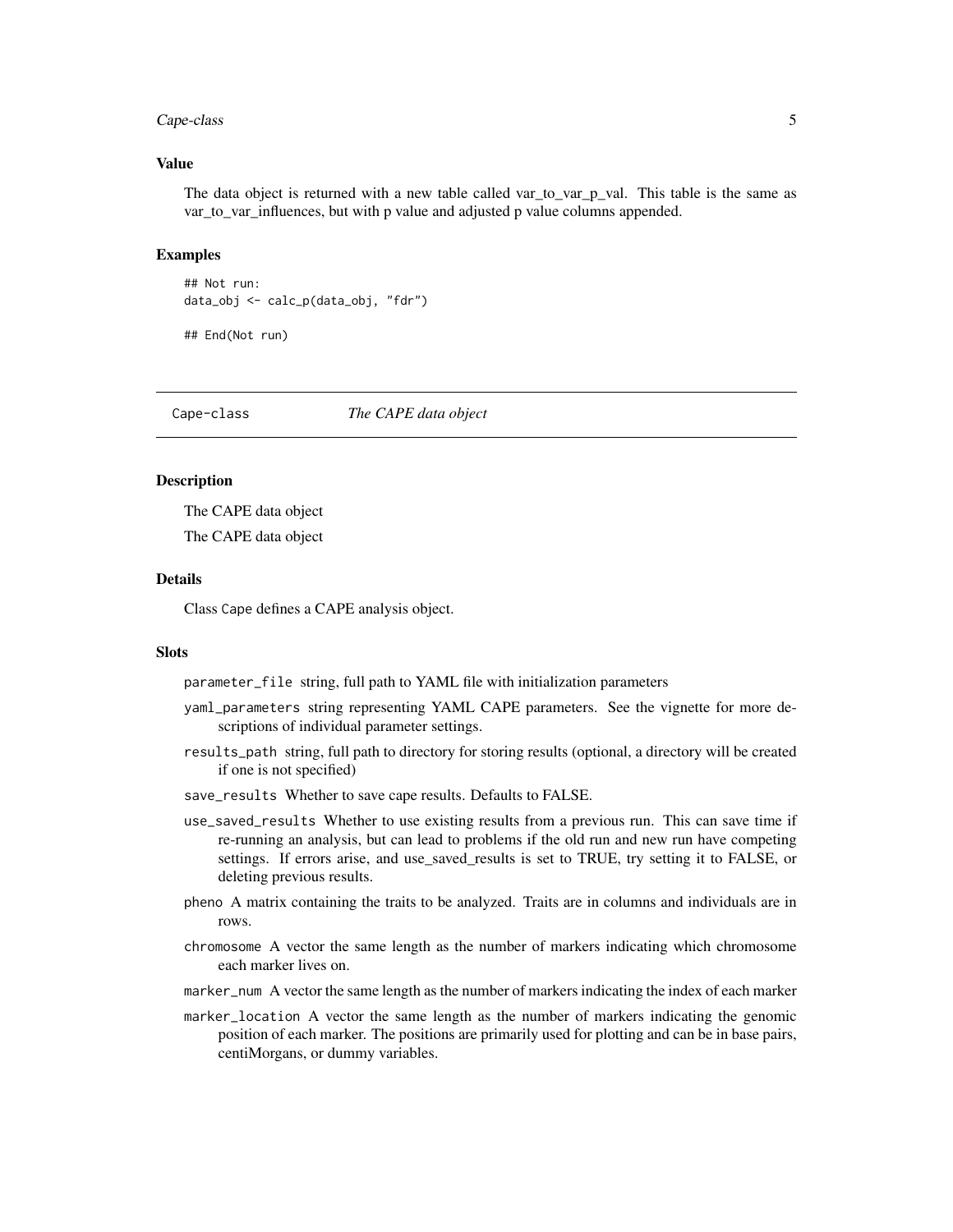- marker\_selection\_method A string indicating how markers should be selected for the pairscan. Options are "top\_effects" or "from\_list." If "top\_effects," markers are selected using main effect sizes. If "from list" markers are specified using a vector of marker names. See [select\\_markers\\_for\\_pairscan](#page-64-1).
- geno\_names The dimnames of the genotype array. The genotype array is a three-dimensional array in which rows are individuals, columns are alleles, and the third dimension houses the markers. Genotypes are pulled for analysis using [get\\_geno](#page-23-1) based on geno\_names. Only the individuals, alleles, and markers listed in geno\_names are taken from the genotype matrix. Functions that remove markers and individuals from analysis always operate on geno\_names in addition to other relevant slots. The names of geno\_names must be "mouse", "allele", "locus."
- geno A three dimensional array holding genotypes for each animal for each allele at each marker. The genotypes are continuously valued probabilities ranging from 0 to 1. The dimnames of geno must be "mouse", "allele", and "locus," even if the individuals are not mice.
- geno\_for\_pairscan A two-dimensional matrix holding the genotypes that will be analyzed in the pairscan. Alleles are in columns and individuals are in rows. As in the geno array, values are continuous probabilities ranging from 0 to 1.
- peak\_density The density parameter for [select\\_markers\\_for\\_pairscan](#page-64-1). Determines how densely markers under an individual effect size peak are selected for the pairscan if marker selection method is TRUE. Defaults to 0.5.
- window\_size The window size used by [select\\_markers\\_for\\_pairscan](#page-64-1). It specifies how many markers are used to smooth effect size curves for automatic peak identification. If set to NULL, window\_size is determined automatically. Used when marker\_selection\_method is TRUE.
- tolerance The wiggle room afforded to [select\\_markers\\_for\\_pairscan](#page-64-1) in finding a target number of markers. If num\_alleles\_in\_pairscan is 100 and the tolerance is 5, the algorithm will stop when it identifies anywhere between 95 and 105 markers for the pairscan.
- ref\_allele A string of length 1 indicating which allele to use as the reference allele. In twoparent crosses, this is usually allele A. In DO/CC populations, we recommend using B as the reference allele. B is the allele from the C57Bl6/J mouse, which is often used as a reference strain.
- alpha The significance level for calculating effect size thresholds in the [singlescan](#page-67-1). If singlescan perm is 0, this parameter is ignored.
- covar\_table A matrix of covariates with covariates in columns and individuals in rows. Must be numeric.
- num\_alleles\_in\_pairscan The number of alleles to test in the pairwise scan. Because Cape is computationally intensive, we usually need to test only a subset of available markers in the pairscan, particularly if the kinship correction is being used.
- max\_pair\_cor the maximum Pearson correlation between two markers. If their correlation exceeds this value, they will not be tested against each other in the pairscan. This threshold is set to prevent false positive arising from testing highly correlated markers. If this value is set to NULL, min\_per\_genotype must be specified.
- min\_per\_genotype minimum The minimum number of individuals allowable per genotype combination in the pair scan. If for a given marker pair, one of the genotype combinations is underrepresented, the marker pair is not tested. If this value is NULL, max\_pair\_cor must be specified.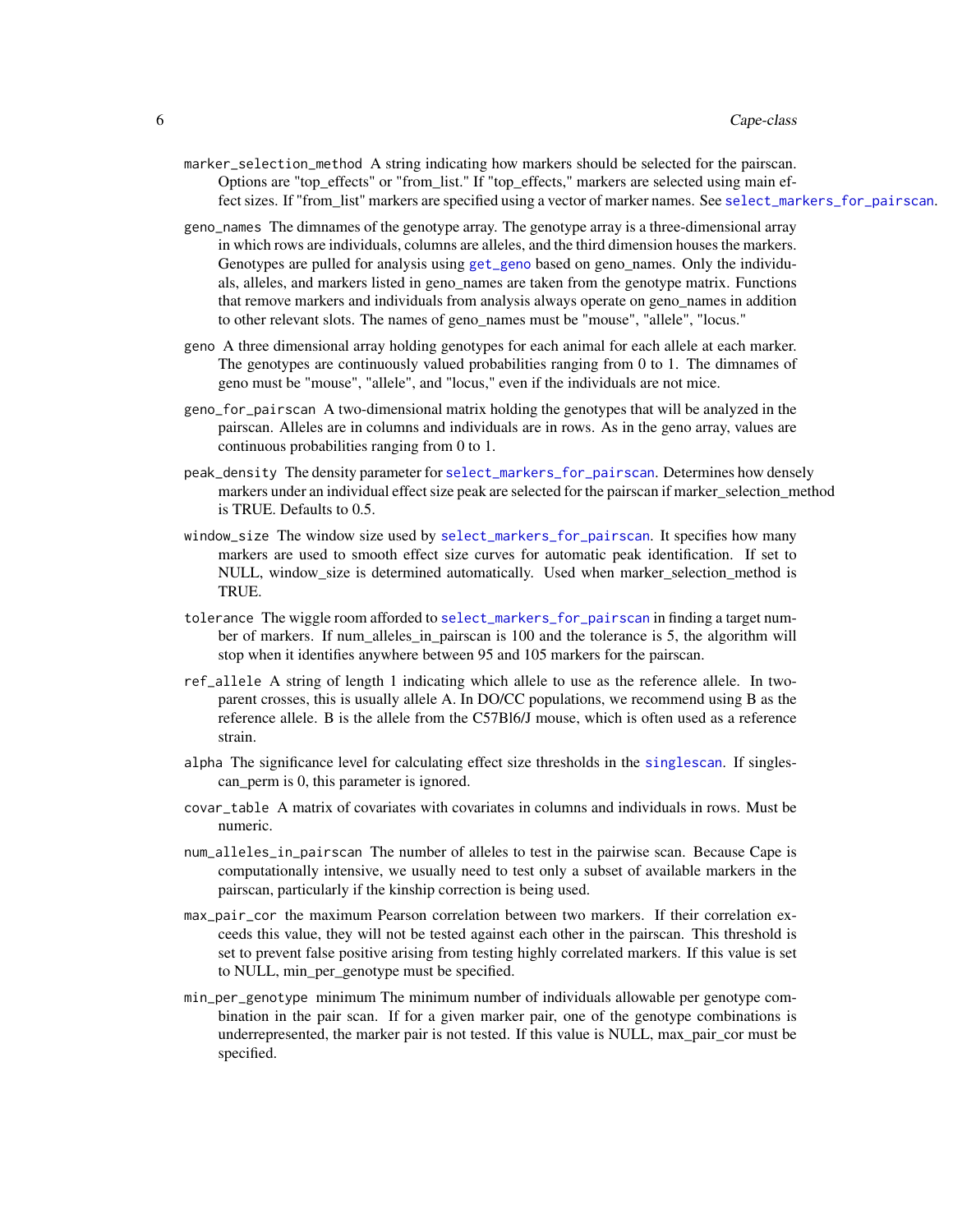- pairscan\_null\_size The total size of the null distribution. This is DIFFERENT than the number of permutations to run. Each permutation generates n choose 2 elements for the pairscan. So for example, a permutation that tests 100 pairs of markers will generate a null distribution of size 4950. This process is repeated until the total null size is reached. If the null size is set to 5000, two permutations of 100 markers would be done to get to a null distribution size of 5000.
- p\_covar A vector of strings specifying the names of covariates derived from traits. See [pheno2covar](#page-37-1).
- g\_covar A vector of strings specifying the names of covariates derived from genetic markers. See [marker2covar](#page-33-1).
- p\_covar\_table A matrix holding the individual values for each trait-derived covariate. See [pheno2covar](#page-37-1).
- g\_covar\_table A matrix holding the individual values for each marker-derived covariate. See [marker2covar](#page-33-1).
- model\_family Indicates the model family of the phenotypes This can be either "gaussian" or "binomial". If this argument is length 1, all phenotypes will be assigned to the same family. Phenotypes can be assigned different model families by providing a vector of the same length as the number of phenotypes, indicating how each phenotype should be modeled. See [singlescan](#page-67-1).
- scan\_what A string indicating whether "eigentraits", "normalized\_traits", or "raw\_traits" should be analyzed. See [get\\_pheno](#page-27-1).
- ET A matrix holding the eigentraits to be analyzed.
- singular\_values Added by [get\\_eigentraits](#page-22-1). A vector holding the singular values from the singular value decomposition of the trait matrix. They are used in rotating the final direct influences back to trait space from eigentrait space. See [get\\_eigentraits](#page-22-1) and [direct\\_influence](#page-19-1).
- right\_singular\_vectors Added by [get\\_eigentraits](#page-22-1). A matrix containing the right singular vectors from the singular value decomposition of the trait matrix. They are used in rotating the final direct influences back to trait space from eigentrait space. See [get\\_eigentraits](#page-22-1) and [direct\\_influence](#page-19-1).
- traits\_scaled Whether the traits should be mean-centered and standardized before analyzing.
- traits\_normalized Whether the traits should be rank Z normalized before analyzing.
- var\_to\_var\_influences\_perm added in [error\\_prop](#page-20-1) The list of results from the error propagation of permuted coefficients.
- var\_to\_var\_influences added in [error\\_prop](#page-20-1) The list of results from the error propagation of coefficients.
- pval\_correction Options are "holm", "hochberg", "hommel", "bonferroni", "BH", "BY","fdr", "none"
- linkage\_blocks\_collapsed A list containing assignments of markers to linkage blocks calculated by [linkage\\_blocks\\_network](#page-0-0) and [plot\\_network](#page-44-1). In this list there can be multiple markers assigned to a single linkage block.
- linkage\_blocks\_full A list containing assignments of markers to linkage blocks when no linkage blocks are calculated. In this list there can only be one marker per "linkage block". See [linkage\\_blocks\\_network](#page-0-0) and [plot\\_network](#page-44-1).
- var\_to\_var\_p\_val The final table of cape interaction results calculated by [error\\_prop](#page-20-1).
- max\_var\_to\_pheno\_influence The final table of cape direct influences of markers to traits calculated by [direct\\_influence](#page-19-1).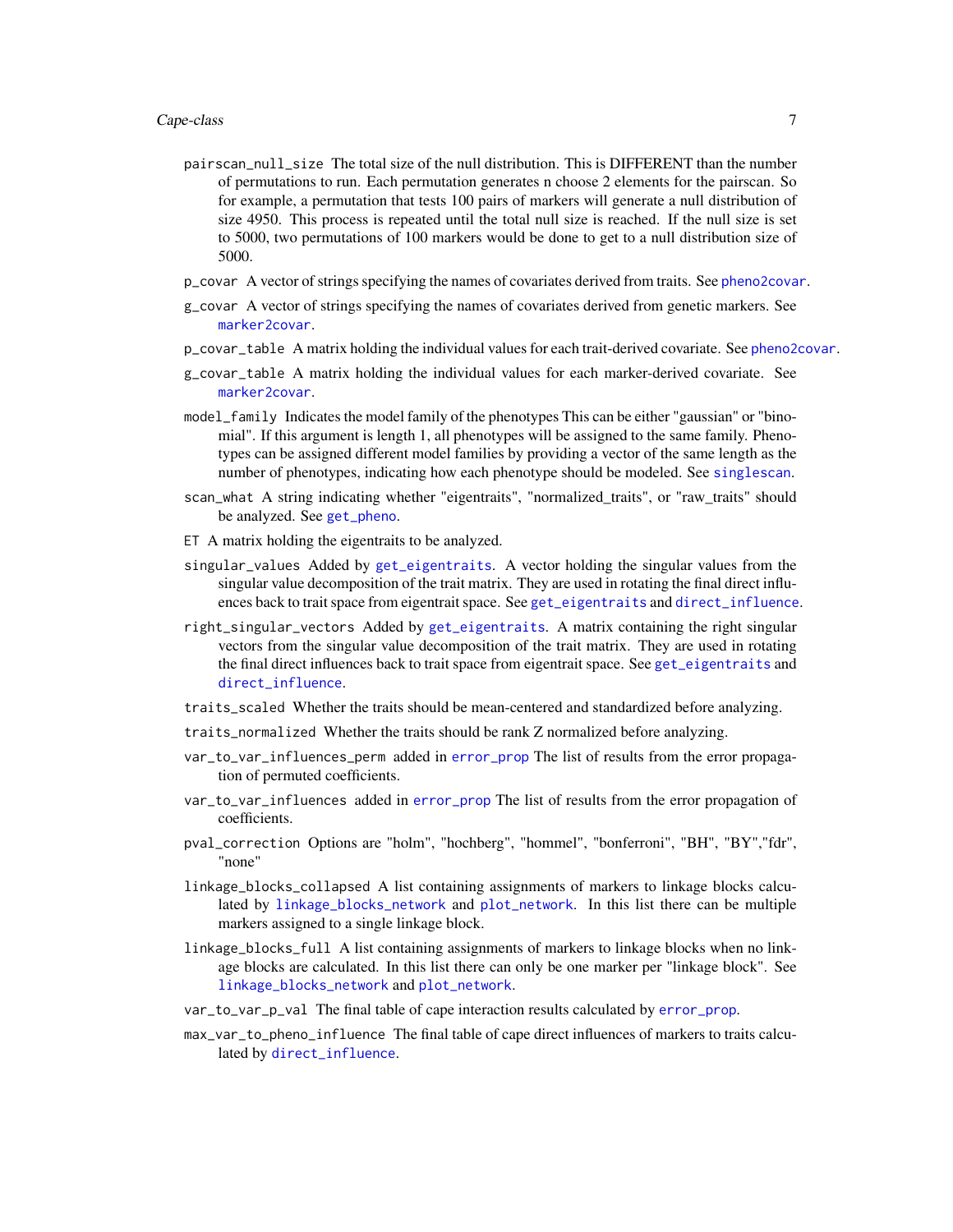- collapsed\_net An adjacency matrix holding significant cape interactions between linkage blocks. See [plot\\_network](#page-44-1) and [get\\_network](#page-25-1).
- full\_net An adjacency matrix holding significant cape interactions between individual markers. See [plot\\_network](#page-44-1) and [get\\_network](#page-25-1).
- use\_kinship Whether to use a kinship correction in the analysis.
- kinship\_type Which type of kinship matrix to use. Either "overall" for the overall kinship matrix or "ltco" for leave-two-chromosomes-out.
- transform\_to\_phenospace whether to transform to phenospace or not.

#### Public fields

parameter\_file full path to YAML file with initialization parameters.

- yaml\_parameters string representing YAML CAPE parameters. See the vignette for more descriptions of individual parameter settings.
- results\_path string, full path to directory for storing results (optional, a directory will be created if one is not specified).
- save\_results Whether to save cape results. Defaults to FALSE.
- use\_saved\_results Whether to use existing results from a previous run. This can save time if re-running an analysis, but can lead to problems if the old run and new run have competing settings. If errors arise, and use\_saved\_results is set to TRUE, try setting it to FALSE, or deleting previous results.
- pheno A matrix containing the traits to be analyzed. Traits are in columns and individuals are in rows.
- chromosome A vector the same length as the number of markers indicating which chromosome each marker lives on.
- marker\_num A vector the same length as the number of markers indicating the index of each marker.
- marker\_location A vector the same length as the number of markers indicating the genomic position of each marker. The positions are primarily used for plotting and can be in base pairs, centiMorgans, or dummy variables.
- geno\_names The dimnames of the genotype array. The genotype array is a three-dimensional array in which rows are individuals, columns are alleles, and the third dimension houses the markers. Genotypes are pulled for analysis using [get\\_geno](#page-23-1) based on geno\_names. Only the individuals, alleles, and markers listed in geno\_names are taken from the genotype matrix. Functions that remove markers and individuals from analysis always operate on geno\_names in addition to other relevant slots. The names of geno\_names must be "mouse", "allele", "locus."
- geno A three dimensional array holding genotypes for each animal for each allele at each marker. The genotypes are continuously valued probabilities ranging from 0 to 1. The dimnames of geno must be "mouse", "allele", and "locus," even if the individuals are not mice.
- peak\_density The density parameter for [select\\_markers\\_for\\_pairscan](#page-64-1). Determines how densely markers under an individual effect size peak are selected for the pairscan if marker\_selection\_method is TRUE. Defaults to 0.5.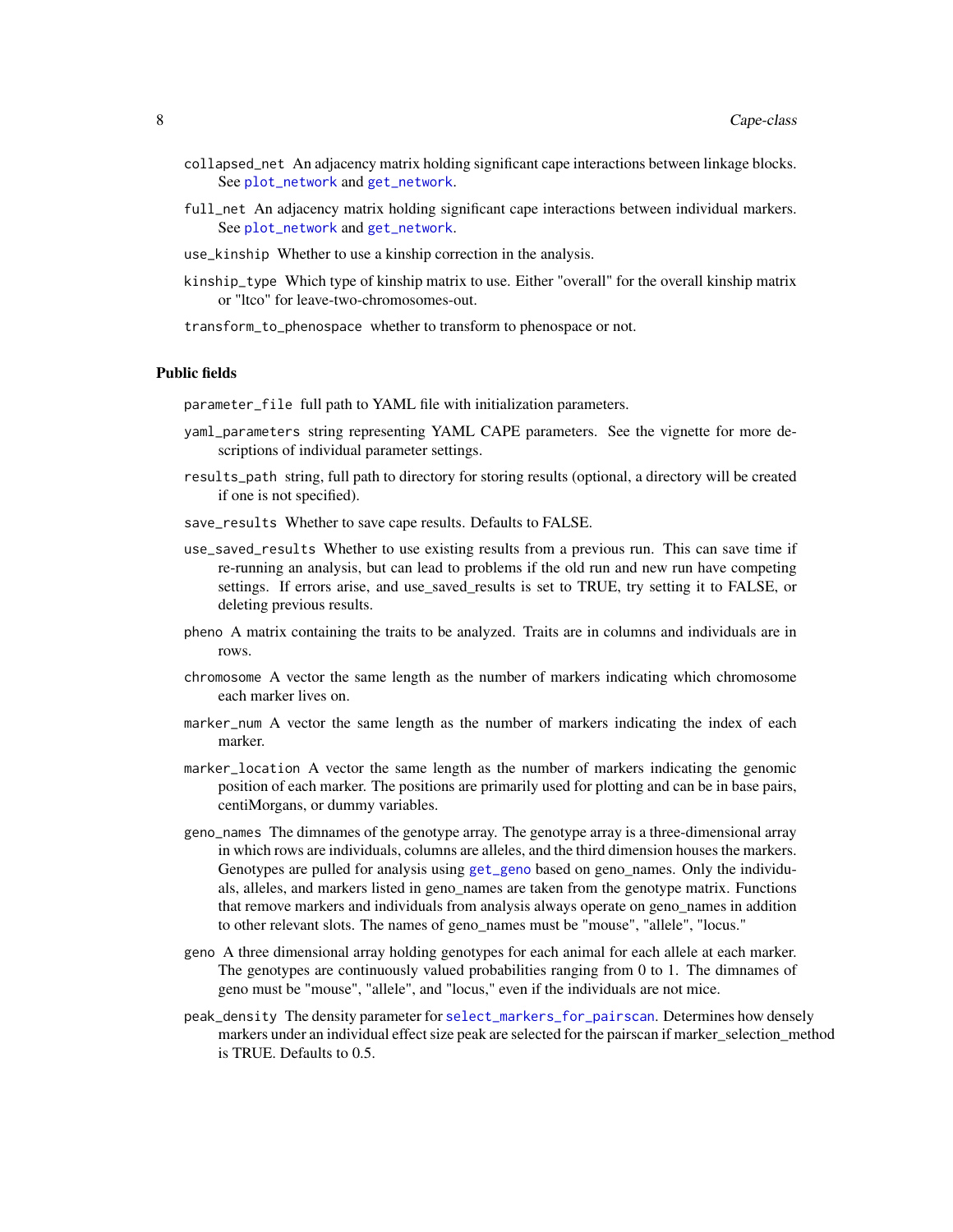- window\_size The window size used by [select\\_markers\\_for\\_pairscan](#page-64-1). It specifies how many markers are used to smooth effect size curves for automatic peak identification. If set to NULL, window size is determined automatically. Used when marker selection method is TRUE.
- tolerance The wiggle room afforded to [select\\_markers\\_for\\_pairscan](#page-64-1) in finding a target number of markers. If num\_alleles\_in\_pairscan is 100 and the tolerance is 5, the algorithm will stop when it identifies anywhere between 95 and 105 markers for the pairscan.
- ref\_allele A string of length 1 indicating which allele to use as the reference allele. In twoparent crosses, this is usually allele A. In DO/CC populations, we recommend using B as the reference allele. B is the allele from the C57Bl6/J mouse, which is often used as a reference strain.
- alpha The significance level for calculating effect size thresholds in the [singlescan](#page-67-1). If singlescan\_perm is 0, this parameter is ignored.
- covar\_table A matrix of covariates with covariates in columns and individuals in rows. Must be numeric.
- num\_alleles\_in\_pairscan The number of alleles to test in the pairwise scan. Because Cape is computationally intensive, we usually need to test only a subset of available markers in the pairscan, particularly if the kinship correction is being used.
- max\_pair\_cor The maximum Pearson correlation between two markers. If their correlation exceeds this value, they will not be tested against each other in the pairscan. This threshold is set to prevent false positive arising from testing highly correlated markers. If this value is set to NULL, min\_per\_genotype must be specified.
- min\_per\_genotype minimum The minimum number of individuals allowable per genotype combination in the pair scan. If for a given marker pair, one of the genotype combinations is underrepresented, the marker pair is not tested. If this value is NULL, max\_pair\_cor must be specified.
- pairscan\_null\_size The total size of the null distribution. This is DIFFERENT than the number of permutations to run. Each permutation generates n choose 2 elements for the pairscan. So for example, a permutation that tests 100 pairs of markers will generate a null distribution of size 4950. This process is repeated until the total null size is reached. If the null size is set to 5000, two permutations of 100 markers would be done to get to a null distribution size of 5000.
- p\_covar A vector of strings specifying the names of covariates derived from traits. See [pheno2covar](#page-37-1).
- g\_covar A vector of strings specifying the names of covariates derived from genetic markers. See [marker2covar](#page-33-1).
- p\_covar\_table A matrix holding the individual values for each trait-derived covariate. See [pheno2covar](#page-37-1).
- g\_covar\_table A matrix holding the individual values for each marker-derived covariate. See [marker2covar](#page-33-1).
- model\_family Indicates the model family of the phenotypes. This can be either "gaussian" or "binomial". If this argument is length 1, all phenotypes will be assigned to the same family. Phenotypes can be assigned different model families by providing a vector of the same length as the number of phenotypes, indicating how each phenotype should be modeled. See [singlescan](#page-67-1).
- scan\_what A string indicating whether "eigentraits", "normalized\_traits", or "raw\_traits" should be analyzed. See [get\\_pheno](#page-27-1).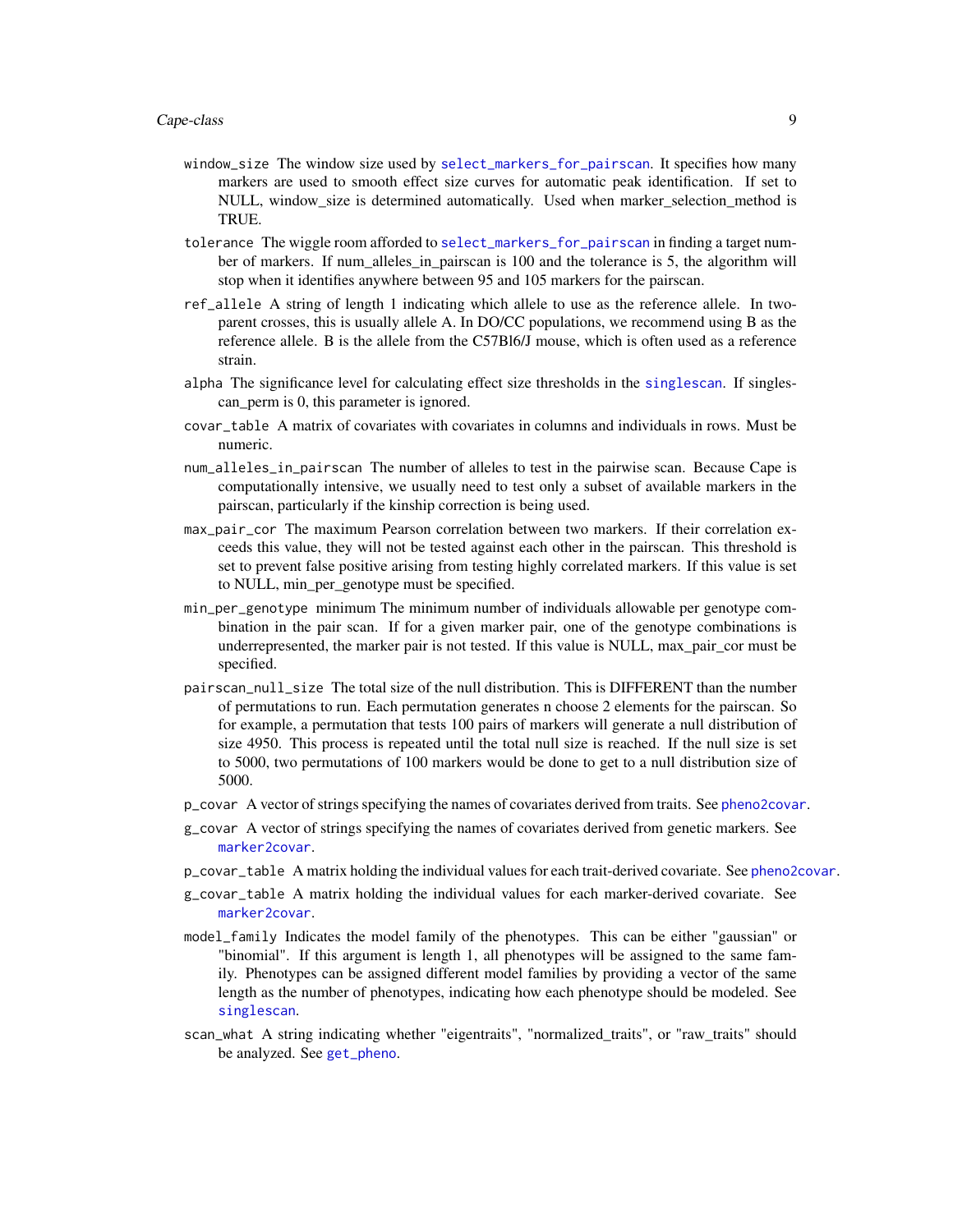- ET A matrix holding the eigentraits to be analyzed.
- singular\_values Added by [get\\_eigentraits](#page-22-1). A vector holding the singular values from the singular value decomposition of the trait matrix. They are used in rotating the final direct influences back to trait space from eigentrait space. See [get\\_eigentraits](#page-22-1) and [direct\\_influence](#page-19-1).
- right\_singular\_vectors Added by [get\\_eigentraits](#page-22-1). A matrix containing the right singular vectors from the singular value decomposition of the trait matrix. They are used in rotating the final direct influences back to trait space from eigentrait space. See [get\\_eigentraits](#page-22-1) and [direct\\_influence](#page-19-1).
- traits\_scaled Whether the traits should be mean-centered and standardized before analyzing.
- traits\_normalized Whether the traits should be rank Z normalized before analyzing.
- var\_to\_var\_influences\_perm added in [error\\_prop](#page-20-1). The list of results from the error propagation of permuted coefficients.
- var\_to\_var\_influences added in [error\\_prop](#page-20-1). The list of results from the error propagation of coefficients.
- pval\_correction Options are "holm", "hochberg", "hommel", "bonferroni", "BH", "BY","fdr", "none".
- var\_to\_var\_p\_val The final table of cape interaction results calculated by [error\\_prop](#page-20-1).
- max\_var\_to\_pheno\_influence The final table of cape direct influences of markers to traits calculated by [direct\\_influence](#page-19-1).
- full\_net An adjacency matrix holding significant cape interactions between individual markers. See [plot\\_network](#page-44-1) and [get\\_network](#page-25-1).
- use\_kinship Whether to use a kinship correction in the analysis.
- kinship\_type which type of kinship matrix to use
- transform\_to\_phenospace whether to transform to phenospace or not.

#### Active bindings

geno\_for\_pairscan geno for pairscan

marker\_selection\_method marker selection method

linkage\_blocks\_collapsed linkage blocks collapsed

linkage\_blocks\_full linkage blocks full

collapsed\_net collapsed net

## Methods

#### Public methods:

- [Cape\\$assign\\_parameters\(\)](#page-10-0)
- [Cape\\$check\\_inputs\(\)](#page-10-1)
- [Cape\\$check\\_geno\\_names\(\)](#page-10-2)
- [Cape\\$new\(\)](#page-10-3)
- [Cape\\$plotSVD\(\)](#page-13-0)
- [Cape\\$plotSinglescan\(\)](#page-14-0)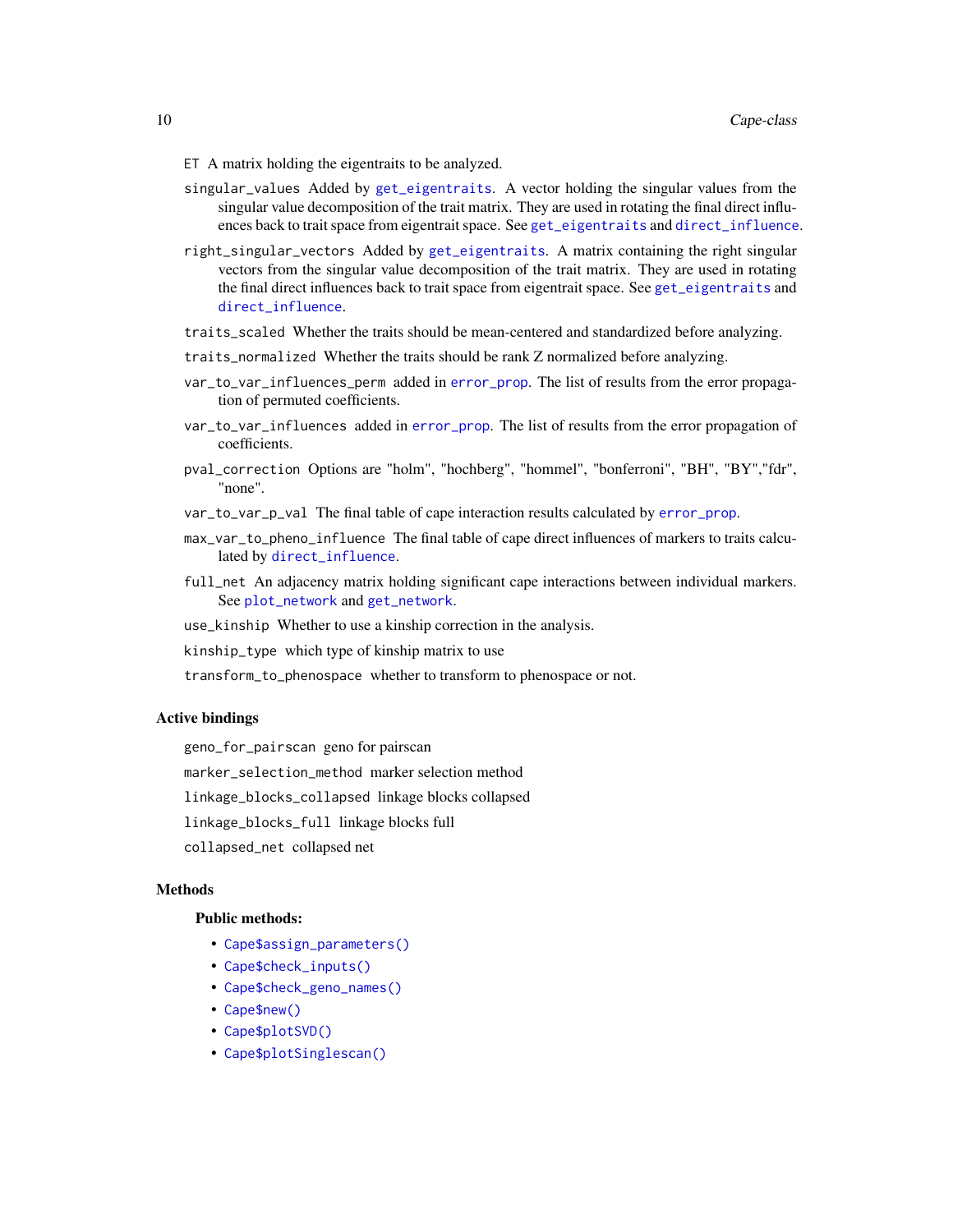#### Cape-class 11

- [Cape\\$plotPairscan\(\)](#page-14-1)
- [Cape\\$plotVariantInfluences\(\)](#page-15-0)
- [Cape\\$plotNetwork\(\)](#page-15-1)
- [Cape\\$plotFullNetwork\(\)](#page-16-0)
- [Cape\\$writeVariantInfluences\(\)](#page-17-0)
- [Cape\\$set\\_pheno\(\)](#page-17-1)
- [Cape\\$set\\_geno\(\)](#page-17-2)
- [Cape\\$create\\_covar\\_table\(\)](#page-17-3)
- [Cape\\$save\\_rds\(\)](#page-17-4)
- [Cape\\$read\\_rds\(\)](#page-18-1)

<span id="page-10-0"></span>Method assign\_parameters(): Assigns variables from the parameter file to attributes in the Cape object.

*Usage:* Cape\$assign\_parameters()

<span id="page-10-1"></span>Method check\_inputs(): Checks the dimensionality of inputs and its consistency.

*Usage:* Cape\$check\_inputs()

<span id="page-10-2"></span>Method check\_geno\_names(): Checks genotype names.

*Usage:* Cape\$check\_geno\_names()

<span id="page-10-3"></span>Method new(): Initialization method.

```
Usage:
Cape$new(
 parameter_file = NULL,
 yaml_parameters = NULL,
  results_path = NULL,
  save_results = FALSE,
 use_saved_results = TRUE,
 pheno = NULL,
 chromosome = NULL,
 marker_num = NULL,
 marker_location = NULL,
  geno_names = NULL,
 geno = NULL,
  .geno_for_pairscan = NULL,
 peak_density = NULL,
 window_size = NULL,
  tolerance = NULL,
  ref_allele = NULL,
  alpha = NULL,covar_table = NULL,
 num_alleles_in_pairscan = NULL,
```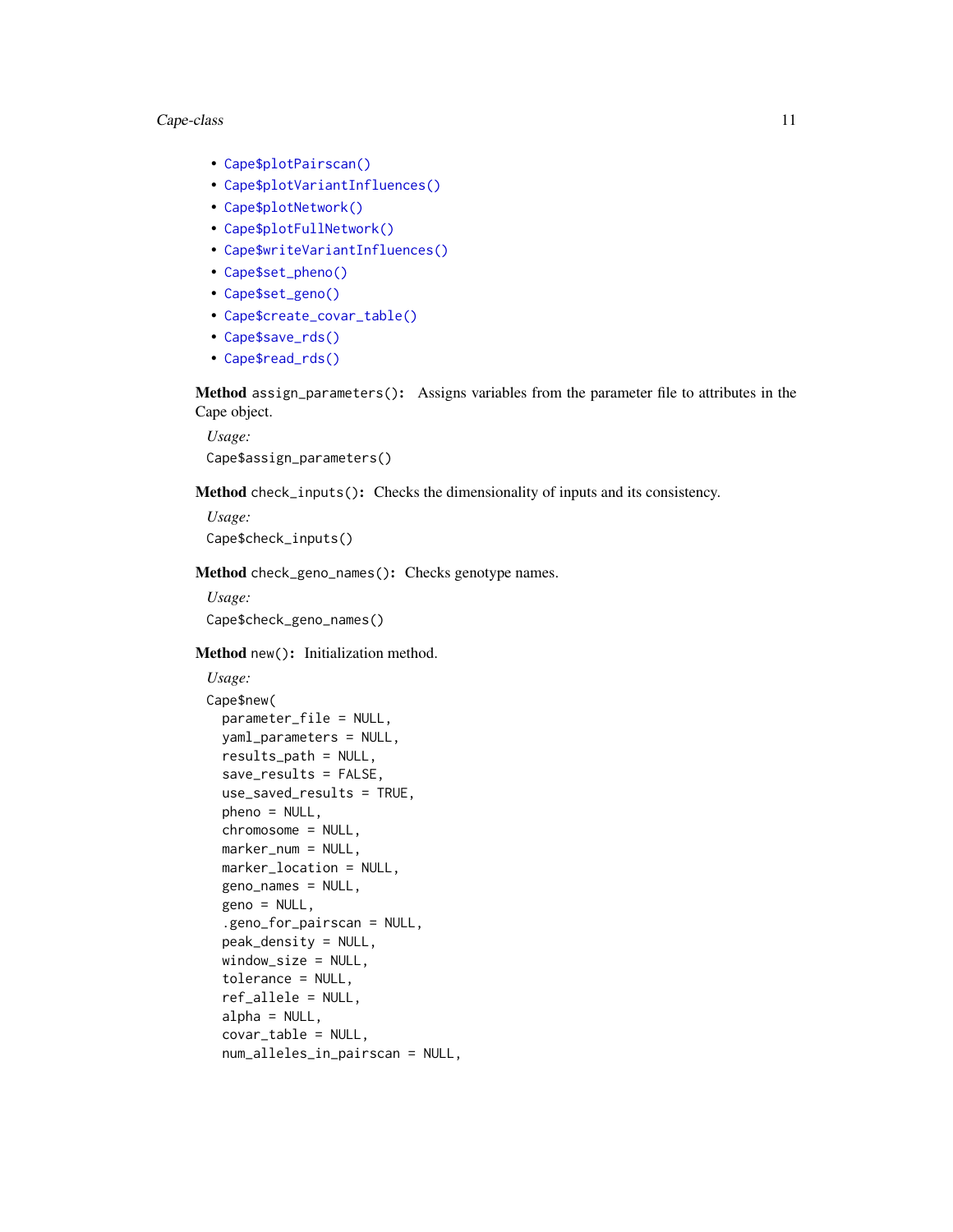```
max_pair_cor = NULL,
min_per_genotype = NULL,
pairscan_null_size = NULL,
p_covar = NULL,
g_covar = NULL,
p_covar_table = NULL,
g_covar_table = NULL,
model_family = NULL,
scan_what = NULL,
ET = NULL,singular_values = NULL,
right_singular_vectors = NULL,
traits_scaled = NULL,
traits_normalized = NULL,
var_to_var_influences_perm = NULL,
var_to_var_influences = NULL,
pval_correction = NULL,
var_to_var_p_val = NULL,
max_var_to_pheno_influence = NULL,
full_net = NULL,use_kinship = NULL,
kinship_type = NULL,
transform_to_phenospace = NULL,
plot_pdf = NULL
```
*Arguments:*

)

parameter\_file string, full path to YAML file with initialization parameters

- yaml\_parameters string representing YAML CAPE parameters. See the vignette for more descriptions of individual parameter settings.
- results\_path string, full path to directory for storing results (optional, a directory will be created if one is not specified)
- save\_results Whether to save cape results. Defaults to TRUE.
- use\_saved\_results Whether to use existing results from a previous run. This can save time if re-running an analysis, but can lead to problems if the old run and new run have competing settings. If errors arise, and use\_saved\_results is set to TRUE, try setting it to FALSE, or deleting previous results.
- pheno A matrix containing the traits to be analyzed. Traits are in columns and individuals are in rows.
- chromosome A vector the same length as the number of markers indicating which chromosome each marker lives on.
- marker\_num A vector the same length as the number of markers indicating the index of each marker
- marker\_location A vector the same length as the number of markers indicating the genomic position of each marker. The positions are primarily used for plotting and can be in base pairs, centiMorgans, or dummy variables.
- geno\_names The dimnames of the genotype array. The genotype array is a three-dimensional array in which rows are individuals, columns are alleles, and the third dimension houses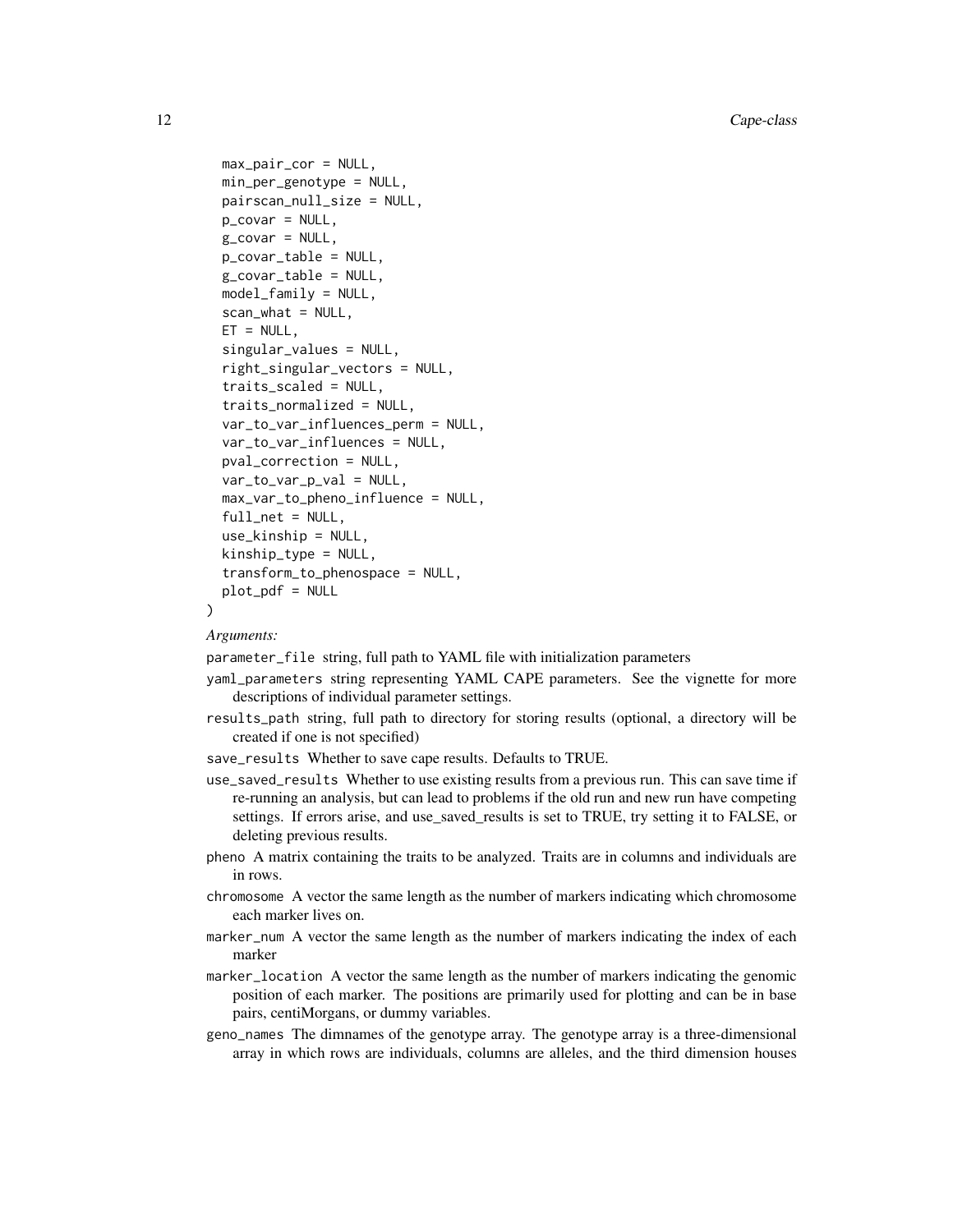the markers. Genotypes are pulled for analysis using [get\\_geno](#page-23-1) based on geno\_names. Only the individuals, alleles, and markers listed in geno\_names are taken from the genotype matrix. Functions that remove markers and individuals from analysis always operate on geno\_names in addition to other relevant slots. The names of geno\_names must be "mouse", "allele", "locus."

- geno A three dimensional array holding genotypes for each animal for each allele at each marker. The genotypes are continuously valued probabilities ranging from 0 to 1. The dimnames of geno must be "mouse", "allele", and "locus," even if the individuals are not mice.
- .geno\_for\_pairscan A two-dimensional matrix holding the genotypes that will be analyzed in the pairscan. Alleles are in columns and individuals are in rows. As in the geno array, values are continuous probabilities ranging from 0 to 1.
- peak\_density The density parameter for [select\\_markers\\_for\\_pairscan](#page-64-1). Determines how densely markers under an individual effect size peak are selected for the pairscan if marker\_selection\_method is TRUE. Defaults to 0.5.
- window\_size The window size used by [select\\_markers\\_for\\_pairscan](#page-64-1). It specifies how many markers are used to smooth effect size curves for automatic peak identification. If set to NULL, window\_size is determined automatically. Used when marker\_selection\_method is TRUE.
- tolerance The wiggle room afforded to [select\\_markers\\_for\\_pairscan](#page-64-1) in finding a target number of markers. If num\_alleles\_in\_pairscan is 100 and the tolerance is 5, the algorithm will stop when it identifies anywhere between 95 and 105 markers for the pairscan.
- ref\_allele A string of length 1 indicating which allele to use as the reference allele. In twoparent crosses, this is usually allele A. In DO/CC populations, we recommend using B as the reference allele. B is the allele from the C57Bl6/J mouse, which is often used as a reference strain.
- alpha The significance level for calculating effect size thresholds in the [singlescan](#page-67-1). If singlescan\_perm is 0, this parameter is ignored.
- covar\_table A matrix of covariates with covariates in columns and individuals in rows. Must be numeric.
- num\_alleles\_in\_pairscan The number of alleles to test in the pairwise scan. Because Cape is computationally intensive, we usually need to test only a subset of available markers in the pairscan, particularly if the kinship correction is being used.
- max\_pair\_cor the maximum Pearson correlation between two markers. If their correlation exceeds this value, they will not be tested against each other in the pairscan. This threshold is set to prevent false positive arising from testing highly correlated markers. If this value is set to NULL, min\_per\_genotype must be specified.
- min\_per\_genotype minimum The minimum number of individuals allowable per genotype combination in the pair scan. If for a given marker pair, one of the genotype combinations is underrepresented, the marker pair is not tested. If this value is NULL, max pair cor must be specified.
- pairscan\_null\_size The total size of the null distribution. This is DIFFERENT than the number of permutations to run. Each permutation generates n choose 2 elements for the pairscan. So for example, a permutation that tests 100 pairs of markers will generate a null distribution of size 4950. This process is repeated until the total null size is reached. If the null size is set to 5000, two permutations of 100 markers would be done to get to a null distribution size of 5000.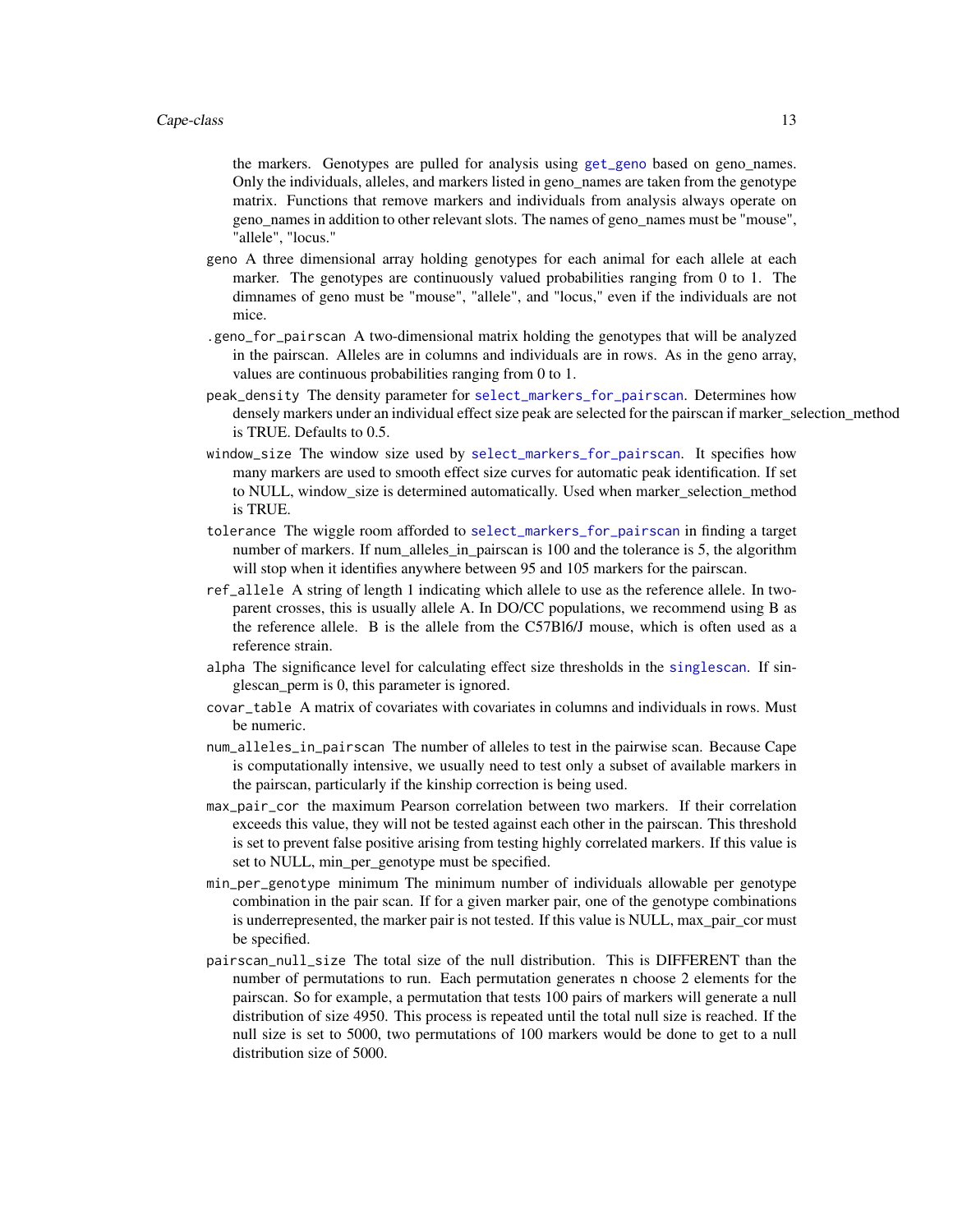- p\_covar A vector of strings specifying the names of covariates derived from traits. See [pheno2covar](#page-37-1).
- g\_covar A vector of strings specifying the names of covariates derived from genetic markers. See [marker2covar](#page-33-1).
- p\_covar\_table A matrix holding the individual values for each trait-derived covariate. See [pheno2covar](#page-37-1).
- g\_covar\_table A matrix holding the individual values for each marker-derived covariate. See [marker2covar](#page-33-1).
- model\_family Indicates the model family of the phenotypes This can be either "gaussian" or "binomial". If this argument is length 1, all phenotypes will be assigned to the same family. Phenotypes can be assigned different model families by providing a vector of the same length as the number of phenotypes, indicating how each phenotype should be modeled. See [singlescan](#page-67-1).
- scan\_what A string indicating whether "eigentraits", "normalized\_traits", or "raw\_traits" should be analyzed. See [get\\_pheno](#page-27-1).
- ET A matrix holding the eigentraits to be analyzed.
- singular\_values Added by [get\\_eigentraits](#page-22-1). A vector holding the singular values from the singular value decomposition of the trait matrix. They are used in rotating the final direct influences back to trait space from eigentrait space. See [get\\_eigentraits](#page-22-1) and [direct\\_influence](#page-19-1).
- right\_singular\_vectors Added by [get\\_eigentraits](#page-22-1). A matrix containing the right singular vectors from the singular value decomposition of the trait matrix. They are used in rotating the final direct influences back to trait space from eigentrait space. See [get\\_eigentraits](#page-22-1) and [direct\\_influence](#page-19-1).
- traits\_scaled Whether the traits should be mean-centered and standardized before analyzing.
- traits\_normalized Whether the traits should be rank Z normalized before analyzing.
- var\_to\_var\_influences\_perm added in [error\\_prop](#page-20-1) The list of results from the error propagation of permuted coefficients.
- var\_to\_var\_influences added in [error\\_prop](#page-20-1) The list of results from the error propagation of coefficients.
- pval\_correction Options are "holm", "hochberg", "hommel", "bonferroni", "BH", "BY","fdr", "none"
- var\_to\_var\_p\_val The final table of cape interaction results calculated by [error\\_prop](#page-20-1).
- max\_var\_to\_pheno\_influence The final table of cape direct influences of markers to traits calculated by [direct\\_influence](#page-19-1).
- full\_net An adjacency matrix holding significant cape interactions between individual markers. See [plot\\_network](#page-44-1) and [get\\_network](#page-25-1).

use\_kinship Whether to use a kinship correction in the analysis.

kinship\_type Which type of kinship matrix to use. Either "overall" or "ltco."

transform\_to\_phenospace whether to transform to phenospace or not.

plot\_pdf logical. If TRUE, results are generated as pdf

#### <span id="page-13-0"></span>Method plotSVD(): Plot Eigentraits

*Usage:*

Cape\$plotSVD(filename)

*Arguments:*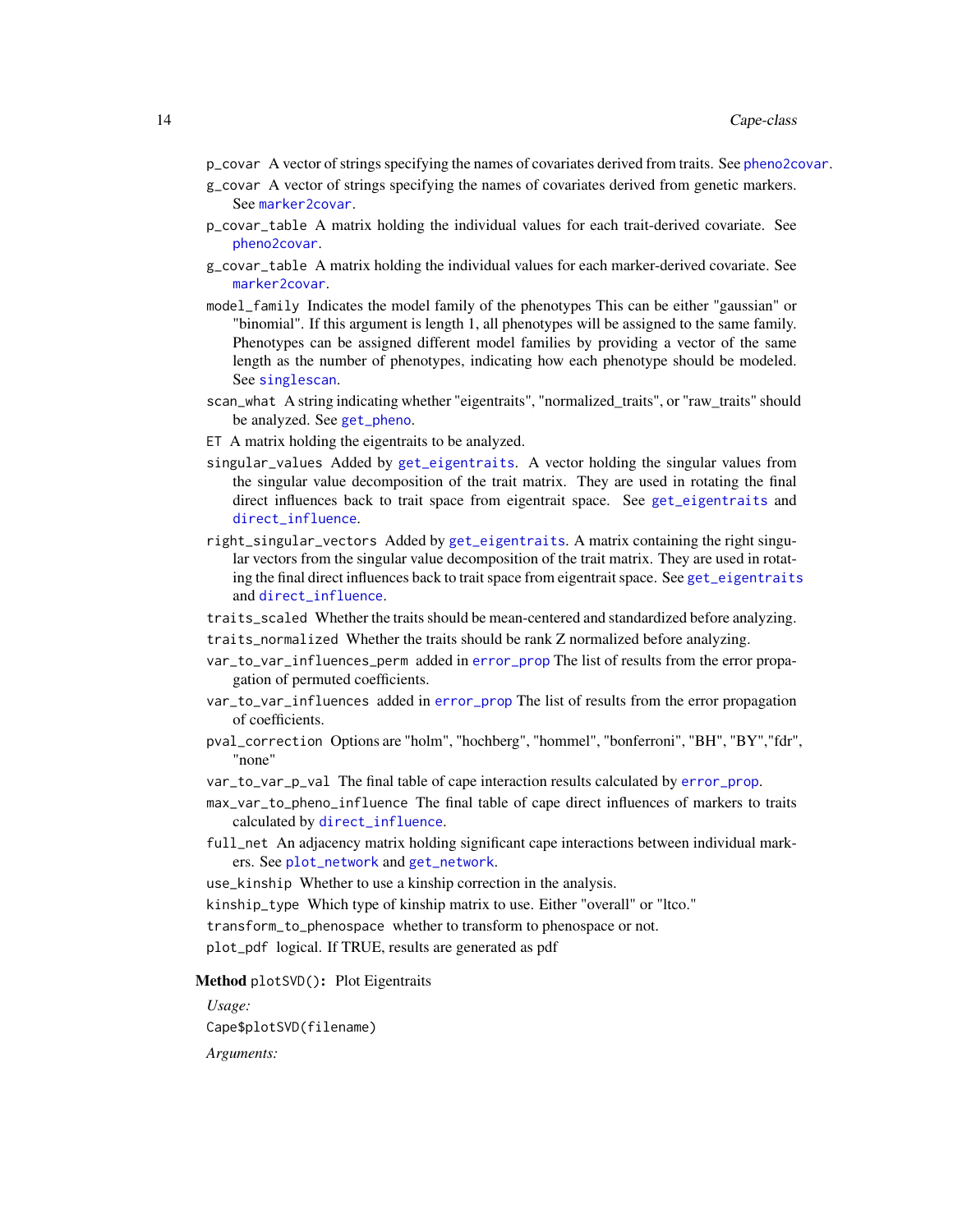#### Cape-class 15

filename filename of result plot

<span id="page-14-0"></span>Method plotSinglescan(): Plot results of single-locus scans

```
Usage:
Cape$plotSinglescan(
  filename,
  singlescan_obj,
 width = 20,
 height = 6,
 units = "in",res = 300,
  standardized = TRUE,
  allele_labels = NULL,
  alpha = alpha,
  include_covars = TRUE,
  line_type = "l",
 pch = 16,
  cex = 0.5,
  1wd = 3,
  traits = NULL
```

```
)
```
*Arguments:*

filename filename of result plot.

singlescan\_obj a singlescan object from [singlescan](#page-67-1)

width width of result plot, default is 20.

height height of result plot, default is 6.

units units of result plot, default is "in".

res resolution of result plot, default is 300.

standardized If TRUE t statistics are plotted. If FALSE, effect sizes are plotted, default is **TRUE** 

allele\_labels A vector of labels for the alleles if different that those stored in the data\_object. alpha the alpha significance level. Lines for significance values will only be plotted if n\_perm

> 0 when [singlescan](#page-67-1) was run. And only alpha values specified in [singlescan](#page-67-1) can be plotted.

include\_covars Whether to include covariates in the plot.

line\_type as defined in plot

pch see the "points()" R function. Default is 16 (a point).

cex see the "points()" R function. Default is 0.5.

lwd line width, default is 3.

traits a vector of trait names to plot. Defaults to all traits.

<span id="page-14-1"></span>Method plotPairscan(): Plot the result of the pairwise scan

*Usage:*

Cape\$plotPairscan( filename,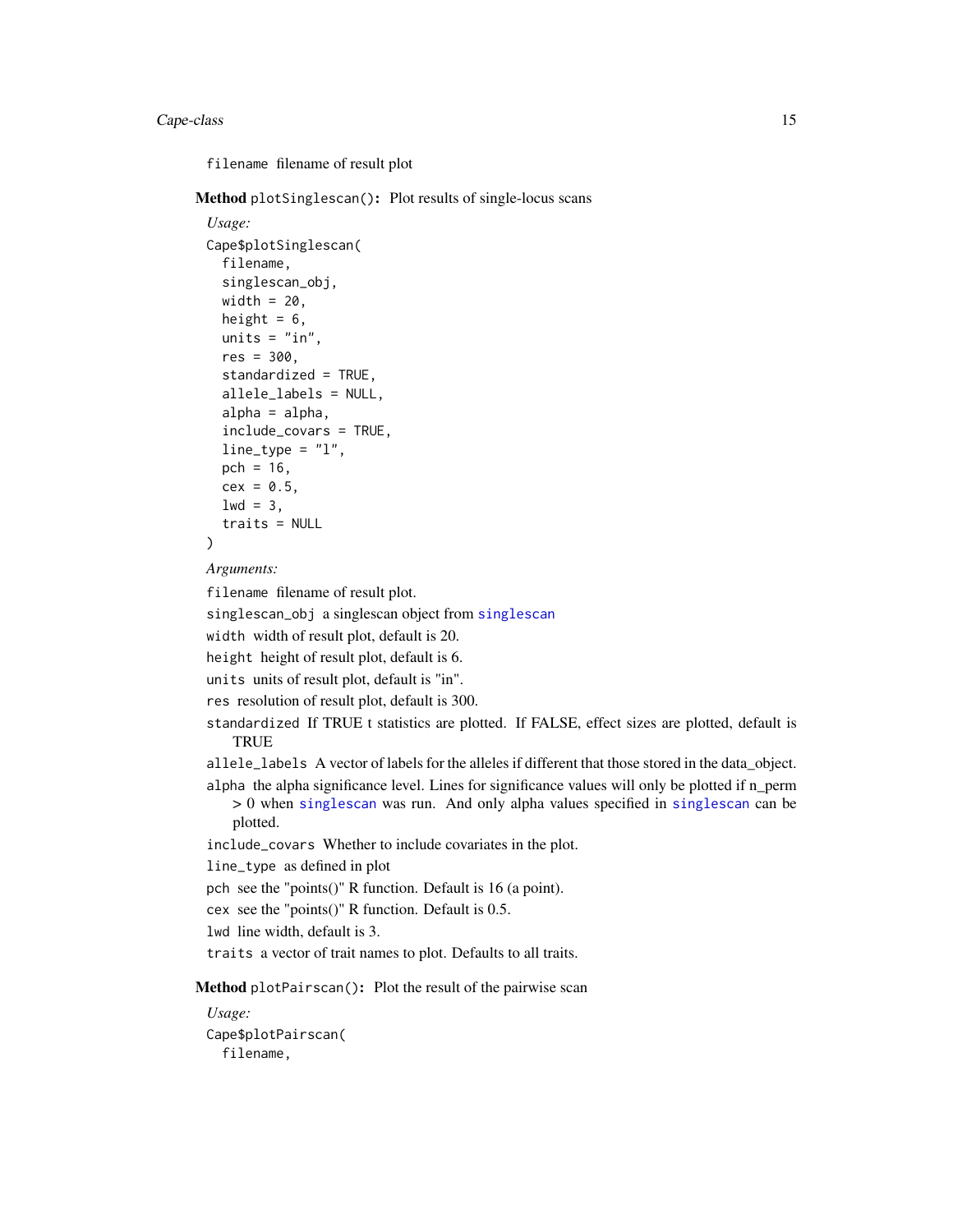```
pairscan_obj,
 phenotype = NULL,
  show_marker_labels = TRUE,
  show_alleles = FALSE
)
```
*Arguments:*

filename filename of result plot.

pairscan\_obj a pairscan object from [pairscan](#page-35-1)

phenotype The names of the phenotypes to be plotted. If NULL, all phenotypes are plotted.

show\_marker\_labels If TRUE marker labels are plotted along the axes. If FALSE, they are omitted.

show\_alleles If TRUE, the allele of each marker is indicated by color.

<span id="page-15-0"></span>Method plotVariantInfluences(): Plot cape coefficients

```
Usage:
Cape$plotVariantInfluences(
  filename,
 width = 10,
 height = 7,
 p\_or_q = p\_or_q,
  standardize = FALSE,
 not_tested_col = "lightgray",
  covar_width = NULL,pheno_width = NULL
)
```
*Arguments:*

filename filename of result plot.

width width of result plot, default is 10.

height height of result plot, default is 7.

- p\_or\_q A threshold indicating the maximum p value (or q value if FDR was used) of significant interactions and main effects.
- standardize Whether to plot effect sizes (FALSE) or standardized effect sizes (TRUE), default is TRUE.
- not\_tested\_col The color to use for marker pairs not tested. Takes the same values as pos\_col and neg\_col, default is "lightgray".

covar\_width See pheno\_width. This is the same effect for covariates.

pheno\_width Each marker and trait gets one column in the matrix. If there are many markers, this makes the effects on the traits difficult to see. pheno\_width increases the number of columns given to the phenotypes. For example, if pheno width  $= 11$ , the phenotypes will be shown 11 times wider than individual markers.

<span id="page-15-1"></span>Method plotNetwork(): Plots cape results as a circular network

*Usage:*

Cape\$plotNetwork( filename,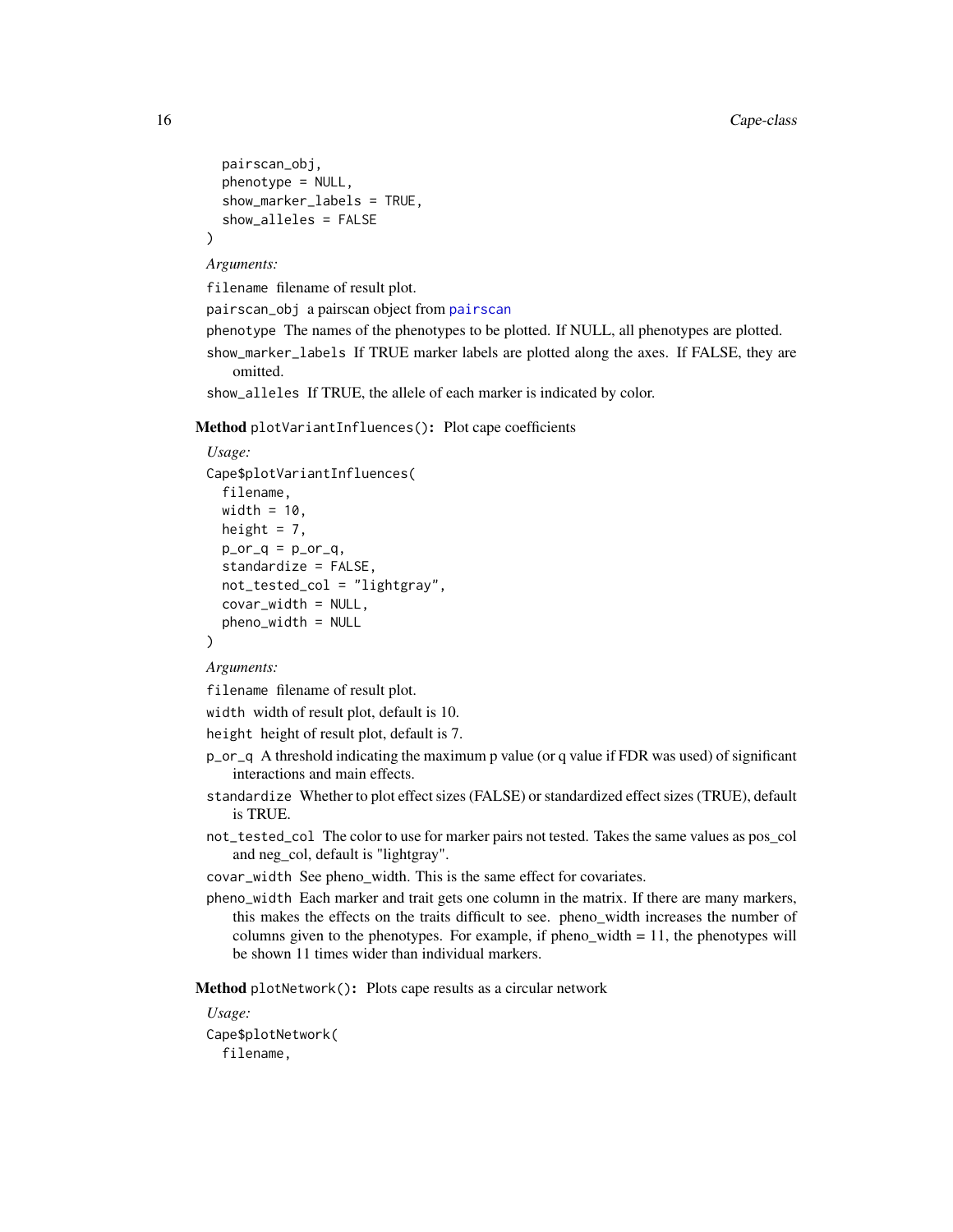)

```
label\_gap = 10,label\_cex = 1.5,
show_alleles = FALSE
```
*Arguments:*

filename filename of result plot.

label\_gap A numeric value indicating the size of the gap the chromosomes and their labels, default is 10.

label\_cex A numeric value indicating the size of the labels, default is 1.5.

show\_alleles TRUE show the alleles, FALSE does not show alleles. Default is FALSE.

<span id="page-16-0"></span>Method plotFullNetwork(): Plot the final epistatic network in a traditional network view.

```
Usage:
Cape$plotFullNetwork(
  filename,
  zoom = 1.2,
  node\_radius = 0.3,
  label_nodes = TRUE,
  label_ofset = 0.4,label_cex = 0.5,
  bg_col = "lightgray",
  arrow length = 0.1,
  layout_matrix = "layout_with_kk",
  legend_position = "topright",
  edge\_lwd = 1,
  legend_radius = 2,
  legend_cex = 0.7,
  xshift = -1)
```


filename filename of result plot.

zoom Allows the user to zoom in and out on the image if the network is either running off the edges of the plot or too small in the middle of the plot, default is 1.2.

node\_radius The size of the pie chart for each node, default is 0.3.

- label\_nodes A logical value indicating whether the nodes should be labeled. Users may want to remove labels for large networks, default is TRUE.
- label\_offset The amount by which to offset the node labels from the center of the nodes, default is 0.4.
- label\_cex The size of the node labels, default is 0.5.
- bg\_col The color to be used in pie charts for non-significant main effects. Takes the same values as pos\_col, default is "lightgray".

arrow\_length The length of the head of the arrow, default is 0.1.

layout\_matrix Users have the option of providing their own layout matrix for the network. This should be a two column matrix indicating the x and y coordinates of each node in the network, default is "layout\_with\_kk".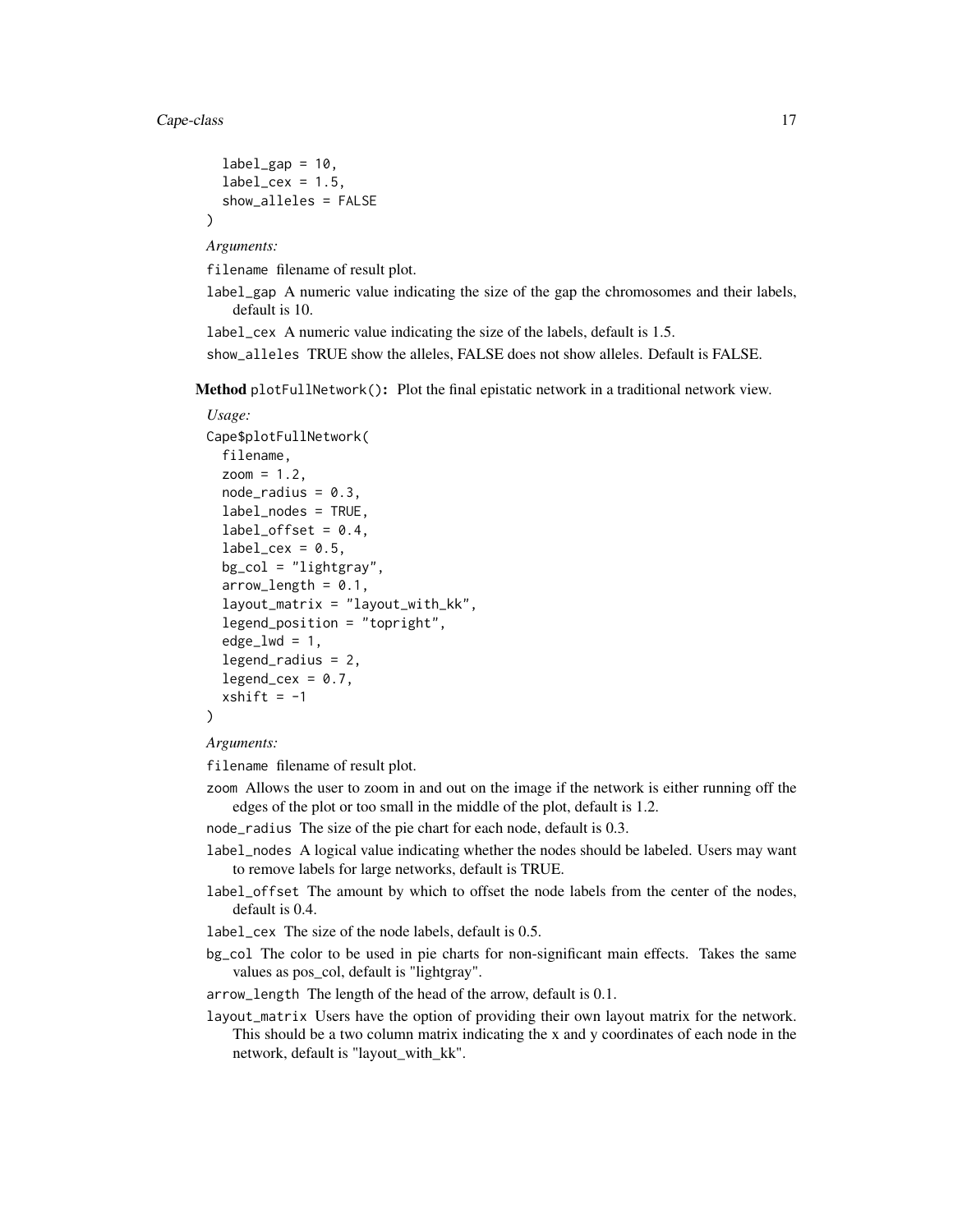legend\_position The position of the legend on the plot, default is "topright".

edge\_lwd The thickness of the arrows showing the interactions, default is 1.

legend\_radius The size of the legend indicating which pie piece corresponds to which traits, default is 2.

legend\_cex The size of the labels in the legend, default is 0.7.

xshift A constant by which to shift the x values of all nodes in the network, default is -1.

<span id="page-17-0"></span>Method writeVariantInfluences(): Write significant cape interactions to a csv file.

```
Usage:
Cape$writeVariantInfluences(
  filename,
  p_{0}r_{q} = 0.05,
  include_main_effects = TRUE
\lambda
```
*Arguments:*

filename filename of csv file

- p\_or\_q A threshold indicating the maximum adjusted p value considered significant. If an FDR method has been used to correct for multiple testing, this value specifies the maximum q value considered significant, default is 0.05.
- include\_main\_effects Whether to include main effects (TRUE) or only interaction effects (FALSE) in the output table, default is TRUE.

<span id="page-17-1"></span>Method set\_pheno(): Set phenotype

*Usage:* Cape\$set\_pheno(val)

*Arguments:*

val phenotype value.

<span id="page-17-2"></span>Method set\_geno(): Set genotype

*Usage:*

Cape\$set\_geno(val)

*Arguments:*

val genotype value.

<span id="page-17-3"></span>Method create\_covar\_table(): Create covariate table

*Usage:*

Cape\$create\_covar\_table(value)

*Arguments:*

value covariate values

<span id="page-17-4"></span>Method save\_rds(): Save to RDS file

*Usage:*

Cape\$save\_rds(object, filename)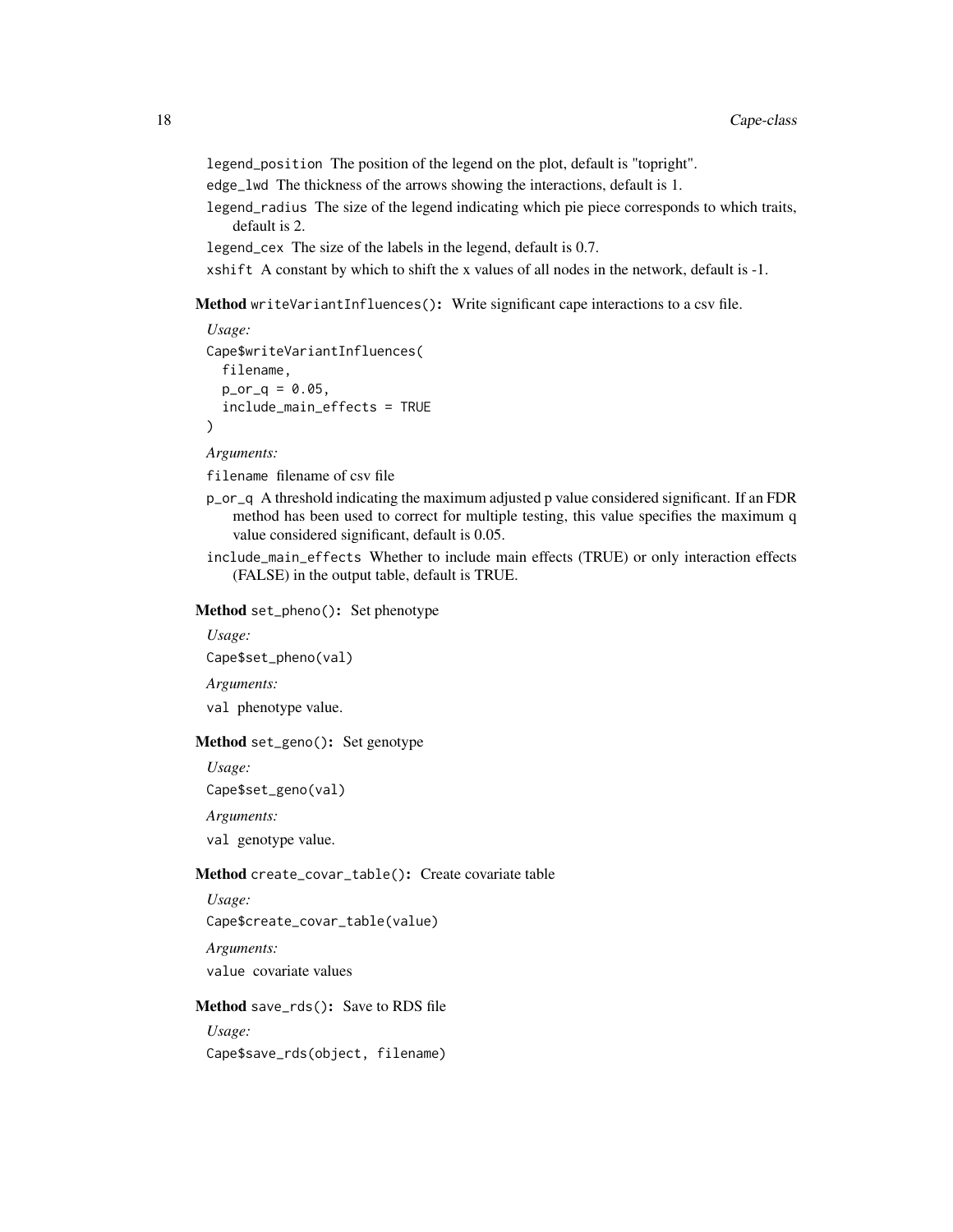## <span id="page-18-0"></span>cape2mpp 19

*Arguments:* object data to be saved. filename filename of result RDS file. Method read\_rds(): Read RDS file *Usage:*

<span id="page-18-1"></span>Cape\$read\_rds(filename) *Arguments:* filename RDS filename to be read.

## Examples

```
## Not run:
param_file <- "cape_parameters.yml"
results_path = "."
cape_obj <- read_population("cross.csv")
combined_obj <- cape2mpp(cape_obj)
pheno_obj <- combined_obj$data_obj
geno_obj <- combined_obj$geno_obj
data_obj <- Cape$new(parameter_file = param_file,
results_path = results_path, pheno = pheno_obj$pheno, chromosome = pheno_obj$chromosome,
marker_num = pheno_obj$marker_num, marker_location = pheno_obj$marker_location,
geno_names = pheno_obj$geno_names, geno = geno_obj)
```
## End(Not run)

cape2mpp *Converts a* [read\\_population](#page-56-1) *object to a multi-parent object*

#### Description

This function converts an object formatted for cape 1.0 to an object formatted for cape 2.0

#### Usage

```
cape2mpp(data_obj, geno_obj = NULL)
```
#### Arguments

| data_obi | a data obj formatted for cape 1.0                                                               |
|----------|-------------------------------------------------------------------------------------------------|
| geno_obj | a genotype object. If geno_obj is NULL the genotype object is generated from<br>data obj\$geno. |

#### Value

This function returns a list with two objects: list("data\_obj" = data\_obj, "geno\_obj" = geno\_obj) These two objects must be separated again to run through cape.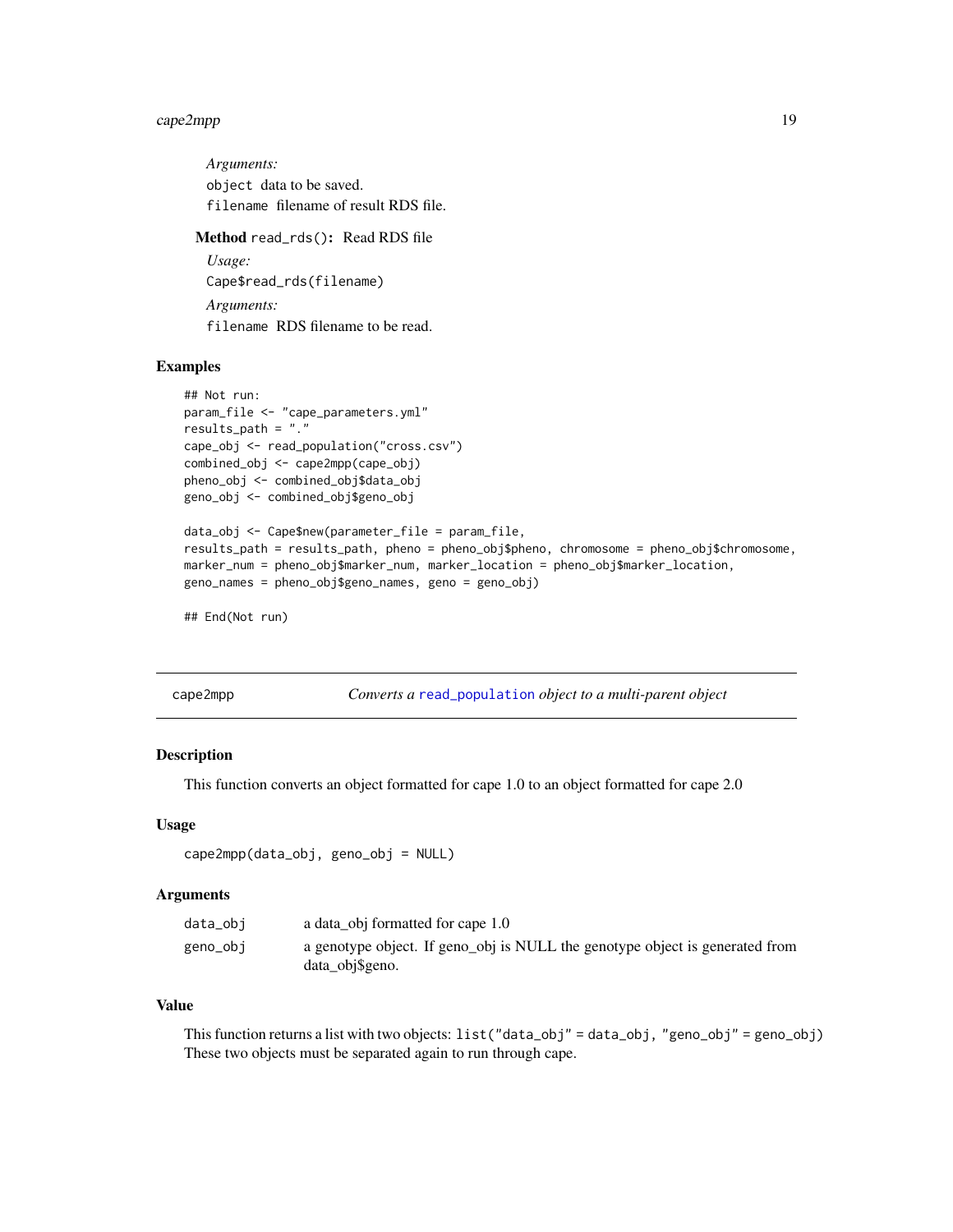#### Examples

```
## Not run:
new_data_obj <- cape2mpp(old_data_obj)
## End(Not run)
```
<span id="page-19-1"></span>direct\_influence *Calculate the significance of direct influences of variant pairs on phenotypes*

#### Description

This function rotates the variant-to-eigentrait effects back to variant-to-phenotype effects. It multiplies the  $\beta$ -coefficient matrices of each variant (i) and each phenotype (j)  $(\beta_i^j)$  by the singular value matrices  $(V \cdot W^T)$  obtained from the singular value decomposition performed in [get\\_eigentraits](#page-22-1).  $\beta_i^j = V \cdot W^T$ . It also uses the permutation data from the pairwise scan ([pairscan](#page-35-1)) to calculate an empirical p value for the influence of each marker pair on each phenotype. The empirical p values are then adjusted for multiple testing using Holm's step-down procedure.

#### Usage

```
direct_influence(
  data_obj,
  pairscan_obj,
  transform_to_phenospace = TRUE,
 pval_correction = c("holm", "hochberg", "hommel", "bonferroni", "BH", "BY", "fdr",
    "none"),
  perm_data = NULL,
  save_permutations = FALSE,
  n\_cores = 4,
 path = ".'',verbose = FALSE
)
```
#### Arguments

data\_obj a [Cape](#page-4-1) object pairscan\_obj a pairscan object

transform\_to\_phenospace

A logical value. If TRUE, the influence of each marker on each eigentrait is transformed to the influence of each marker on each of the original phenotypes. If FALSE, no transformation is made. If the pair scan was done on eigentraits, the influence of each marker on each eigentrait is calculated. If the pair scan was done on raw phenotypes, the influence of each marker on each phenotype is calculated. The default behavior is to transform variant influences on eigentraits to variant influences on phenotypes.

<span id="page-19-0"></span>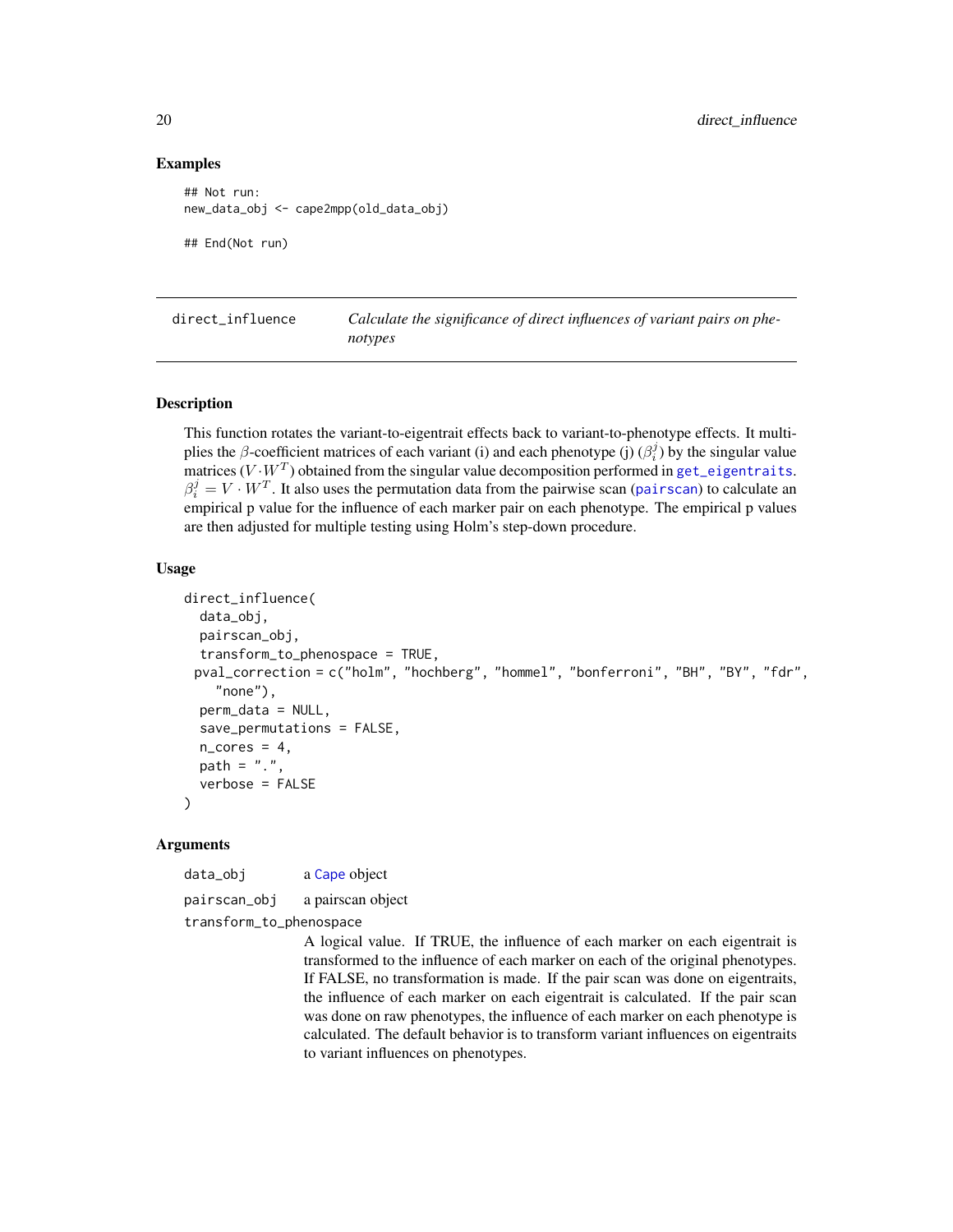## <span id="page-20-0"></span>error\_prop 21

| pval_correction   |                                                                                                                                                                                                                                                                                   |
|-------------------|-----------------------------------------------------------------------------------------------------------------------------------------------------------------------------------------------------------------------------------------------------------------------------------|
|                   | One of "holm", "hochberg", "hommel", "bonferroni", "BH", "BY", "fdr", "none",<br>indicating whether the p value correction method used should be the Holm step-<br>down procedure, false discovery rate or local false discovery rate respectively.                               |
| perm_data         | The permutation data generated by pairscan.                                                                                                                                                                                                                                       |
| save_permutations |                                                                                                                                                                                                                                                                                   |
|                   | A logical value indicating whether the data from permutations should be saved.<br>Saving the permutations requires more memory but can be helpful in diagnos-<br>tics. If save_permutations is TRUE all permutation data are saved in an object<br>called "permutation.data.RDS". |
| n_cores           | The number of cores to use if using parallel computing                                                                                                                                                                                                                            |
| path              | The path in which to write output data                                                                                                                                                                                                                                            |
| verbose           | A logical value indicating whether to write progress to standard out.                                                                                                                                                                                                             |

#### Value

This function returns data\_obj with an additional list called max\_var\_to\_pheno\_influence. This list has one element for each trait. Each element is a table with eight columns: marker: the marker name conditioning marker: the marker whose effect was conditioned on to achieve the maximum main effect of marker. coef: the direct influence coefficient. se: the standard error of the direct influence coefficient t\_stat: the t statistic for the direct influence coefficient |t\_stat|: the absolute value of the t statistic emp\_p: the empirical p value of the direct influence coefficient p\_adjusted: the adjusted p value of the direct influence coefficient.

#### Examples

## Not run: data\_obj <- direct\_influence(data\_obj, pairscan\_obj)

## End(Not run)

<span id="page-20-1"></span>error\_prop *Estimate Errors of Regression Coefficients*

#### Description

This function uses error propagation formulas for quantities computed from regression coefficients to estimate the error for all regression coefficients.

## Usage

```
error_prop(
  data_obj,
  pairscan_obj,
  perm = FALSE,
  verbose = FALSE,
```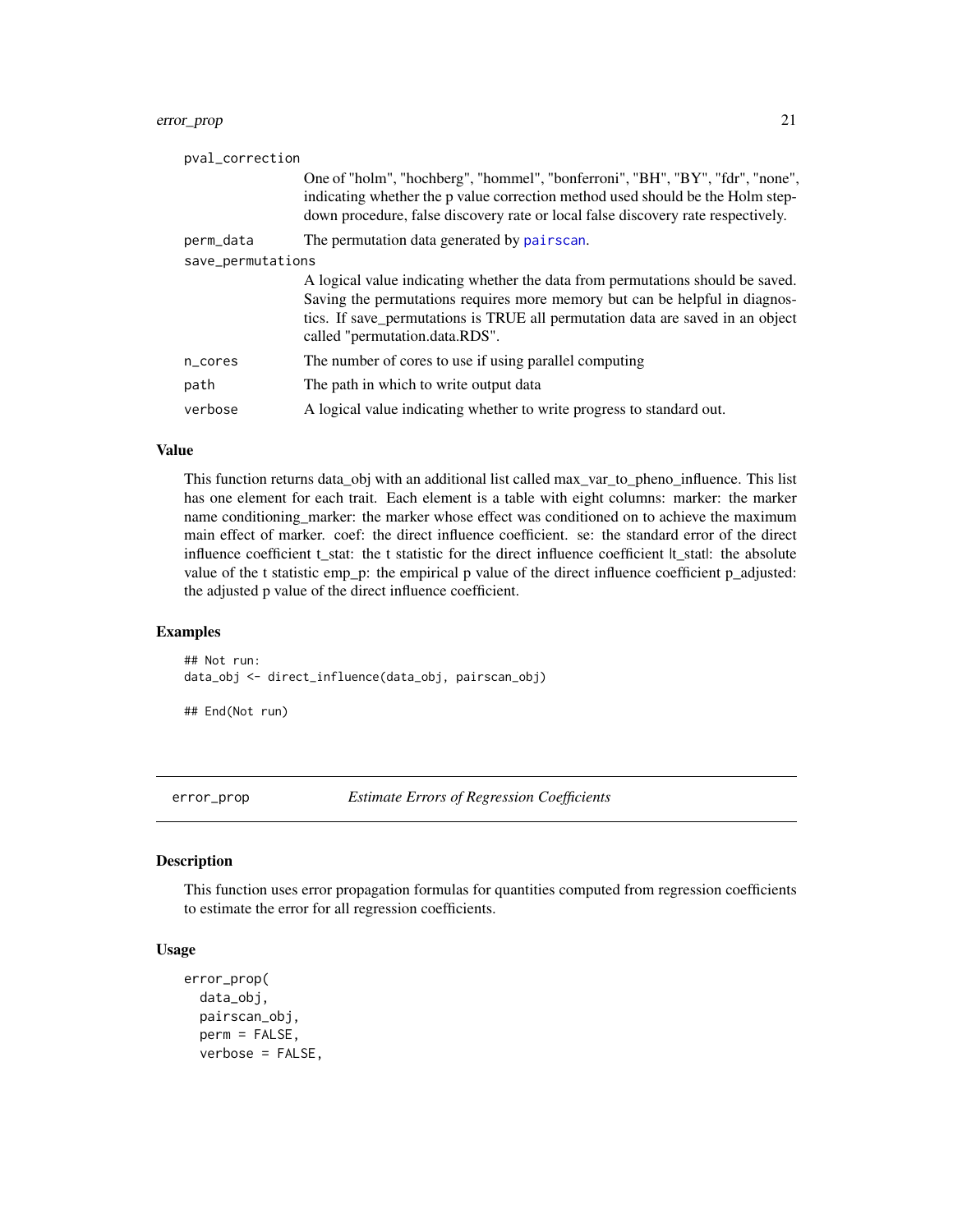```
run_parallel = FALSE,
  n\_cores = 4,
  just_m = FALSE
\lambda
```
## Arguments

| data_obj     | a Cape object                                                                                                                                       |
|--------------|-----------------------------------------------------------------------------------------------------------------------------------------------------|
| pairscan_obi | a pairscan object from pairscan                                                                                                                     |
| perm         | A logical value to indicate whether error propagation should be performed on<br>the test statistics (FALSE) or the permuted test statistics (TRUE). |
| verbose      | A logical value to indicate whether the progress of the function should be printed<br>to the screen.                                                |
| run_parallel | boolean, default = FALSE                                                                                                                            |
| n_cores      | The number of cores to use if $run$ parallel is TRUE, default = 4                                                                                   |
| just_m       | If TRUE only the m12 and m21 values are calculated. If FALSE, the default,<br>the standard deviations are also calculated.                          |

## Value

This function returns the data object with a new list element: var\_to\_var\_influences if perm is set to FALSE and var\_to\_var\_influences\_perm if perm is set to TRUE. These tables include the errors calculated for the marker1 to marker2  $(m21)$  influences as well as the marker2 to marker1  $(m12)$ influences. These results are used by [calc\\_p](#page-3-1) to calculate empirical p values.

#### Examples

```
## Not run:
#run error propagateion on test statistics and
#permuted test statistics
data_obj <- error_prop(data_obj, pairscan_obj, perm = TRUE)
data_obj <- error_prop(data_obj, pairscan_obj, perm = FALSE)
```
## End(Not run)

<span id="page-21-1"></span>get\_covar *Get covariate information*

## Description

This function returns information about the covariates specified for the cape run.

## Usage

get\_covar(data\_obj)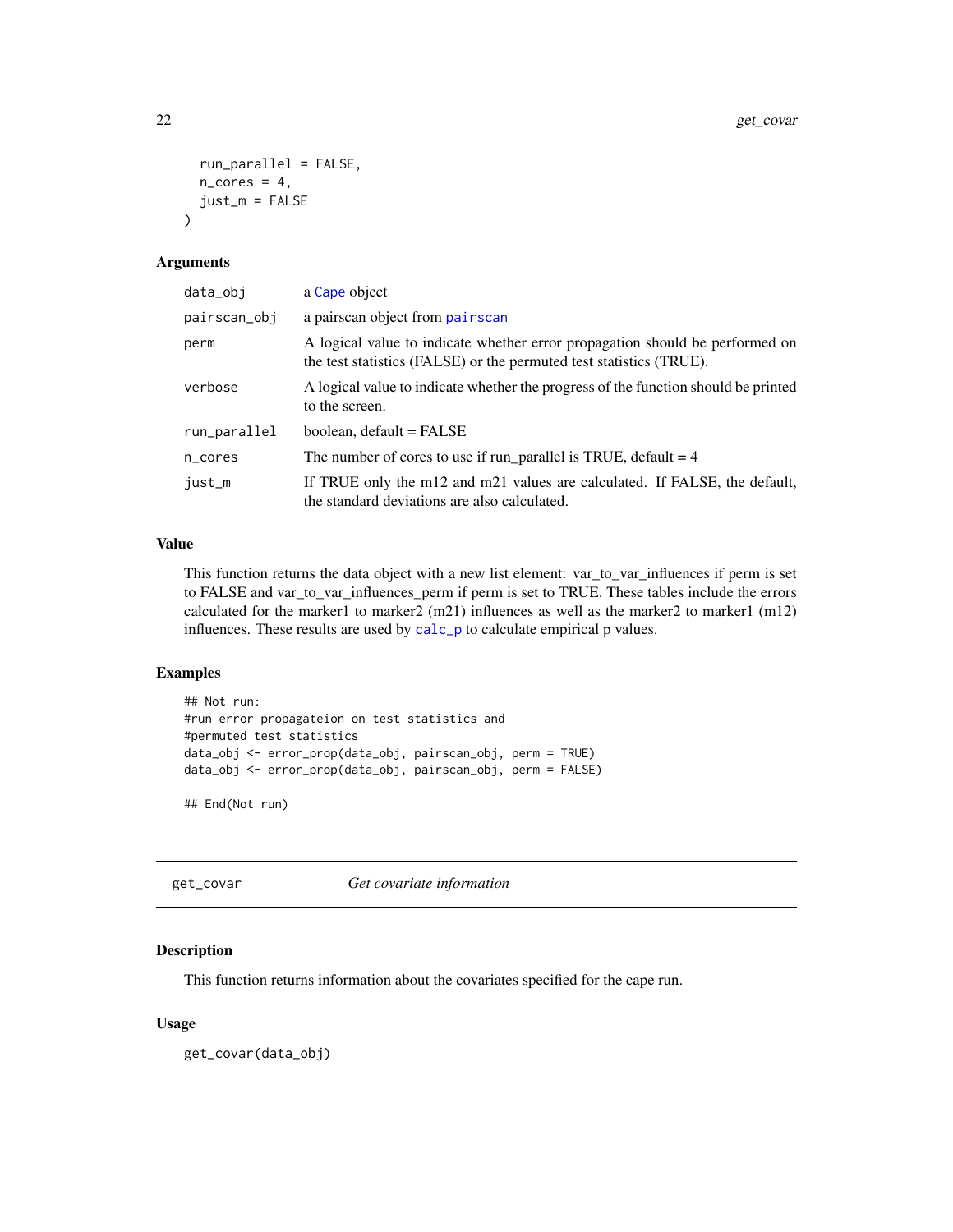#### <span id="page-22-0"></span>get\_eigentraits 23

#### Arguments

data\_obj a [Cape](#page-4-1) object

#### Value

Returns a list with the following elements: covar\_names: a character vector holding the names of the covariates covar\_type: a character vector indicating whether each covariate derived from the phenotype matrix ("p") or the genotype matrix ("g") covar\_loc: A numeric vector indicating the locations of each covariate covar\_table: A matrix holding the individual values for each covariate.

## Examples

## End(Not run)

```
## Not run:
covar_info <- get_covar(data_obj)
```
<span id="page-22-1"></span>get\_eigentraits *Calculate eigentraits*

#### Description

This function uses singular value decomposition (SVD) to calculate eigentraits from the phenotype matrix in the cape data object. It adds the eigentrait matrix to the data object along with the singular values and the right singular vectors.

#### Usage

```
get_eigentraits(data_obj, scale_pheno = TRUE, normalize_pheno = TRUE)
```
#### Arguments

data\_obj a [Cape](#page-4-1) object scale\_pheno A logical value indicating whether to mean-center and standardize the traits. normalize\_pheno

A logical value indicating whether to rankZ normalize the phenotypes.

## Details

If scale\_pheno is TRUE, the phenotypes are mean-centered and standardized before running the svd.

Because we use SVD in this step, there can be no missing values in the phenotype matrix. Any individuals with missing values are removed with a message.

#### Value

Returns the data object with the eigentraits, singular values, and right singular vectors added.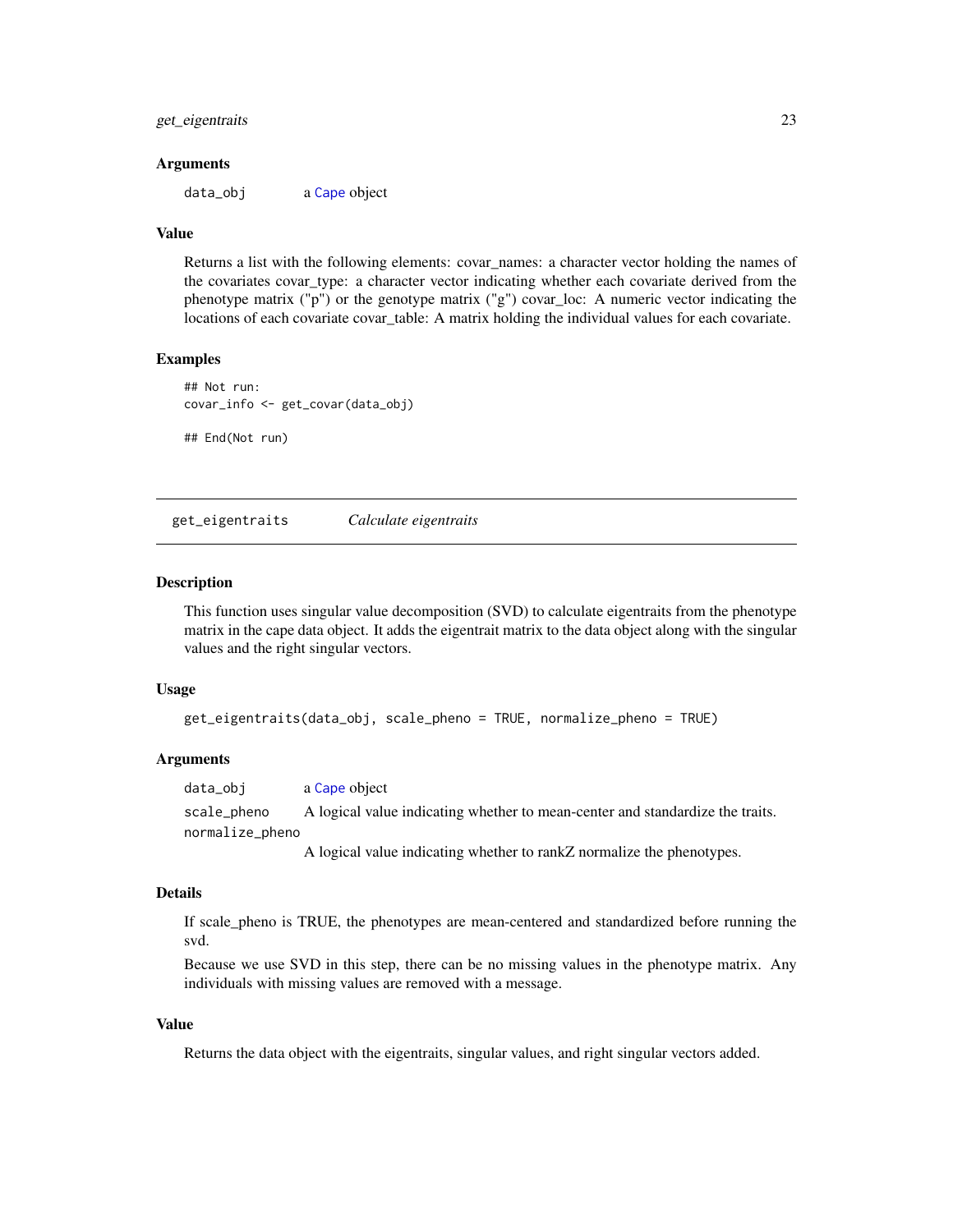## Examples

```
## Not run:
data_obj <- get_eigentraits(data_obj)
## End(Not run)
```
<span id="page-23-1"></span>get\_geno *Gets the geno object*

#### Description

This is an internal function returns the genotype matrix for scanning as defined by the markers and individuals specified in

#### Usage

get\_geno(data\_obj, geno\_obj)

## Arguments

| data_obj | a Cape object      |
|----------|--------------------|
| geno_obj | a genotype object. |

## Value

Returns the genotype array matching the markers and individuals specified in data\_obj\$geno\_names

## Examples

```
## Not run:
geno <- get_geno(data_obj, geno_obj)
## End(Not run)
```
get\_marker\_location *Get marker genomic position*

## Description

Given a vector of marker names or numbers, this function returns the genomic coordinates for each marker, not including the chromosome number, which is retrieved using [get\\_marker\\_chr](#page-0-0).

#### Usage

get\_marker\_location(data\_obj, markers)

<span id="page-23-0"></span>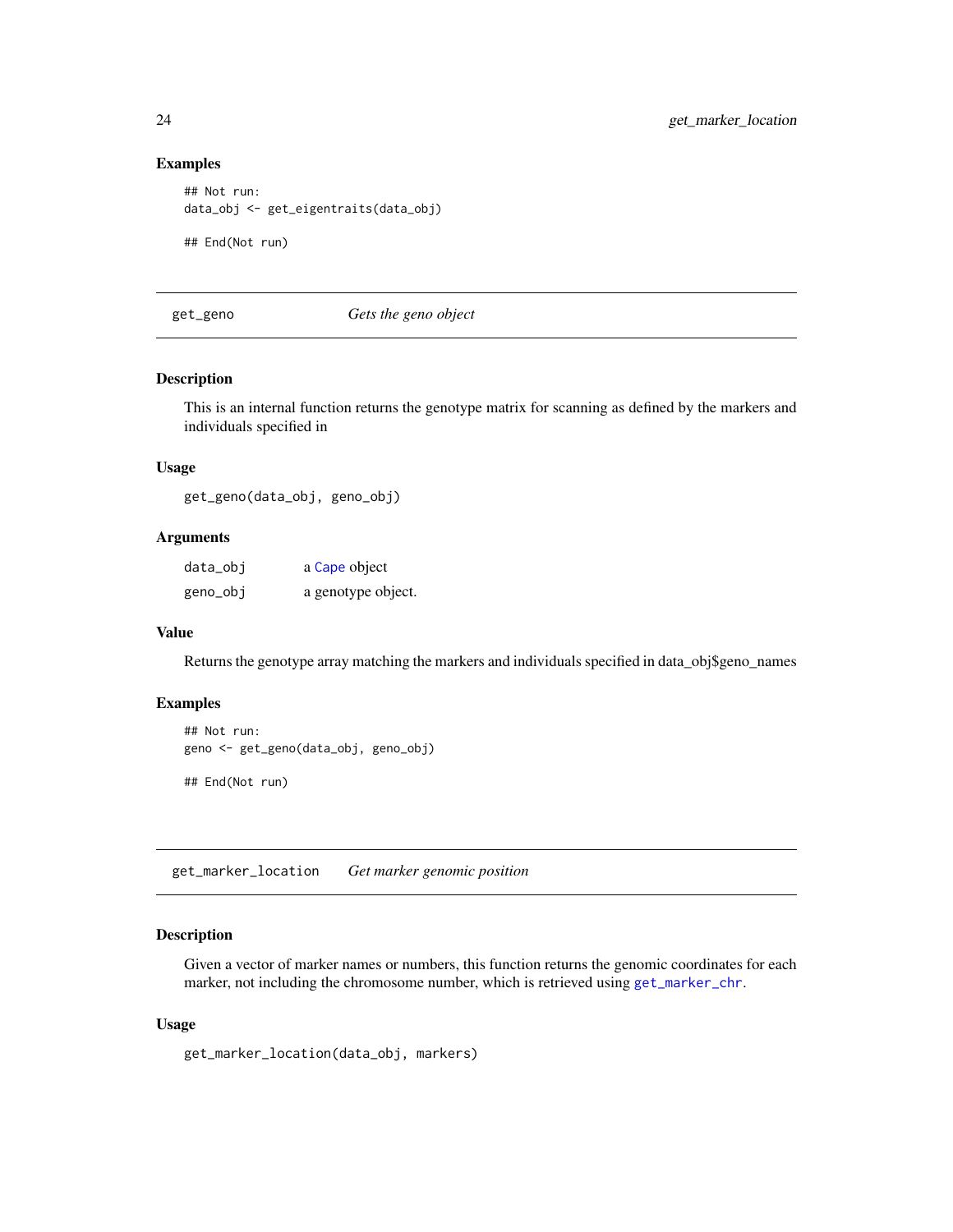## <span id="page-24-0"></span>Arguments

| data_obj | a Cape object            |
|----------|--------------------------|
| markers  | A vector of marker names |

#### Value

A vector the same length as the input markers vector indicating the genomic coordinate of each marker.

## Examples

```
## Not run:
marker_names <- dimnames(geno_obj)[[3]]
marker_loc <- get_marker_location(data_obj, marker_names)
```
## End(Not run)

get\_marker\_name *Get marker names*

## Description

Given a vector of marker numbers, this function returns the name of each marker.

## Usage

```
get_marker_name(data_obj, markers)
```
## Arguments

| data_obj | a Cape object              |
|----------|----------------------------|
| markers  | A vector of marker numbers |

## Value

A vector the same length as the input markers vector indicating the name of each marker

## Examples

```
## Not run:
marker_names <- get_marker_name(data_obj, 1:10)
## End(Not run)
```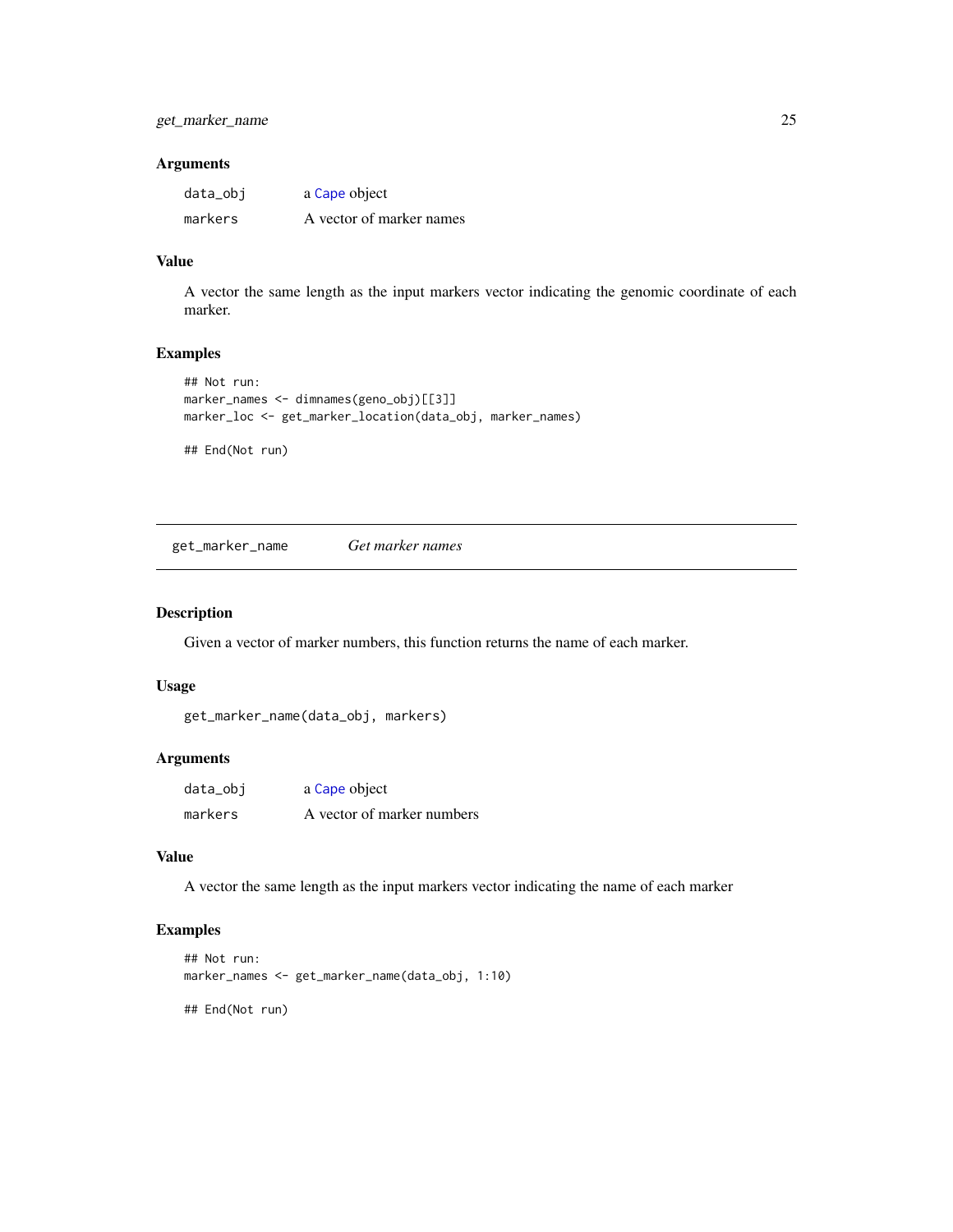## Description

This function converts the significant cape interactions to an adjacency matrix, which is then used by [plot\\_network](#page-44-1)

## Usage

```
get_network(
 data_obj,
 geno_obj,
 p_{0} - q = 0.05,
 min_std_effect = 0,
  standardize = FALSE,
  collapse_linked_markers = TRUE,
  threshold_power = 1,
  verbose = FALSE,
  plot_linkage_blocks = FALSE
\mathcal{L}
```
## Arguments

| data_obj                | a Cape object                                                                                                                                                                                                                                                                                                                                                                                                                         |
|-------------------------|---------------------------------------------------------------------------------------------------------------------------------------------------------------------------------------------------------------------------------------------------------------------------------------------------------------------------------------------------------------------------------------------------------------------------------------|
| geno_obj                | a genotype object                                                                                                                                                                                                                                                                                                                                                                                                                     |
| p_or_q                  | A threshold indicating the maximum adjusted p value considered significant. If<br>an fdr method has been used to correct for multiple testing, this value specifies<br>the maximum q value considered significant.                                                                                                                                                                                                                    |
|                         | min_std_effect This numerical value offers an additional filtering method. If specified, only<br>interactions with standardized effect sizes greater then the min_std_effect will<br>be returned.                                                                                                                                                                                                                                     |
| standardize             | A logical value indicating whether the values returned in the adjacency matrix<br>should be effect sizes (FALSE) or standardized effect sizes (TRUE). Defaults to<br>FALSE.                                                                                                                                                                                                                                                           |
| collapse_linked_markers |                                                                                                                                                                                                                                                                                                                                                                                                                                       |
|                         | A logical value. If TRUE markers are combined into linkage blocks based on<br>correlation. If FALSE, each marker is treated as an independent observation.                                                                                                                                                                                                                                                                            |
| threshold_power         |                                                                                                                                                                                                                                                                                                                                                                                                                                       |
|                         | A numerical value indicating the power to which to raise the marker correlation<br>matrix. This parameter is used in linkage_blocks_network to determine soft<br>thresholding in determining linkage block structure. Larger values result in more<br>splitting of linkage blocks. Smaller values result in less splitting. The default<br>value of 1 uses the unmodified correlation matrix to determine linkage block<br>structure. |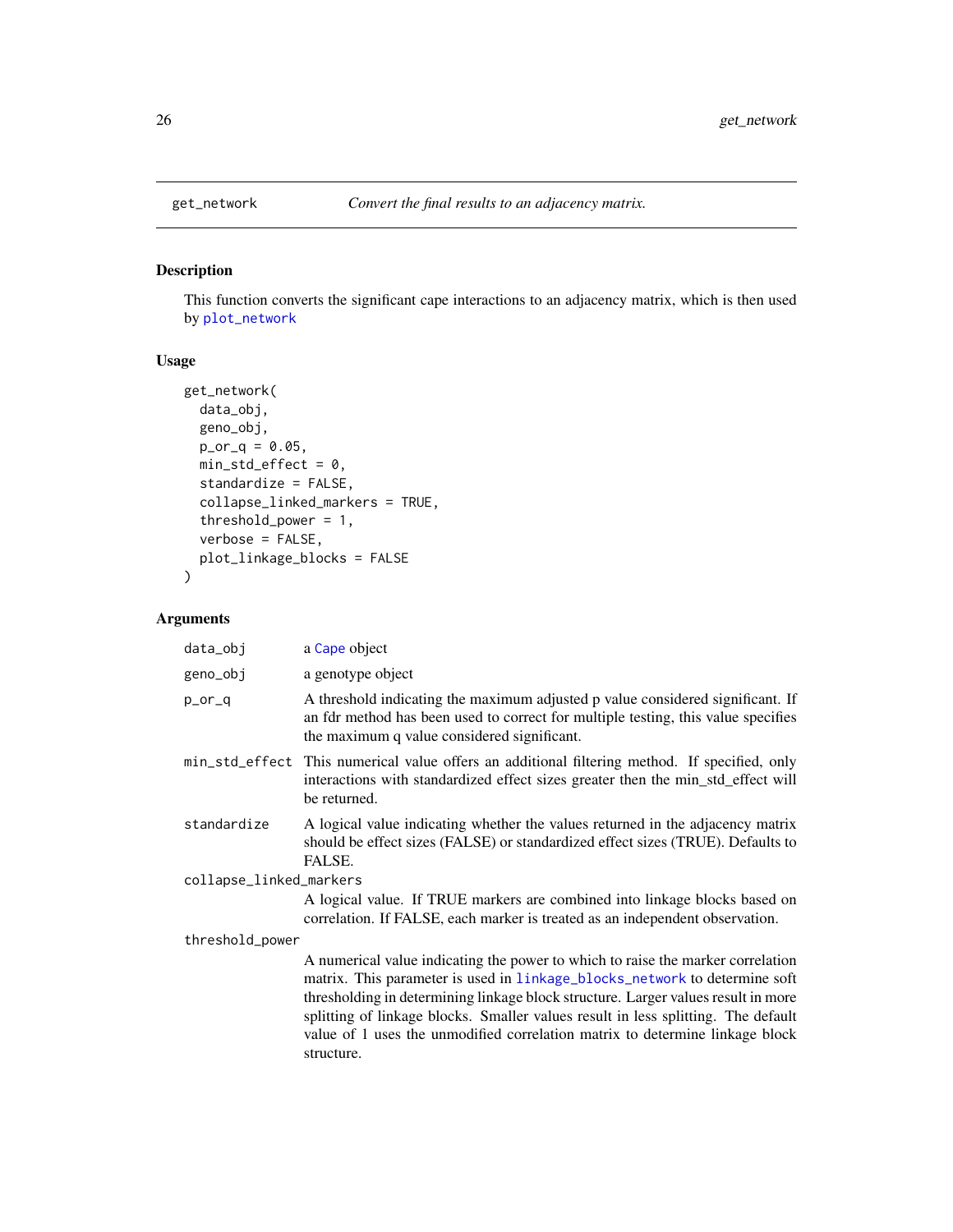<span id="page-26-0"></span>verbose A logical value indicating whether to print algorithm progress to standard out.

plot\_linkage\_blocks

A logical value indicating whether to plot heatmaps showing the marker correlation structure and where the linkage block boundaries were drawn.

## Value

This function returns the data object with an adjacency matrix defining the final cape network based on the above parameters. The network is put into the slot collapsed\_net if collapse\_linked\_markers is set to TRUE, and full\_net if collapse\_linked\_markers is set to FALSE. [run\\_cape](#page-61-1) automatically requests both networks be generated.

#### Examples

```
## Not run:
data_obj <- get_network(data_obj, geno_obj)
```
## End(Not run)

get\_pairs\_for\_pairscan

*Select marker pairs for pairscan*

#### Description

This function selects which marker pairs can be tested in the pair scan. Even if all markers are linearly independent, some marker pairs may have insufficient recombination between them to populate all genotype combinations. Marker pairs for which genotype combinations have insufficient numbers of individuals are not tested. This function determines which marker pairs have sufficient representation in all genotype combinations.

#### Usage

```
get_pairs_for_pairscan(
  gene,
  covar_names = NULL,
 max_pair_cor = NULL,
 min_per_genotype = NULL,
  run_parallel = FALSE,
 n\_cores = 4,verbose = FALSE
)
```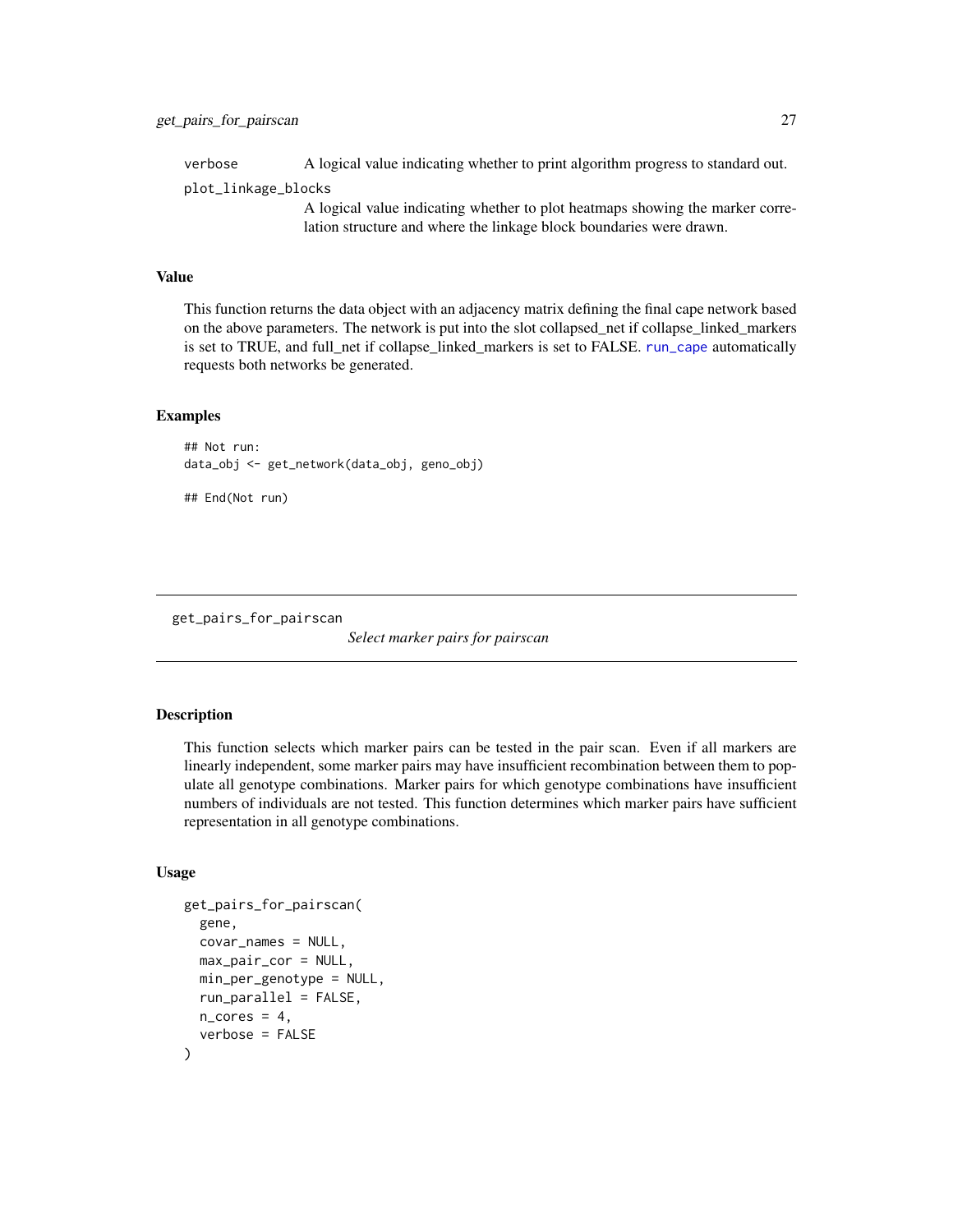## <span id="page-27-0"></span>Arguments

| gene             | A two dimensional genotype matrix with rows containing individuals and columns<br>containing markers. Each entry is a value between 0 and 1 indicating the geno-<br>type of each individual at each marker.                                                                                  |
|------------------|----------------------------------------------------------------------------------------------------------------------------------------------------------------------------------------------------------------------------------------------------------------------------------------------|
| covar_names      | A character vector indicating which covariates should be tested.                                                                                                                                                                                                                             |
| max_pair_cor     | A numeric value between 0 and 1 indicating the maximum Pearson correla-<br>tion that two markers are allowed. If the correlation between a pair of mark-<br>ers exceeds this threshold, the pair is not tested. If this value is set to NULL,<br>min_per_genotype must have a numeric value. |
| min_per_genotype |                                                                                                                                                                                                                                                                                              |
|                  | The minimum number of individuals allowable per genotype. If for a given<br>marker pair, one of the genotypes is underrepresented, the marker pair is not<br>tested. If this value is NULL, max_pair_cor must have a numeric value.                                                          |
| run_parallel     | A logical value indicating whether multiple processors should be used.                                                                                                                                                                                                                       |
| n_cores          | The number of cores to be used if run_parallel is TRUE                                                                                                                                                                                                                                       |
| verbose          | A logical value. If TRUE, the script prints a message to the screen to indicate<br>that it is running. If FALSE, no message is printed.                                                                                                                                                      |

## Details

One and only one of min\_per\_genotype or max\_pair\_cor should be specified. We recommend that if you have continuous genotype probabilities, you use max\_pair\_cor. If both values are specified, this function will preferentially use max\_pair\_cor.

## Value

This function returns a two-column matrix of marker pairs. This matrix is then used as an argument in [one\\_pairscan\\_parallel](#page-0-0), [pairscan\\_null\\_kin](#page-0-0), [pairscan\\_null](#page-0-0) and [pairscan](#page-35-1) to specify which marker pairs should be tested.

## Examples

## Not run: gene <- data\_obj\$geno\_for\_pairscan data\_obj <- get\_pairs\_for\_pairscan(gene)

## End(Not run)

<span id="page-27-1"></span>get\_pheno *Get the phenotype matrix*

## Description

This function can return a number of different trait matrices depending on the arguments.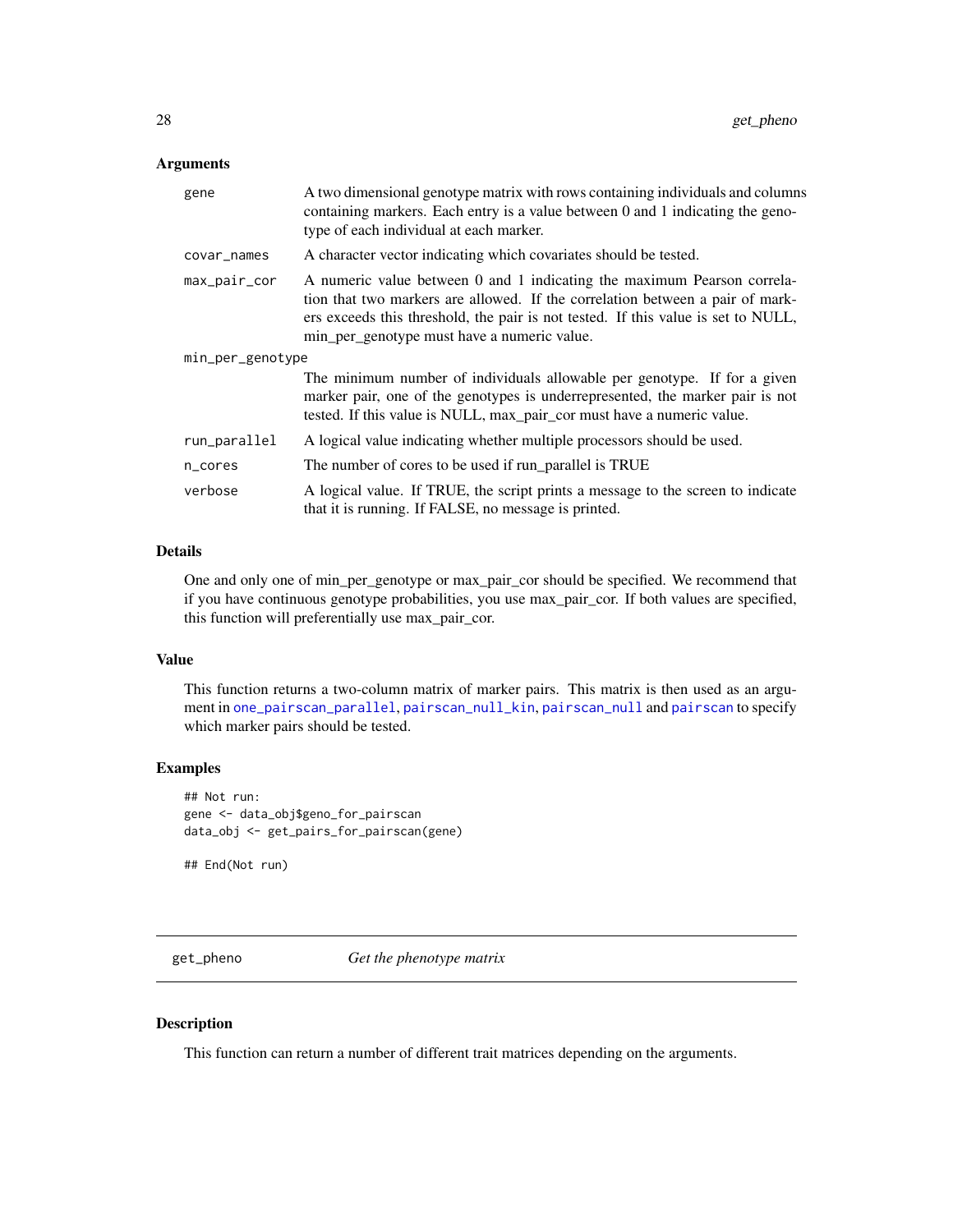## get\_pheno 29

## Usage

```
get_pheno(
  data_obj,
  scan_what = c("eigentraits", "normalized_traits", "raw_traits"),
  covar = NULL
\mathcal{L}
```
## Arguments

| data_obj  | a Cape object                                                                                                                                                                                                                                                                                                                                                            |
|-----------|--------------------------------------------------------------------------------------------------------------------------------------------------------------------------------------------------------------------------------------------------------------------------------------------------------------------------------------------------------------------------|
| scan_what | A character string. One of "eigentraits", "normalized.trait", or "raw_traits." If<br>"eigentraits" the function returns the eigentraits matrix. If "normalized_traits"<br>the function returns the trait matrix after mean-centering and normalizing. If<br>"raw.trait" the function returns the trait matrix before mean-centering and nor-<br>malization were applied. |
| covar     | A character value indicating which, if any, covariates the traits should be ad-<br>justed for. If covariates are specified, the function fits a linear model to specify<br>the traits with the covariates and returns the matrix of residuals (i.e. the traits<br>after adjusting for the covariates).                                                                   |

#### Value

A matrix in which each column is a trait, and each row is an individual. The values correspond to the argument settings described above.

## Examples

```
## Not run:
#get eigentrait matrix
eigenT <- get_pheno(data_obj, "eigentraits")
#get normalized trait matrix
pheno <- get_pheno(data_obj, "normalized_traits")
#get normalized traits adjusted for sex
pheno <- get_pheno(data_obj, "normalized_traits", covar = "sex")
#get raw trait matrix
pheno <- get_pheno(data_obj, "raw_traits")
## End(Not run)
```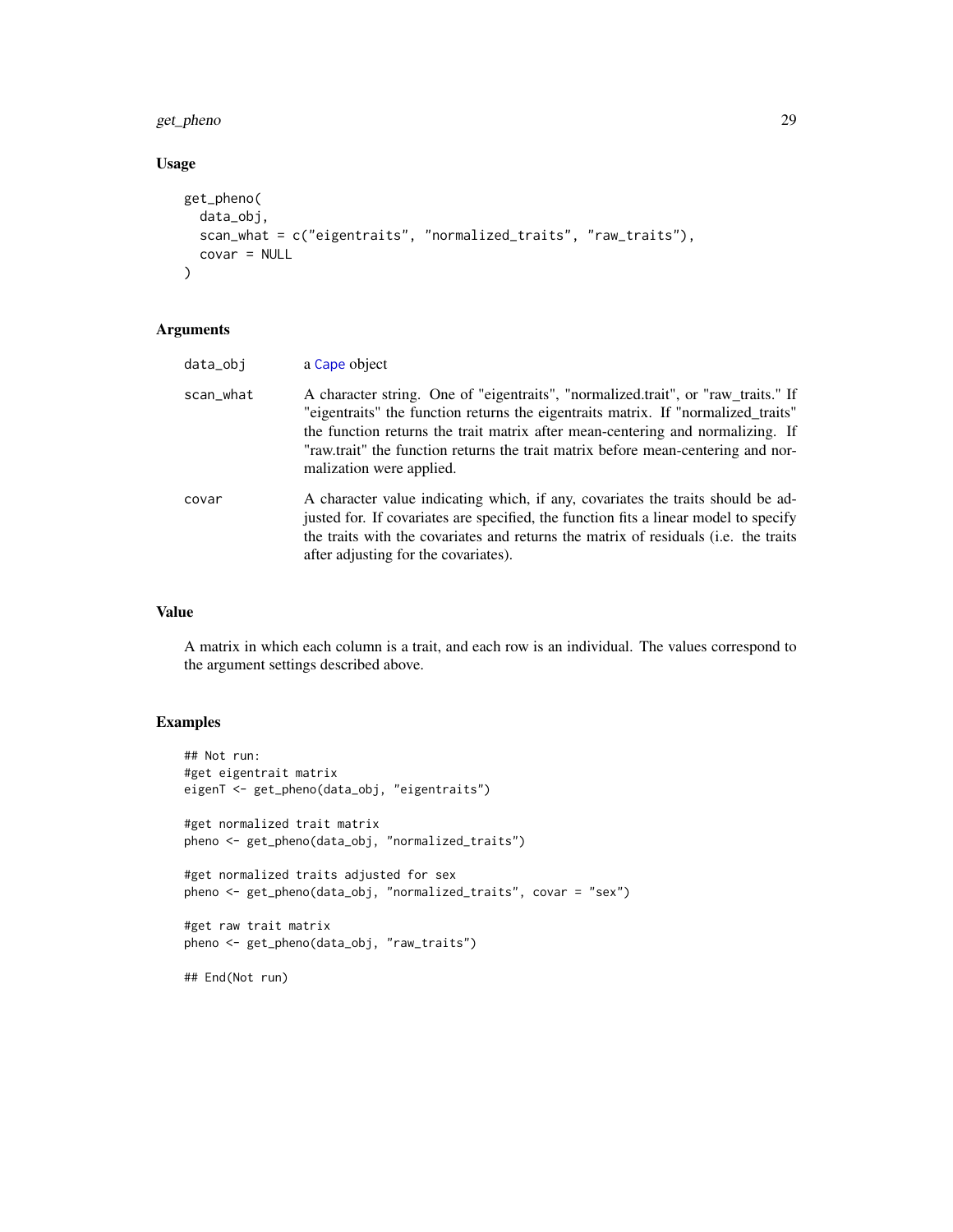<span id="page-29-0"></span>

## Description

This function plots histograms of the traits held in the pheno slot of the data object.

#### Usage

```
hist_pheno(data_obj, pheno_which = NULL, pheno_labels = NULL)
```
## Arguments

| data_obi     | A Cape object                                                                                                                         |
|--------------|---------------------------------------------------------------------------------------------------------------------------------------|
| pheno_which  | A vector of strings indicating which traits to plot. Defaults to all traits.                                                          |
| pheno_labels | A vector of strings providing alternate names for the traits in the plot if the<br>names in the data object are not good for plotting |

## Examples

## Not run: hist\_pheno(data\_obj)

## End(Not run)

impute\_missing\_geno *Impute missing genotype data using k nearest neighbors*

## Description

This function uses k nearest neighbors to impute missing genotype data on a per chromosome basis. If missing genotypes remain after imputations the user can prioritize whether to remove individuals, markers, or whichever has fewer missing values.

## Usage

```
impute_missing_geno(
 data_obj,
  geno_obj = NULL,
 k = 10,
  ind\_missing\_thresh = 0,
 marker_missing_thresh = 0,
 prioritize = c("fewer", "ind", "marker"),
 max_region_size = NULL,
```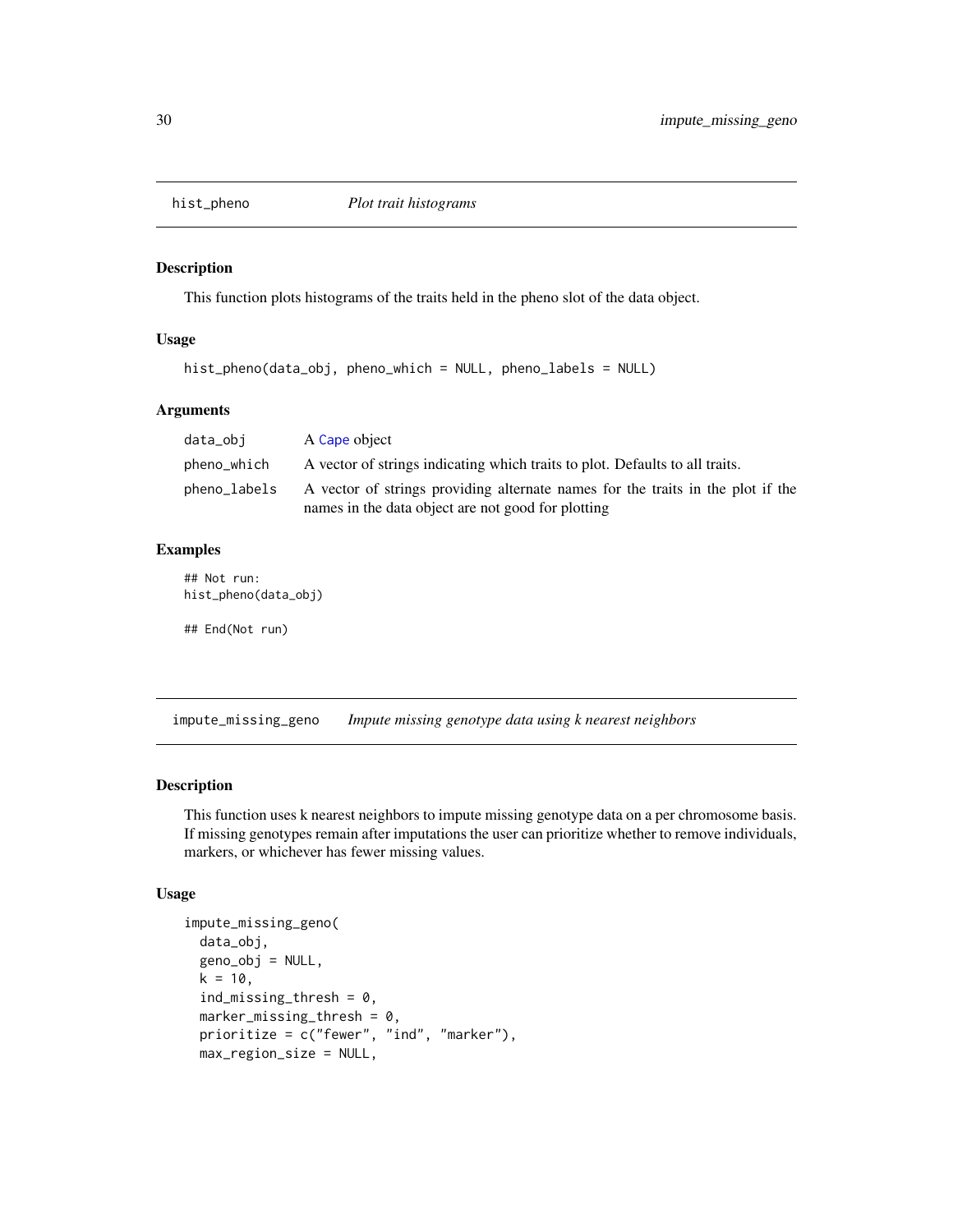```
min_region_size = NULL,
  run_parallel = FALSE,
  verbose = FALSE,
  n\_cores = 2)
```
#### **Arguments**

| a Cape object                                                                                                                                                                                                                                                                                                                                                                                                                                                            |  |  |
|--------------------------------------------------------------------------------------------------------------------------------------------------------------------------------------------------------------------------------------------------------------------------------------------------------------------------------------------------------------------------------------------------------------------------------------------------------------------------|--|--|
| a genotype object                                                                                                                                                                                                                                                                                                                                                                                                                                                        |  |  |
| The number of nearest neighbors to use to impute missing data. Defaults to 10.                                                                                                                                                                                                                                                                                                                                                                                           |  |  |
| ind_missing_thresh                                                                                                                                                                                                                                                                                                                                                                                                                                                       |  |  |
| percent A percentage of acceptable missing data. After imputation if an individ-<br>ual is missing more data than the percent specified, it will be removed.                                                                                                                                                                                                                                                                                                             |  |  |
| marker_missing_thresh                                                                                                                                                                                                                                                                                                                                                                                                                                                    |  |  |
| A percentage of acceptable missing data. After imputation if a marker is missing<br>more data than the percent specified, it will be removed.                                                                                                                                                                                                                                                                                                                            |  |  |
| How to prioritize removal of rows and columns with missing data. "ind" = $re$ -<br>move individuals with missing data exceeding the threshold before considering<br>markers to remove. "marker" = remove markers with missing data exceeding the<br>threshold before considering individuals to remove. "fewer" = Determine how<br>much data will be removed by prioritizing individuals or markers. Remove data<br>in whichever order removes the least amount of data. |  |  |
| max_region_size                                                                                                                                                                                                                                                                                                                                                                                                                                                          |  |  |
| maximum number of markers to be used in calculating individual similarity.<br>Defaults to the minimum chromosome size.                                                                                                                                                                                                                                                                                                                                                   |  |  |
| min_region_size                                                                                                                                                                                                                                                                                                                                                                                                                                                          |  |  |
| minimum number of markers to be used in calculating individual similarity De-<br>faults to the maximum chromosome size.                                                                                                                                                                                                                                                                                                                                                  |  |  |
| A logical value indicating whether to run the process in parallel                                                                                                                                                                                                                                                                                                                                                                                                        |  |  |
| A logical value indicating whether to print progress to the screen.                                                                                                                                                                                                                                                                                                                                                                                                      |  |  |
| integer number of available CPU cores to use for parallel processing                                                                                                                                                                                                                                                                                                                                                                                                     |  |  |
|                                                                                                                                                                                                                                                                                                                                                                                                                                                                          |  |  |

## Details

This function is run by [run\\_cape](#page-61-1) and runs automatically if a kinship correction is specified and there are missing values in the genotype object.

The prioritize parameter can be a bit confusing. If after imputation, there is one marker for which all data are missing, it makes sense to remove that one marker rather than all individuals with missing data, since all individuals would be removed. Similarly, if there is one individual with massive amounts of missing data, it makes sense to remove that individual, rather than all markers that individual is missing. We recommend always using the default "fewer" option here unless you know for certain that you want to prioritize individuals or markers for removal. There is no need to specify max\_region\_size or min\_region\_size, but advanced users may want to specify them. There is a trade-off between the time it takes to calculate a distance matrix for a large matrix and the time it takes to slide through the genome imputing markers. This function does not yet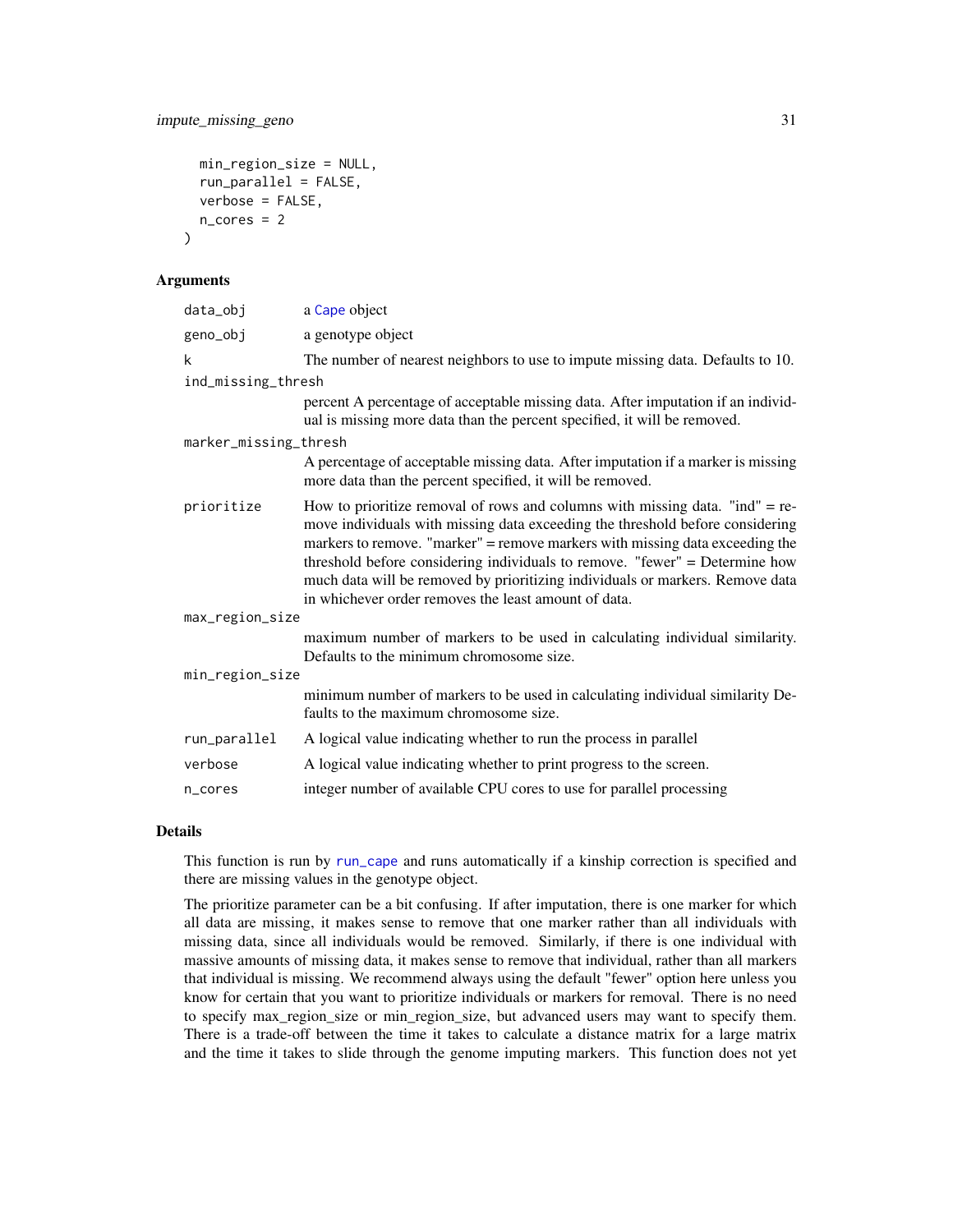<span id="page-31-0"></span>support imputation of covariates. If individuals are genotyped very densely, the user may want to specify max\_region\_size to be smaller than the maximum chromosome size to speed calculation of similarity matrices.

## Value

This function returns a list that includes both the data\_obj and geno\_obj These objects must then be separated again to continue through the cape analysis.

## Examples

```
## Not run:
combined_obj <- impute_missing_geno(data_obj, geno_obj)
new_data_obj <- combined_obj$data_obj
noew_geno_obj <- combined_obj$geno_obj
```
## End(Not run)

kinship *Calculate the kinship matrix*

#### Description

This function produces a realized relationship matrix (kinship matrix) for use in adjusting for the effect of inbred relatedness. We use the R/qtl2 function calc\_kinship.

#### Usage

```
kinship(
  data_obj,
  geno_obj,
  type = c("overall"),
  n\_cores = 4,
 pop = c("MPP", "2PP", "RIL")
)
```
## Arguments

| data_obi | a Cape object                                                                                             |
|----------|-----------------------------------------------------------------------------------------------------------|
| geno_obj | a genotype object                                                                                         |
| type     | type of kinship correction. Default is overall.                                                           |
| n_cores  | The number of cores. Defaults to 4.                                                                       |
| pop      | population type, "MPP" (multi-parental population), "2PP" (2 parents), "RIL"<br>(recombinant inbred line) |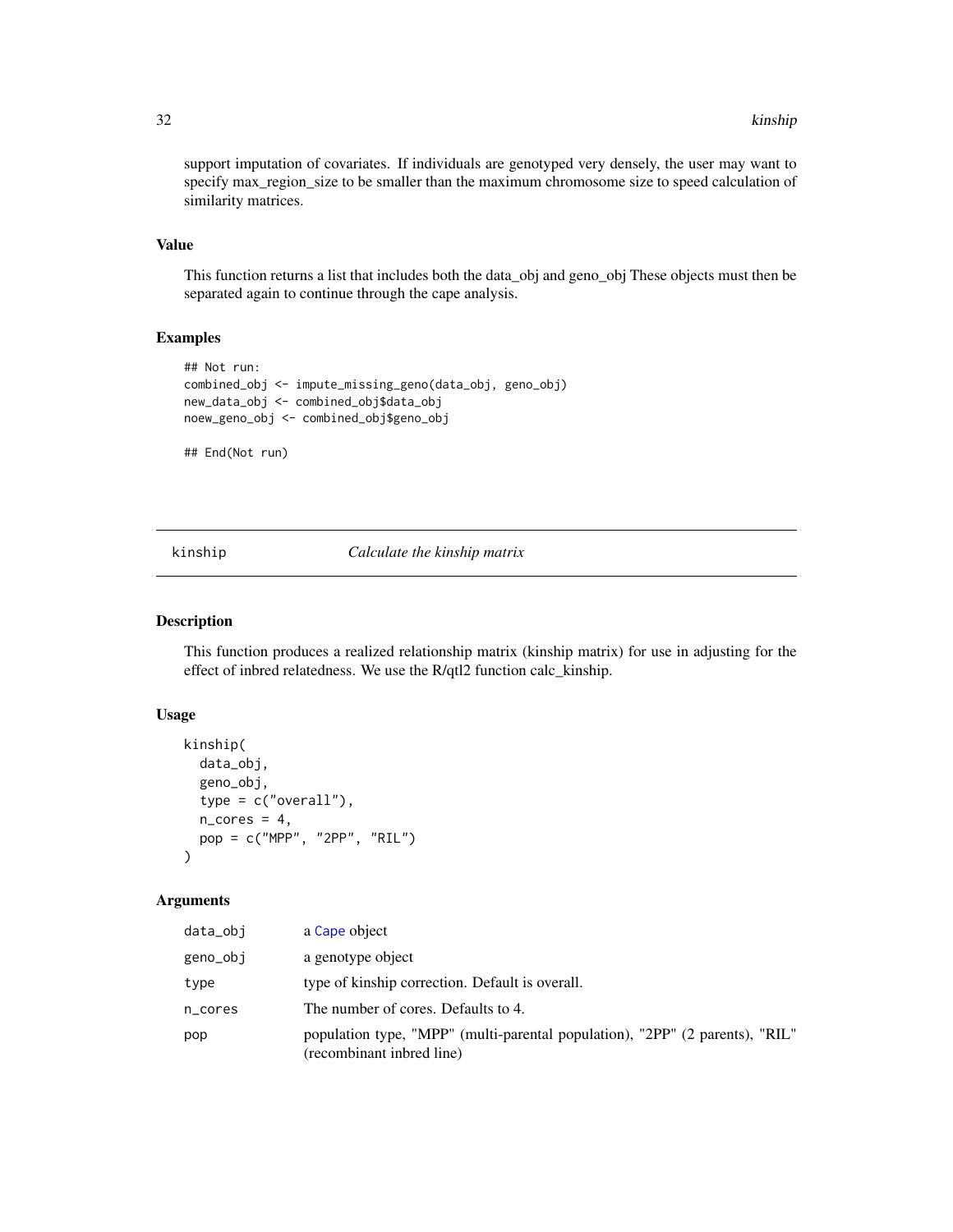## <span id="page-32-0"></span>Details

Broman KW, Gatti DM, Simecek P, Furlotte NA, Prins P, Sen S, Yandell BS, Churchill GA (2018) R/qtl2: software for mapping quantitative trait loci with high-dimensional data and multi-parent populations. Genetics 211:495-502 doi:10.1534/genetics.118.301595

This uses the function probs\_doqtl\_to\_qtl2 from qtl2convert: Karl W Broman (2019). qtl2convert: Convert Data among R/qtl2, R/qtl, and DOQTL. <https://kbroman.org/qtl2/>, [https://github.](https://github.com/rqtl/qtl2convert/) [com/rqtl/qtl2convert/](https://github.com/rqtl/qtl2convert/). And genoprob\_to\_alleleprob from qtl2.

## Value

This function returns an n by n matrix, where n is the number of individuals in the test population. The entries of the matrix represent the level of relatedness between pairs of individuals. For more information see Kang, H. M. et al. Efficient control of population structure in model organism association mapping. Genetics 178, 1709–1723 (2008).

#### Examples

```
## Not run:
K <- kinship(data_obj, geno_obj)
```
## End(Not run)

load\_input\_and\_run\_cape

*Loads input and run CAPE*

#### Description

This function loads the input file path and runs cape It is used to run CAPE from a non R script (python)

#### Usage

```
load_input_and_run_cape(
  input_file = NULL,
  yaml_params = NULL,
  results_path = NULL,
  run_parallel = FALSE,
  results_file = "cross.RDS",
 p_{0} - q = 0.05,
  n\_cores = 4,
  initialize_only = FALSE,
  verbose = TRUE,
  param_file = NULL,
  create_report = FALSE,
  qtl_id_col = NULL,
```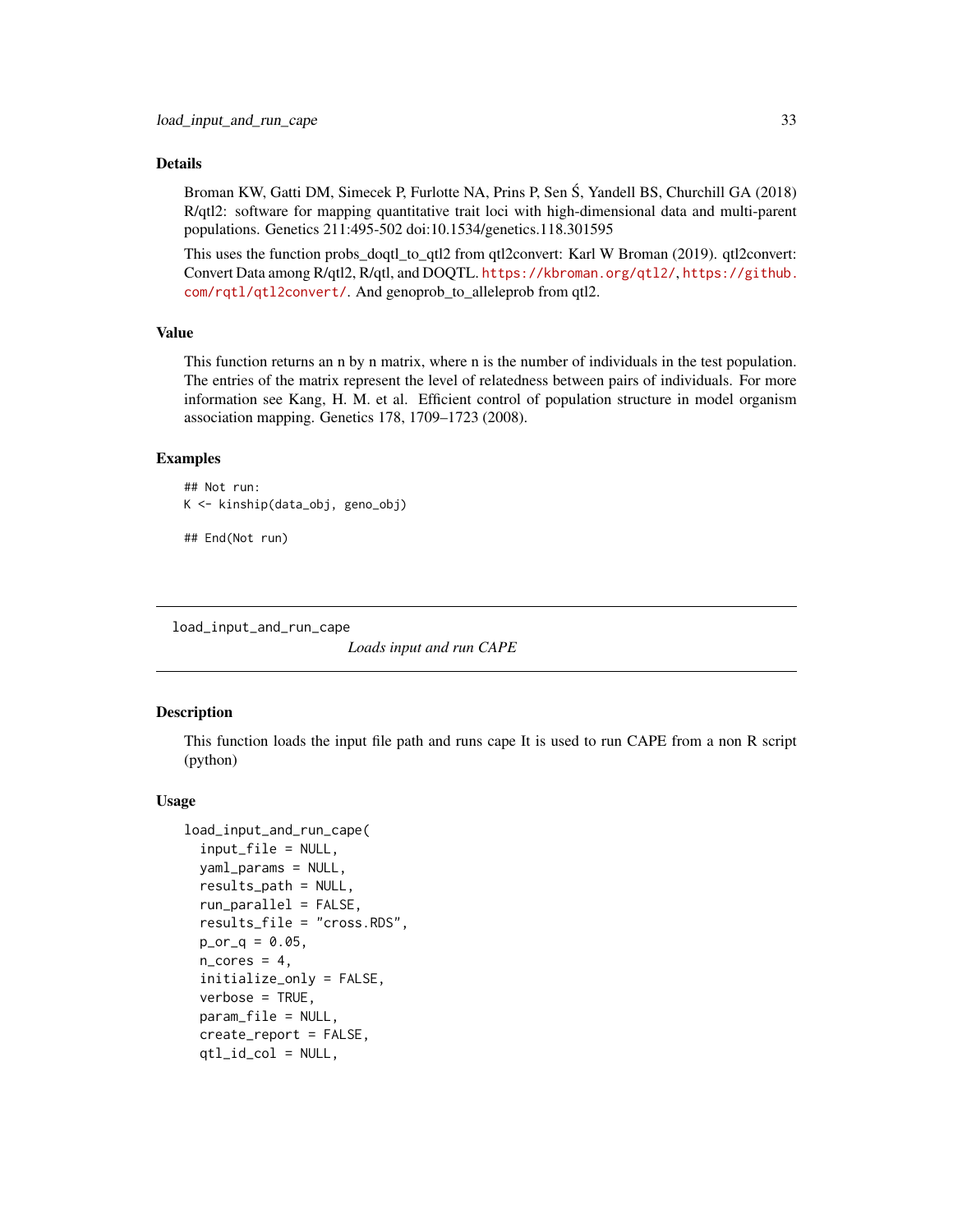```
qtl_na_strings = "-"
\lambda
```
## Arguments

| data input to be loaded                                                                                     |  |  |
|-------------------------------------------------------------------------------------------------------------|--|--|
| a parameter set up in the form of a YAML string                                                             |  |  |
| path to the results                                                                                         |  |  |
| boolean, if TRUE runs certain parts of the code as parallel blocks                                          |  |  |
| the name of the saved data_obj RDS file. The base name is used as the base<br>name for all saved RDS files. |  |  |
| A threshold indicating the maximum adjusted p value considered                                              |  |  |
| integer, default is 4                                                                                       |  |  |
| initialize_only                                                                                             |  |  |
| boolean, default: FALSE                                                                                     |  |  |
| boolean, output goes to stdout                                                                              |  |  |
| path to yml parameter file for running cape                                                                 |  |  |
| boolean, if true we create the corresponding HTML report page                                               |  |  |
| argument for read_population, an optional column number for individual IDs                                  |  |  |
| argument for read_population, an optional string for missing values                                         |  |  |
|                                                                                                             |  |  |

## Examples

## Not run: #load input in qtl2 zip format load\_input\_and\_run\_cape("cross\_file.zip") #load input in qtl csv format load\_input\_and\_run\_cape("cross\_file.csv")

## End(Not run)

<span id="page-33-1"></span>marker2covar *Creates a covariate from a genetic marker*

## Description

Occasionally, researchers may want to condition marker effects on another genetic marker. For example, the HLA locus in humans has very strong effects on immune phenotypes, and can swamp smaller effects from other markers. It can be helpful to condition on markers in the HLA region to find genetic modifiers of these markers.

<span id="page-33-0"></span>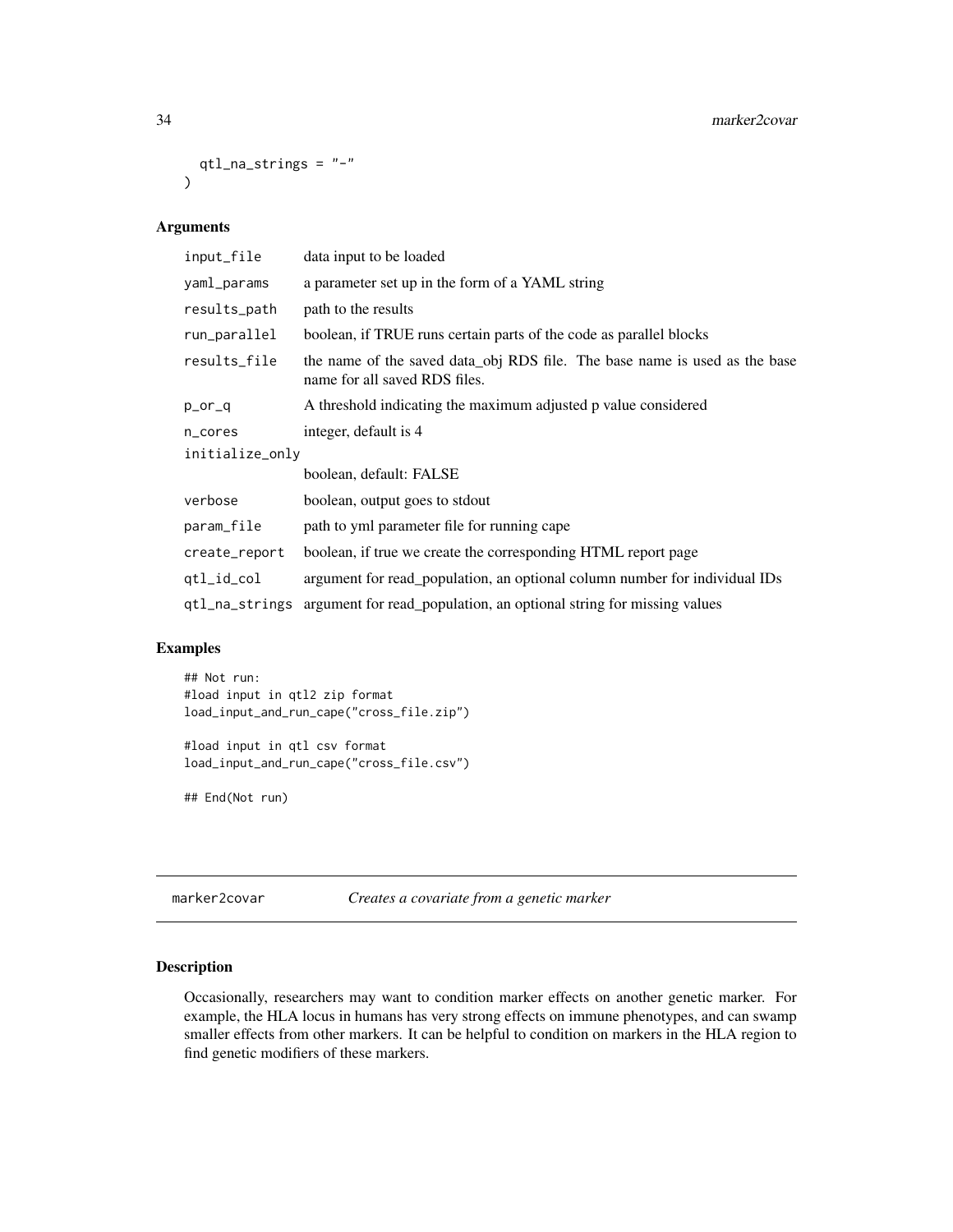## marker2covar 35

## Usage

```
marker2covar(
  data_obj,
  geno_obj,
  singlescan_obj = NULL,
  covar_thresh = NULL,
 markers = NULL
)
```
#### Arguments

| data_obj     | a Cape object                                                                                                                                                                             |
|--------------|-------------------------------------------------------------------------------------------------------------------------------------------------------------------------------------------|
| geno_obj     | a genotype object                                                                                                                                                                         |
|              | singlescan_obj It is possible to automatically identify markers to use as covariates based on their<br>large main effects. If this is desired, a singlescan object is required.           |
| covar_thresh | If designating markers as covariates based on their main effect size is desired, the<br>covar_thresh indicates the main effect size above which a marker is designated<br>as a covariate. |
| markers      | Marker covariates can also be designated manually, markers takes in a vector of<br>marker names or numbers and assigns the designated markers as covariates.                              |

## Value

This function returns the data object with additional information specifying which markers are to be used as covariates. this information can be retrieved with [get\\_covar](#page-21-1).

## See Also

[get\\_covar](#page-21-1)

#### Examples

```
## Not run:
#convert markers with effect sizes greater than 6 to covariates.
#this requires a singlescan_obj
data_obj <- marker2covar(data_obj, geno_obj, singlescan_obj, covar_thresh = 6)
```

```
#convert the first marker to a covariate
#this does not require a singlescan_obj
marker_name <- dimnames(geno_obj)[[3]][1]
data_obj <- marker2covar(data_obj, geno_obj, markers = marker_name)
```
## End(Not run)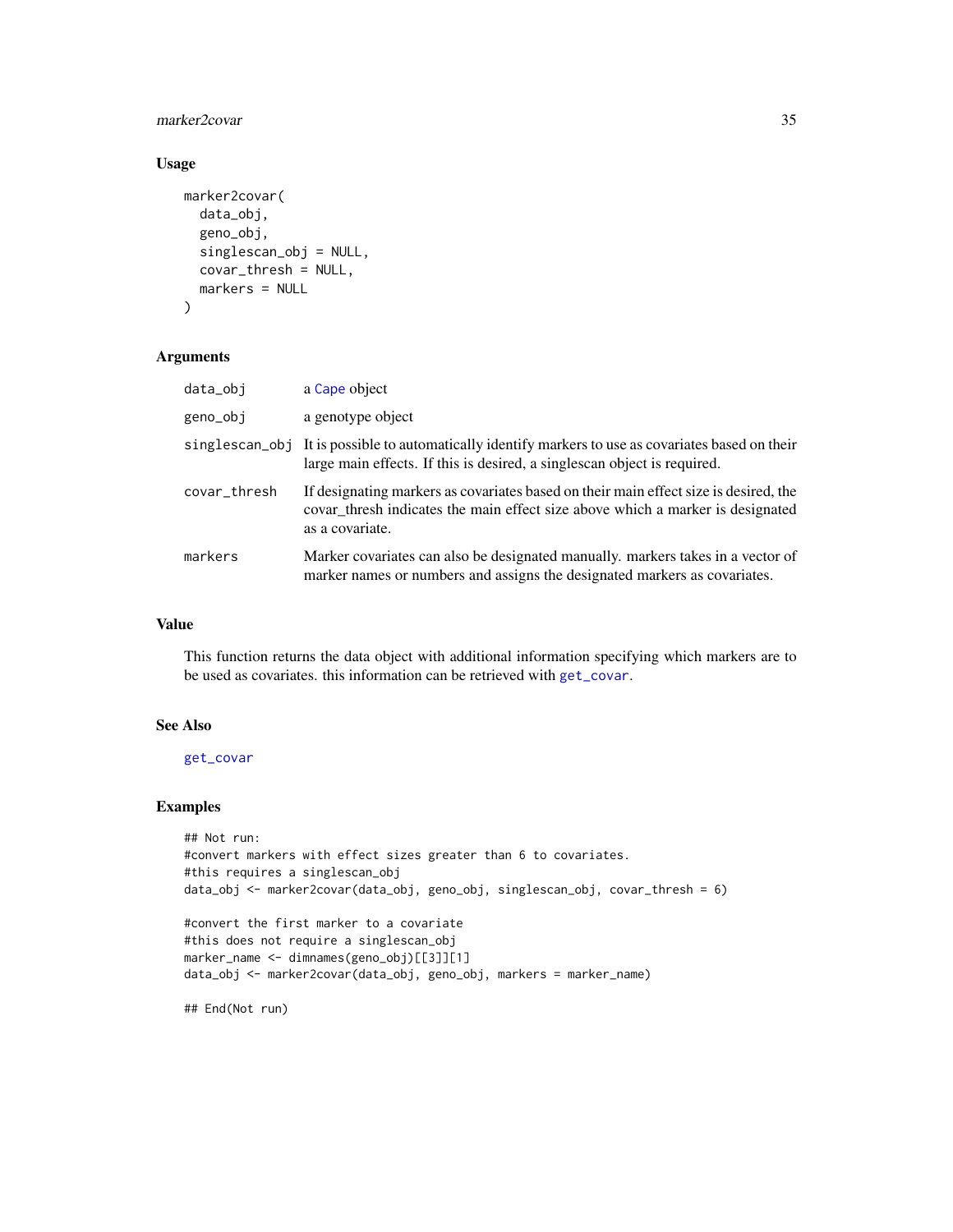<span id="page-35-0"></span>

## Description

This function is a wrapper for mean-centering normalizing and standardizing the trait matrix. in a data\_obj.

#### Usage

```
norm_pheno(data_obj, mean_center = TRUE)
```
## Arguments

| data_obi    | a Cape object mean_center a logical value indicating whether the traits should<br>be mean centered. If FALSE, the traits are only normalized. |
|-------------|-----------------------------------------------------------------------------------------------------------------------------------------------|
| mean center | mean center                                                                                                                                   |

#### Value

the data object is returned. The pheno slot of the data object will have normalized and/or meancentered traits. The function also preserves the original trait matrix in a slot called raw\_pheno.

#### Examples

```
## Not run:
data_obj <- norm_pheno(data_obj)
```
## End(Not run)

<span id="page-35-1"></span>pairscan *This function performs the pairwise scan on all markers.*

## Description

This function performs the pairwise regression on all selected marker pairs. The phenotypes used can be either eigentraits or raw phenotypes. Permutation testing is also performed.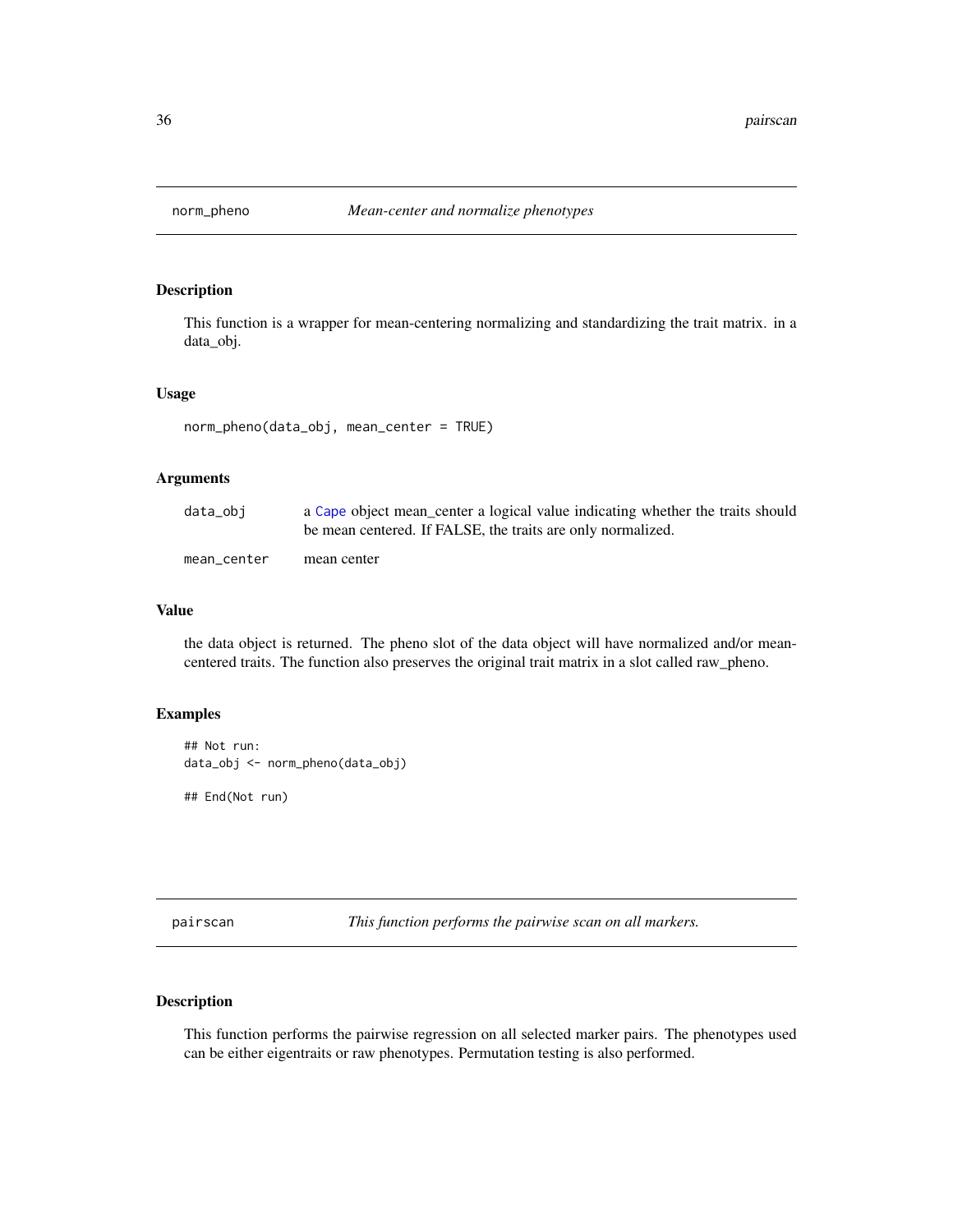#### <span id="page-36-0"></span>pairscan 37

# Usage

```
pairscan(
 data_obj,
  geno_obj = NULL,
 scan_what = c("eigentraits", "raw_traits"),
 pairscan_null_size = NULL,
 max_pair_cor = NULL,
 min_per_genotype = NULL,
 kin_obj = NULL,
 num_pairs_limit = 1e+06,
 num_perm_limit = 1e+07,
 overwrite_alert = TRUE,
 run_parallel = FALSE,
 n\_cores = 4,verbose = FALSE
)
```

| data_obj           | a Cape object                                                                                                                                                                                                                                                                                                                                                                                                                                                                              |
|--------------------|--------------------------------------------------------------------------------------------------------------------------------------------------------------------------------------------------------------------------------------------------------------------------------------------------------------------------------------------------------------------------------------------------------------------------------------------------------------------------------------------|
| geno_obj           | a genotype object                                                                                                                                                                                                                                                                                                                                                                                                                                                                          |
| scan_what          | A character string uniquely identifying whether eigentraits or raw traits should<br>be scanned. Options are "eigentraits", "raw_traits"                                                                                                                                                                                                                                                                                                                                                    |
| pairscan_null_size |                                                                                                                                                                                                                                                                                                                                                                                                                                                                                            |
|                    | The total size of the null distribution. This is DIFFERENT than the number of<br>permutations to run. Each permutation generates n choose 2 elements for the<br>pairscan. So for example, a permutation that tests 100 pairs of markers will<br>generate a null distribution of size 4950. This process is repeated until the total<br>null size is reached. If the null size is set to 5000, two permutations of 100<br>markers would be done to get to a null distribution size of 5000. |
| max_pair_cor       | A numeric value between 0 and 1 indicating the maximum Pearson correla-<br>tion that two markers are allowed. If the correlation between a pair of mark-<br>ers exceeds this threshold, the pair is not tested. If this value is set to NULL,<br>min_per_genotype must have a numeric value.                                                                                                                                                                                               |
| min_per_genotype   |                                                                                                                                                                                                                                                                                                                                                                                                                                                                                            |
|                    | The minimum number of individuals allowable per genotype combination. If<br>for a given marker pair, one of the genotype combinations is underrepresented,<br>the marker pair is not tested. If this value is NULL, max_pair_cor must have a<br>numeric value.                                                                                                                                                                                                                             |
| kin_obj            | a kinship object calculated by kinship.                                                                                                                                                                                                                                                                                                                                                                                                                                                    |
| num_pairs_limit    |                                                                                                                                                                                                                                                                                                                                                                                                                                                                                            |
|                    | A number indicating the maximum number of pairs to scan. If the number of<br>pairs exceeds this threshold, the function asks for confirmation before proceed-<br>ing with the pairwise scan.                                                                                                                                                                                                                                                                                               |
|                    | num_perm_limit A number indicating the maximum number of total permutations that will be<br>performed. If the number of total permutations exceeds this threshold, the func-<br>tion asks for confirmation before proceeding with the pairwise scan.                                                                                                                                                                                                                                       |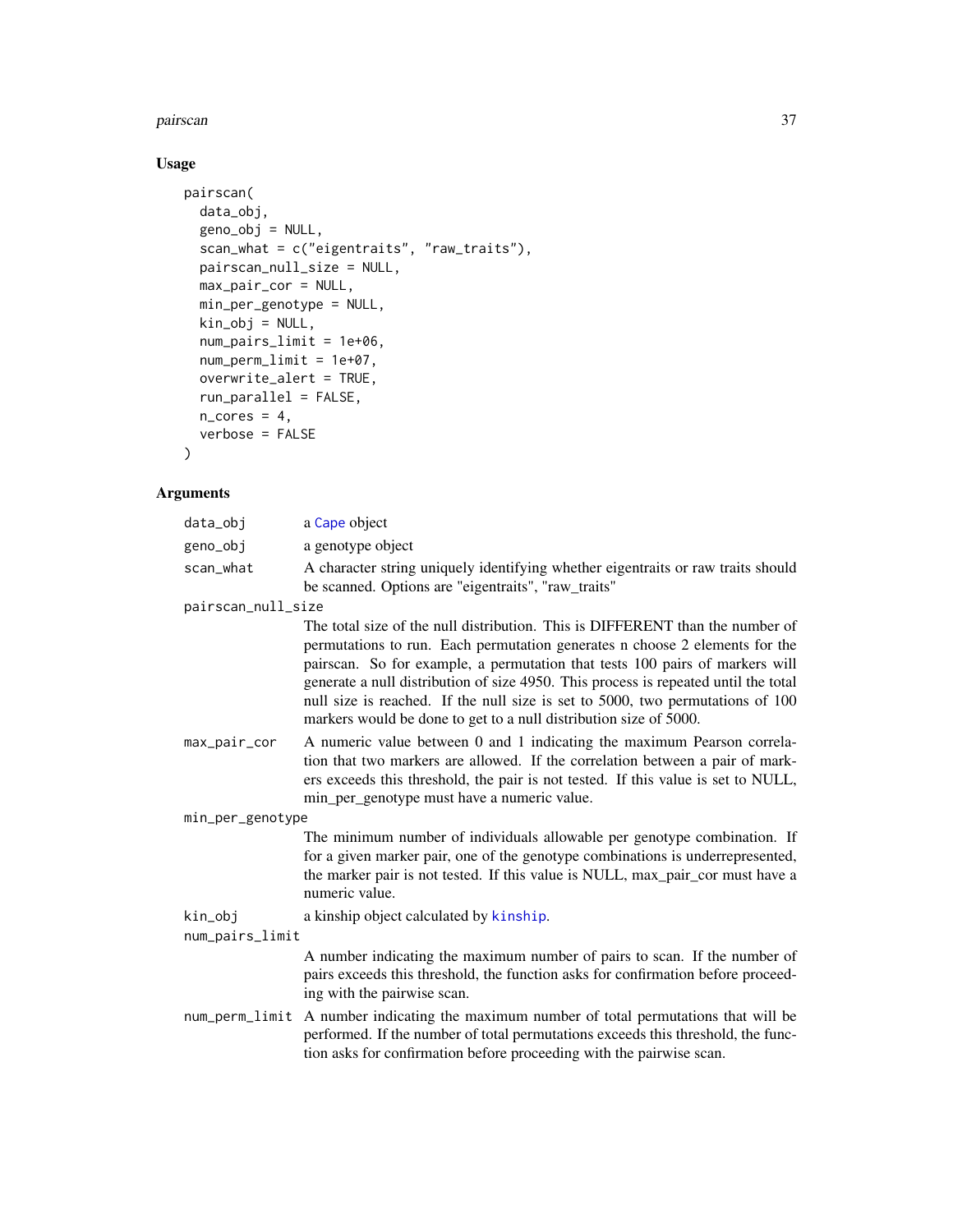<span id="page-37-1"></span>

| overwrite_alert |                                                                                                                                                                                                                                           |
|-----------------|-------------------------------------------------------------------------------------------------------------------------------------------------------------------------------------------------------------------------------------------|
|                 | If TRUE raises a warning to users not to overwrite their data object with a sin-<br>glescan object. A warning necessary after a new version of cape began separat-<br>ing results from different functions into different results objects |
| run_parallel    | Whether to run the analysis on parallel CPUs                                                                                                                                                                                              |
| n_cores         | The number of CPUs to use if run_parallel is TRUE                                                                                                                                                                                         |
| verbose         | Whether to write progress to the screen                                                                                                                                                                                                   |

#### **Details**

Not all marker pairs are necessarily tested. Before markers are tested for interaction, they are checked for several conditions. Pairs are discarded if (1) at least one of the markers is on the X chromosome, or (2) there are fewer than min\_per\_genotype individuals in any of the genotype combinations.

#### Value

This function returns an object assigned to pairscan\_obj in [run\\_cape](#page-61-0).

The results object is a list of five elements: ref\_allele: The allele used as the reference for the tests. max\_pair\_cor: The maximum pairwise correlation between marker pairs pairscan\_results: A list with one element per trait. The element for each trait is a list of the following three elements: pairscan\_effects: the effect sizes from the linear models pairscan\_se: the standard errors from the linear models model\_covariance: the model covariance from the linear models. pairscan\_perm: The same structure as pairscan\_results, but for the permuted data. pairs\_tested\_perm: A matrix of the marker pairs used in the permutation tests.

#### See Also

[select\\_markers\\_for\\_pairscan](#page-64-0), [plot\\_pairscan](#page-46-0)

#### Examples

```
## Not run:
pairscan_obj <- pairscan(data_obj, geno_obj, pairscan_null_size = 10000)
## End(Not run)
```
<span id="page-37-0"></span>pheno2covar *Create a covariate from a trait*

#### Description

This function takes a variable from the phenotype matrix for example, diet treatment or sex and converts it to a covariate.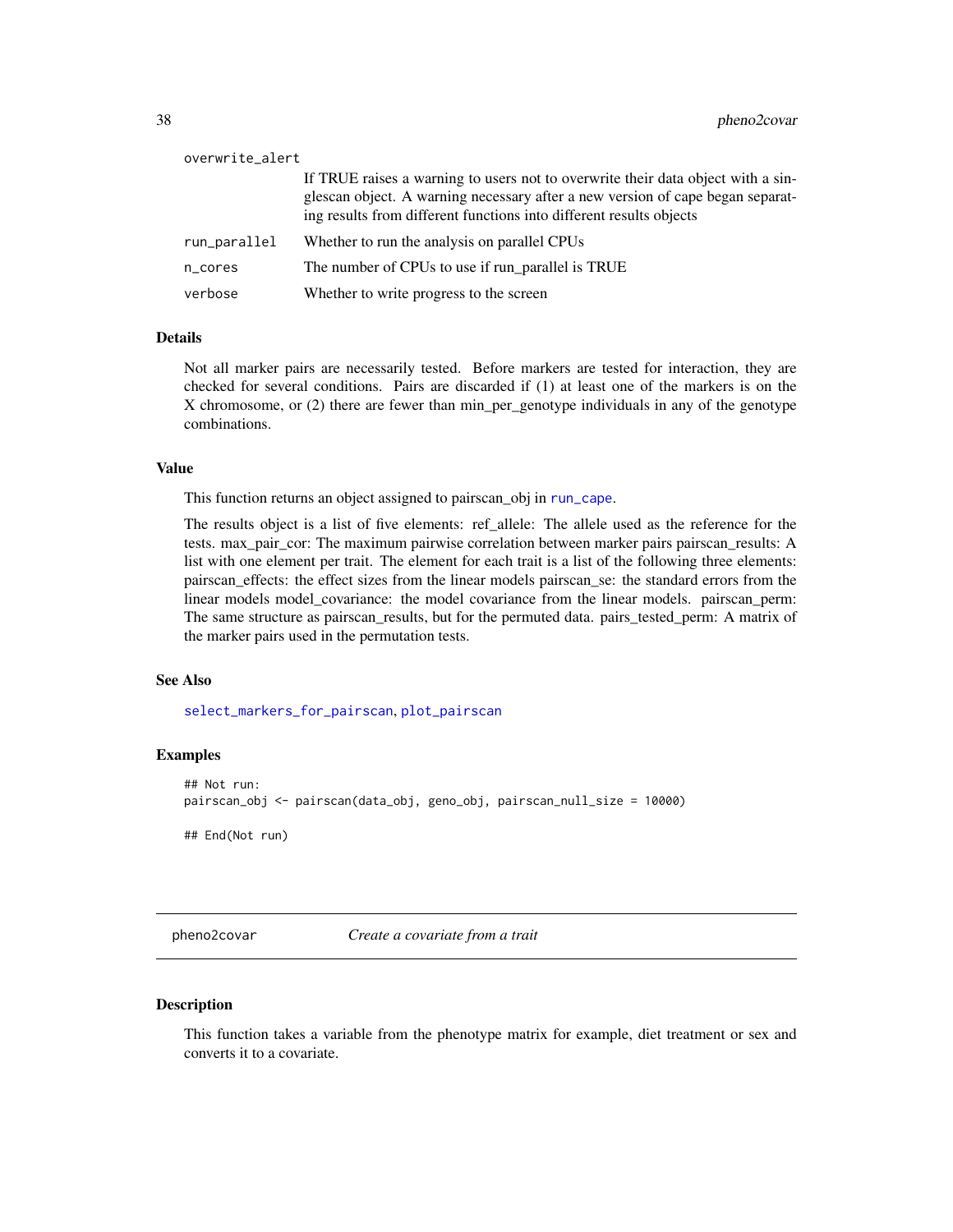# <span id="page-38-0"></span>plink2cape 39

# Usage

pheno2covar(data\_obj, pheno\_which)

# Arguments

| data_obi    | a Cape object                                  |
|-------------|------------------------------------------------|
| pheno_which | vector of trait names to be used as covariates |

# Value

Returns the data object with the specified traits removed from the phenotype matrix and transferred where they will be used as covariates. Information about assigned covariates can be retrieved with [get\\_covar](#page-21-0).

# Examples

```
## Not run:
#convert weight to a covariate
data_obj <- pheno2covar(data_obj, "weight")
```

```
## End(Not run)
```
plink2cape *Convert plink2 files to cape format*

# Description

Convert plink2 files to cape format

#### Usage

```
plink2cape(
 ped = "test.ped",
 map = "test.map",
  pheno = "test.pheno",
  out = "out.csv",
  missing_genotype = "0",
  no_fid = FALSE,
  no_parents = FALSE,
  no_sex = FALSE,
  no_pheno = FALSE,
  verbose = FALSE,
  overwrite = FALSE
)
```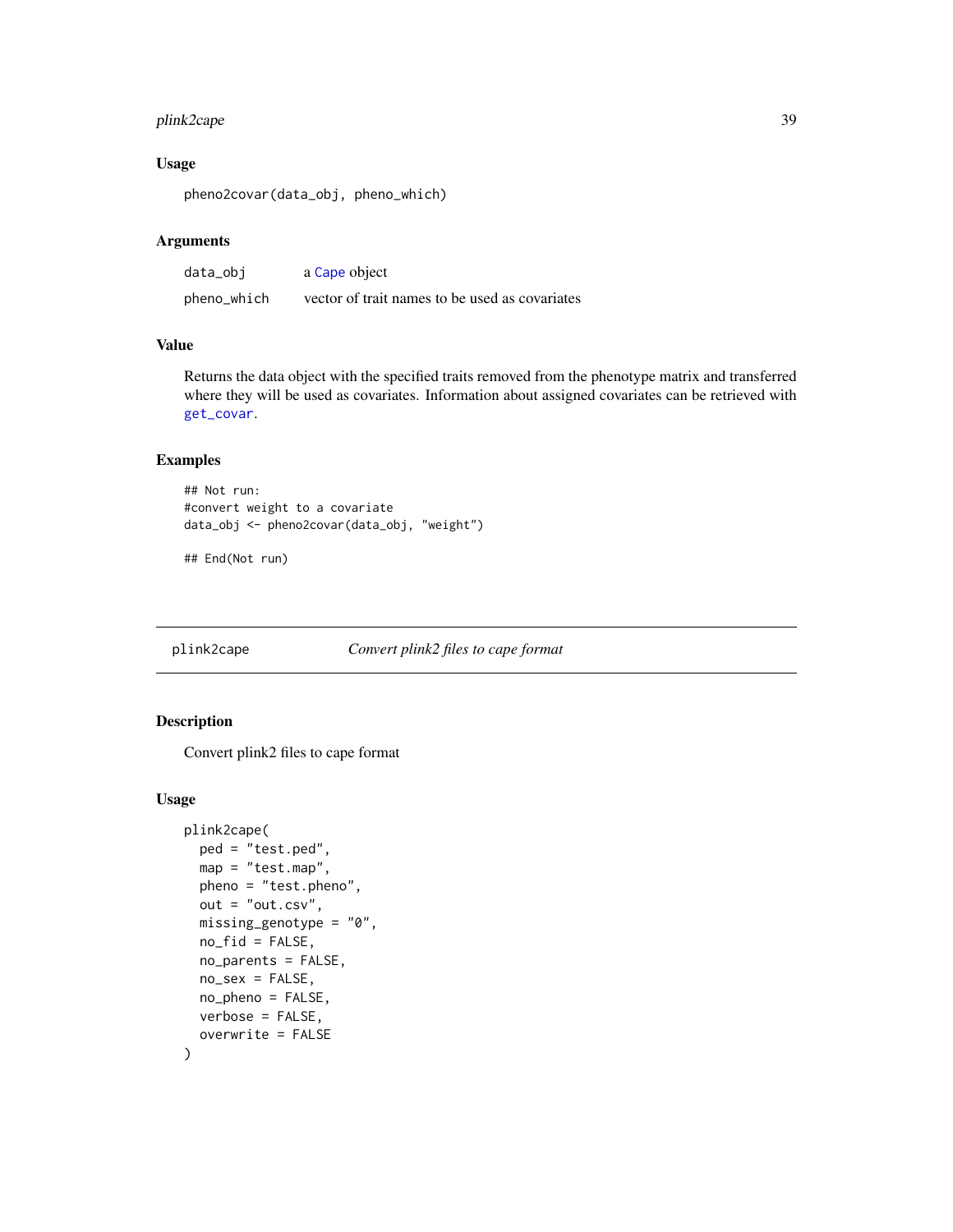#### Arguments

| ped              | full path to the ped file                                                                      |  |
|------------------|------------------------------------------------------------------------------------------------|--|
| map              | full path to the map file                                                                      |  |
| pheno            | full path to the pheno file                                                                    |  |
| out              | full path to the output file                                                                   |  |
| missing_genotype |                                                                                                |  |
|                  | default is "0"                                                                                 |  |
| no_fid           | boolean, default is FALSE                                                                      |  |
| no_parents       | boolean, default is FALSE                                                                      |  |
| no_sex           | boolean, default is FALSE                                                                      |  |
| no_pheno         | boolean, default is FALSE                                                                      |  |
| verbose          | boolean, default is FALSE, gives some happy little progress messages                           |  |
| overwrite        | boolean, default is FALSE, will only remove the existing file if this is set to<br><b>TRUE</b> |  |

# Details

For further information about PLINK and its file formats, see [https://zzz.bwh.harvard.edu/](https://zzz.bwh.harvard.edu/plink/) [plink/](https://zzz.bwh.harvard.edu/plink/)

#### Value

A list with two elements: data\_obj and geno\_obj These objects are formatted for use in cape and must then be separated to use in [run\\_cape](#page-61-0).

#### References

Purcell S, Neale B, Todd-Brown K, Thomas L, Ferreira MAR, Bender D, Maller J, Sklar P, de Bakker PIW, Daly MJ & Sham PC (2007) PLINK: a toolset for whole-genome association and population-based linkage analysis. American Journal of Human Genetics, 81.

# Examples

```
## Not run:
#convert files with default names to a data_obj
data_obj <- plink2cape()
```
## End(Not run)

<span id="page-39-0"></span>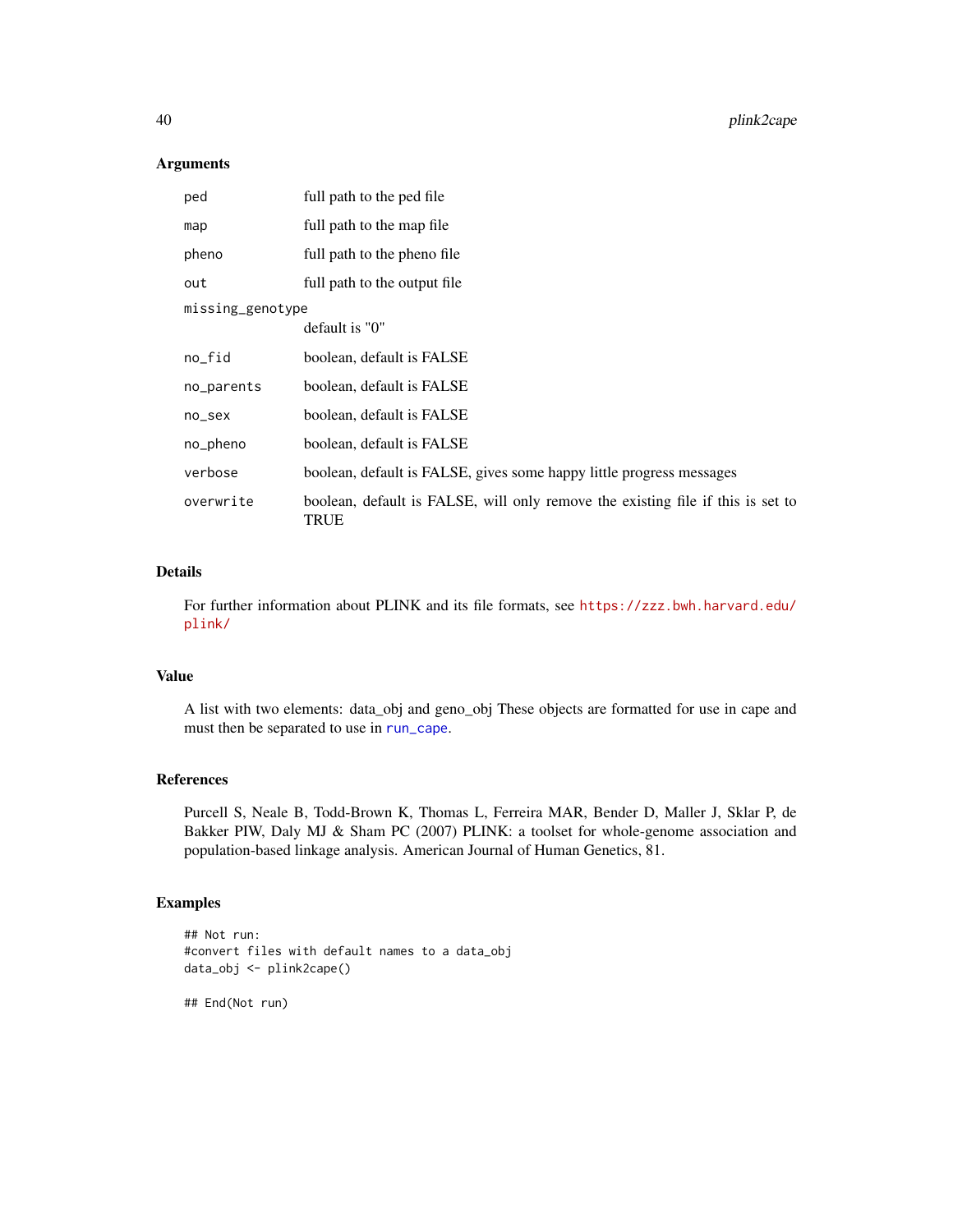#### <span id="page-40-0"></span>Description

This function plots phenotypic effects of individual cape interactions. It serves as a wrapper for the functions [plot\\_lines](#page-0-0) [plot\\_bars](#page-0-0) [plot\\_points](#page-0-0), and [plot\\_int\\_heat](#page-0-0). Each of those functions plots individual cape interactions in different forms.

#### Usage

```
plot_effects(
  data_obj,
  geno_obj,
 marker1,
  marker2 = NULL,
  pheno_type = "normalized",
 plot_type = c("l", "p", "b", "h"),
  error_bars = "none",
  ymin = NULL,
  ymax = NULL,
  covar = NULL,
  marker1_label = NULL,
  marker2_label = NULL,
 bin_continuous_genotypes = TRUE,
  ref_centered = TRUE,
  gen_model1 = "Additive",
  gen_model2 = "Additive",
  bins_marker1 = 50,
  bins_marker2 = 50
\lambda
```

| data_obj   | A Cape object                                                                                                                                                       |
|------------|---------------------------------------------------------------------------------------------------------------------------------------------------------------------|
| geno_obj   | A genotype object                                                                                                                                                   |
| marker1    | A string indicating the name of the source marker in the interaction. This can<br>also be the name of a covariate.                                                  |
| marker2    | Another string indicating the name of the source marker in the interaction. This<br>can also be the name of a covariate. Optional.                                  |
| pheno_type | One of "eigentraits", "normalized_traits", or "raw_traits", indicating which traits<br>to plot.                                                                     |
| plot_type  | A letter referring to the desired style of the plot. The choices are the following:<br>"I" - line plots, " $p$ " = points, " $b$ " - bar plots, " $h$ " - heat map. |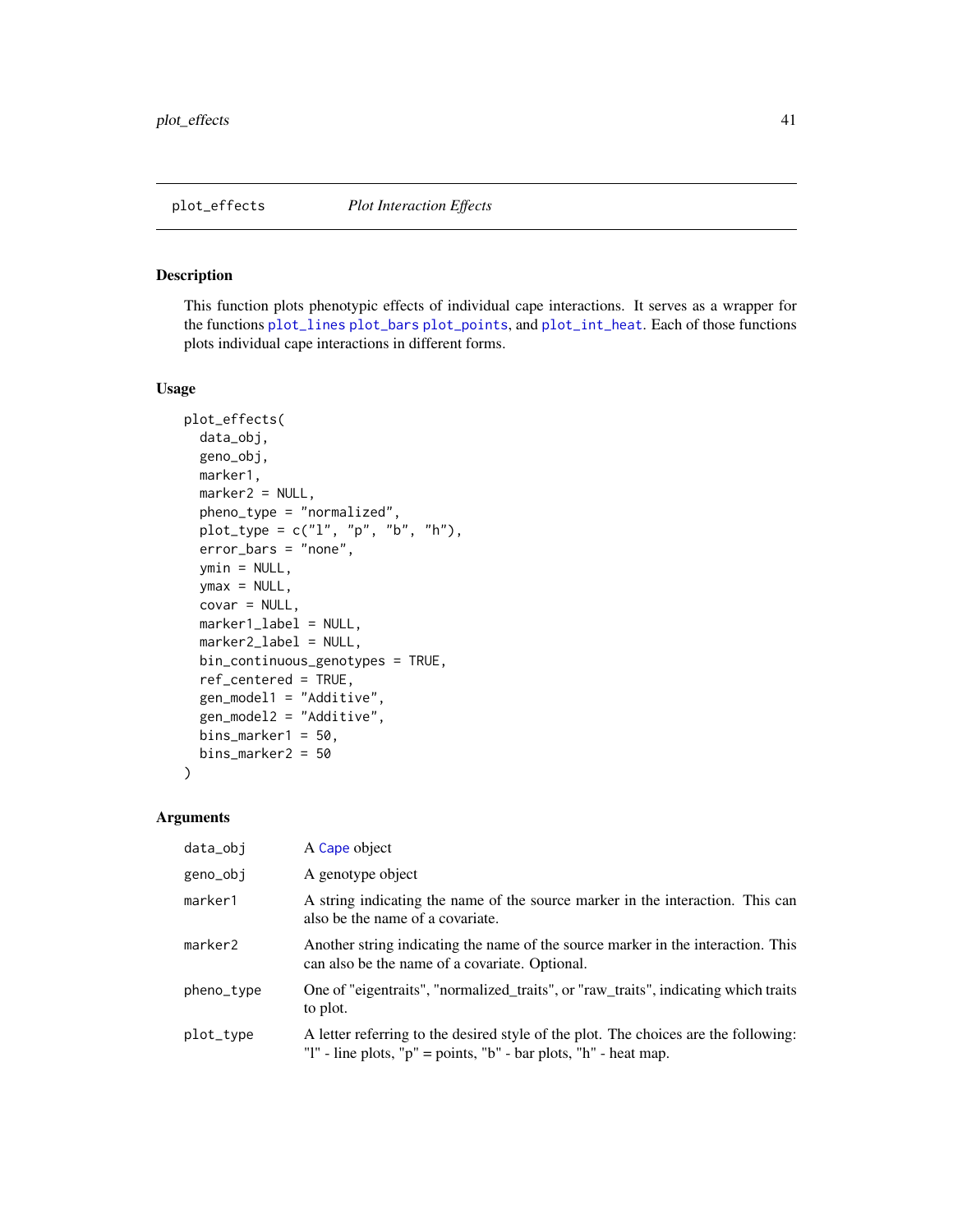<span id="page-41-0"></span>

| error_bars               | The type of error bars to plot. Choices are "none" (the default), "se" for standard<br>error, or "sd" for standard deviation.                                                                                                                                                                                                                                                                                                                                                                                                                                                                                                                                                                                                                                                                                                                         |
|--------------------------|-------------------------------------------------------------------------------------------------------------------------------------------------------------------------------------------------------------------------------------------------------------------------------------------------------------------------------------------------------------------------------------------------------------------------------------------------------------------------------------------------------------------------------------------------------------------------------------------------------------------------------------------------------------------------------------------------------------------------------------------------------------------------------------------------------------------------------------------------------|
| ymin                     | A minimum value for the y axes across all plots. If NULL, each y axis will be<br>determined independently                                                                                                                                                                                                                                                                                                                                                                                                                                                                                                                                                                                                                                                                                                                                             |
| ymax                     | A maximum value for the y axes across all plots. If NULL, each y axis will be<br>dertermined independently                                                                                                                                                                                                                                                                                                                                                                                                                                                                                                                                                                                                                                                                                                                                            |
| covar                    | A vector of strings indicating which covariates, if any, the traits should be ad-<br>justed for. If NULL, the covariates specified in the data_obj are used as default.<br>To prevent adjusting for covariates, use "none".                                                                                                                                                                                                                                                                                                                                                                                                                                                                                                                                                                                                                           |
| marker1_label            | A string to use as the label for marker1 If NULL, the string used for marker1<br>will be used.                                                                                                                                                                                                                                                                                                                                                                                                                                                                                                                                                                                                                                                                                                                                                        |
| marker2_label            | A string to use as the label for marker2 If NULL, the string used for marker2<br>will be used.                                                                                                                                                                                                                                                                                                                                                                                                                                                                                                                                                                                                                                                                                                                                                        |
| bin_continuous_genotypes | If TRUE, genotypes (and covariate) values will be binned into $0$ , $0.5$ , and $1$<br>values. This reduces the number of bins that traits need to be divided into,<br>especially if there are only one or two individuals with a 0.49 genotype, for<br>example. Binning may not be desirable when using the heatmap.                                                                                                                                                                                                                                                                                                                                                                                                                                                                                                                                 |
| ref_centered             | A logical value indicating whether to center the values on the reference allele.<br>Defaults to TRUE.                                                                                                                                                                                                                                                                                                                                                                                                                                                                                                                                                                                                                                                                                                                                                 |
| gen_model1               | One of "Additive", "Dominant", or "Recessive" indicating how the genotype<br>should be coded for the first marker. If Additive, genotypes are coded as 0 for<br>homozygous reference allele, 1 for homozygous alternate allele, and 0.5 for het-<br>erozygous. If Dominant, any allele probability greater than 0.5 is set to 1. If<br>recessive, any allele probability less than or equal to 0.5 is set to 0. In other<br>words, for the dominant coding, heterozygotes are grouped with the homozy-<br>gous alternate genotypes: $0$ vs. $(0.5,1)$ . This shows the effect of having any<br>dose of the alternate allele. With a recessive coding, heterozygotes are grouped<br>with the homozygous reference genotypes: $(0, 0.5)$ vs. 1. This shows the effect<br>of having two copies of the alternate allele vs. having fewer than two copies. |
| gen_model2               | The same as gen_model1, but for the second marker.                                                                                                                                                                                                                                                                                                                                                                                                                                                                                                                                                                                                                                                                                                                                                                                                    |
| bins_marker1             | Only used for heatmap plotting. The number of bins for marker1 if it is a con-<br>tinuously valued marker or covariate. The bins are used to fit a linear model and<br>predict outcomes for a 2D grid of marker1 and marker2 values. This argument<br>can also be a vector of bin values for binning at specific values.                                                                                                                                                                                                                                                                                                                                                                                                                                                                                                                              |
| bins_marker2             | The same as bins_marker1, but for marker2.                                                                                                                                                                                                                                                                                                                                                                                                                                                                                                                                                                                                                                                                                                                                                                                                            |

# Details

The "h" option calls [plot\\_int\\_heat](#page-0-0), which fits linear models to each trait and both markers specified. It uses those models to predict phenotype values along continuously valued genotype bins and plots the predicted values as a heatmap.

# Value

None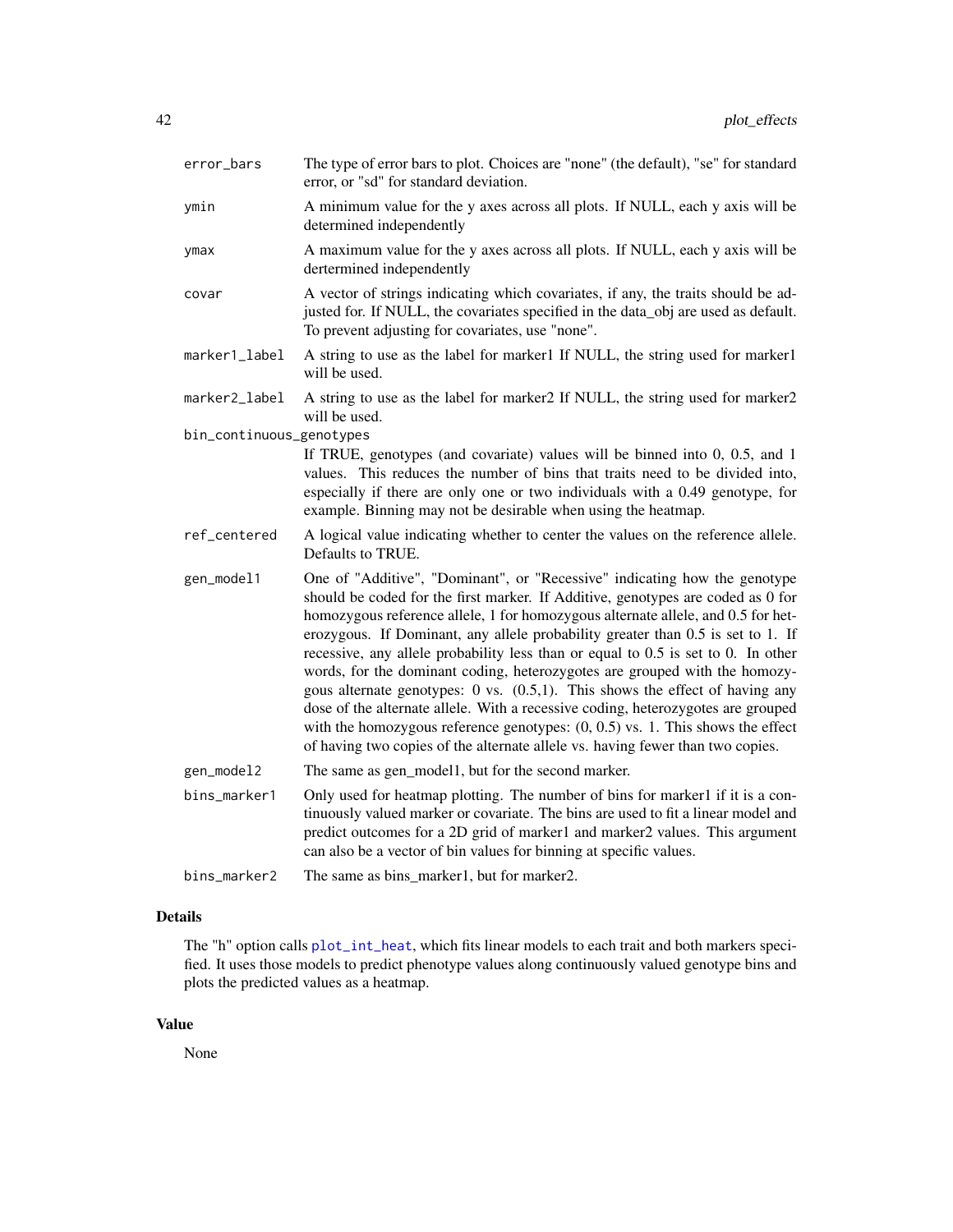# <span id="page-42-0"></span>plot\_full\_network 43

#### Examples

```
## Not run:
marker1 <- dimnames(geno_obj)[[3]][1]
marker2 <- dimnames(geno_obj)[[3]][2]
plot_effects(data_obj, geno_obj, plot_type = "l", error_bars = "se")
## End(Not run)
```
plot\_full\_network *Plot the final epistatic network in a traditional network view.*

#### Description

This function plots the final results in a layout different to both [plot\\_variant\\_influences](#page-51-0) and [plot\\_network](#page-44-0). In this view, the network is plotted with a traditional network layout. The genomic position information in [plot\\_network](#page-44-0) is lost, but in this view it is easier to see the structure of the overall network in terms of hubs and peripheral nodes. In this view, each node is plotted as a pie-chart, and the main effects of the node are indicated as positive, negative, or not-significant (gray). Significant interactions are shown arrows between nodes and colored based on whether they are positive or negative interactions. Colors for positive and negative main effects and interactions are specified in the arguments. The function [get\\_network](#page-25-0) must be run before plotting the network.

#### Usage

```
plot_full_network(
  data_obj,
  p_{or_q} = 0.05,
  collapsed_net = TRUE,
  main = NULL,color\_scheme = c("DO/CC", "other"),pos_col = "brown",
  neg_col = "blue",
  bg\_col = "gray",light\_dark = "f",node_border_lwd = 1,
  layout_matrix = NULL,
  zoom = 1,
  xshift = 0,yshift = 0,
  node_radius = 1,
  label_nodes = TRUE,
  label_{offset} = 0,
  label_cex = 1,
  legend_radius = 1,
  legend_cex = 1,
  legend_position = "topleft",
```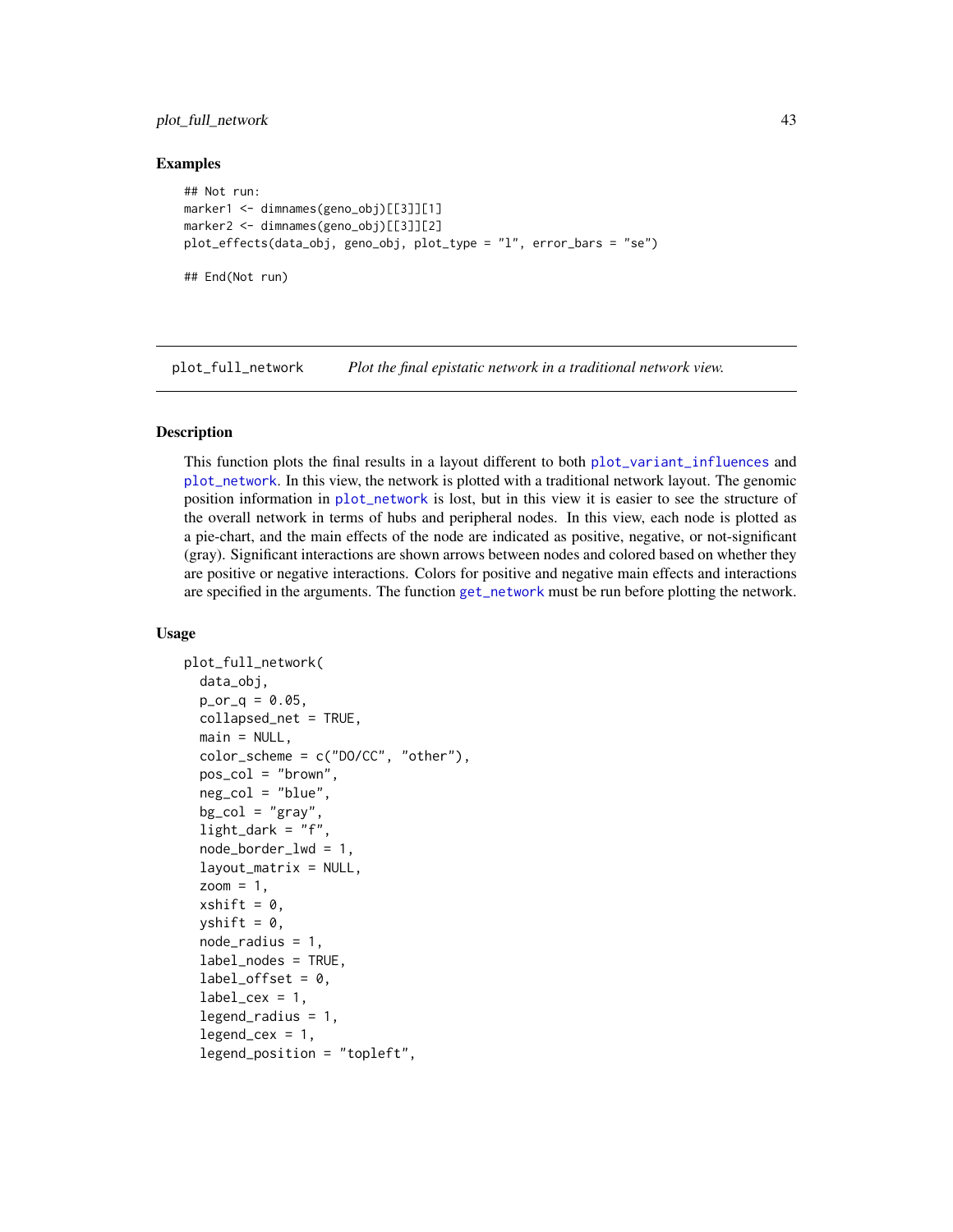```
arrow_offset = node_radius,
 arrow\_length = 0.2,
 edge\_1wd = 2
)
```

| data_obj                      | A Cape object                                                                                                                                                                                                                            |
|-------------------------------|------------------------------------------------------------------------------------------------------------------------------------------------------------------------------------------------------------------------------------------|
| $p_$ or $_q$                  | The maximum p value (or q value if FDR was used) for significant main effects<br>and interactions.                                                                                                                                       |
| collapsed_net                 | A logical value indicating whether to show the network condensed into linkage<br>blocks (TRUE) or each individual marker (FALSE)                                                                                                         |
| main                          | A title for the plot                                                                                                                                                                                                                     |
| color_scheme                  | either "DO/CC" or "other". "DO/CC" uses the official "DO/CC" colors for the<br>DO/CC alleles http://www.csbio.unc.edu/CCstatus/index.py?run=AvailableLines.<br>information "other" uses an unrelated color palette for multiple alleles. |
| pos_col                       | The color to use for positive main effects and interactions must be one of "green",<br>"purple", "red", "orange", "blue", "brown", "yellow", "gray" see get_color                                                                        |
| neg_col                       | The color to use for negative main effects and interactions takes the same values<br>as pos_col.                                                                                                                                         |
| bg_col                        | The color to be used in pie charts for non-significant main effects. Takes the<br>same values as pos_col                                                                                                                                 |
| light_dark                    | Indicates whether pos_col, neg_col, and bg_col should be selected from light<br>colors ("1"), dark colors ("d") or the full spectrum from light to dark ("f")                                                                            |
| node_border_lwd               |                                                                                                                                                                                                                                          |
|                               | The thickness of the lines around the pie charts                                                                                                                                                                                         |
| layout_matrix                 | Users have the option of providing their own layout matrix for the network. This<br>should be a two column matrix indicating the x and y coordinates of each node<br>in the network.                                                     |
| zoom                          | Allows the user to zoom in and out on the image if the network is either running<br>off the edges of the plot or too small in the middle of the plot.                                                                                    |
| xshift                        | A constant by which to shift the x values of all nodes in the network.                                                                                                                                                                   |
| yshift                        | A constant by which to shift the y values of all nodes in the network.                                                                                                                                                                   |
| node_radius                   | The size of the pie chart for each node.                                                                                                                                                                                                 |
| label_nodes                   | A logical value indicating whether the nodes should be labeled. Users may want<br>to remove labels for large networks.                                                                                                                   |
| label_offset                  | The amount by which to offset the node labels from the center of the nodes.                                                                                                                                                              |
| label_cex                     | The size of the node labels                                                                                                                                                                                                              |
| legend_radius                 | The size of the legend indicating which pie piece corresponds to which traits.                                                                                                                                                           |
| legend_cex<br>legend_position | The size of the labels in the legend.                                                                                                                                                                                                    |
|                               | The position of the legend on the plot                                                                                                                                                                                                   |
| arrow_offset                  | The distance from the center of the node to the arrow head.                                                                                                                                                                              |
| arrow_length                  | The length of the head of the arrow                                                                                                                                                                                                      |
| edge_lwd                      | The thickness of the arrows showing the interactions.                                                                                                                                                                                    |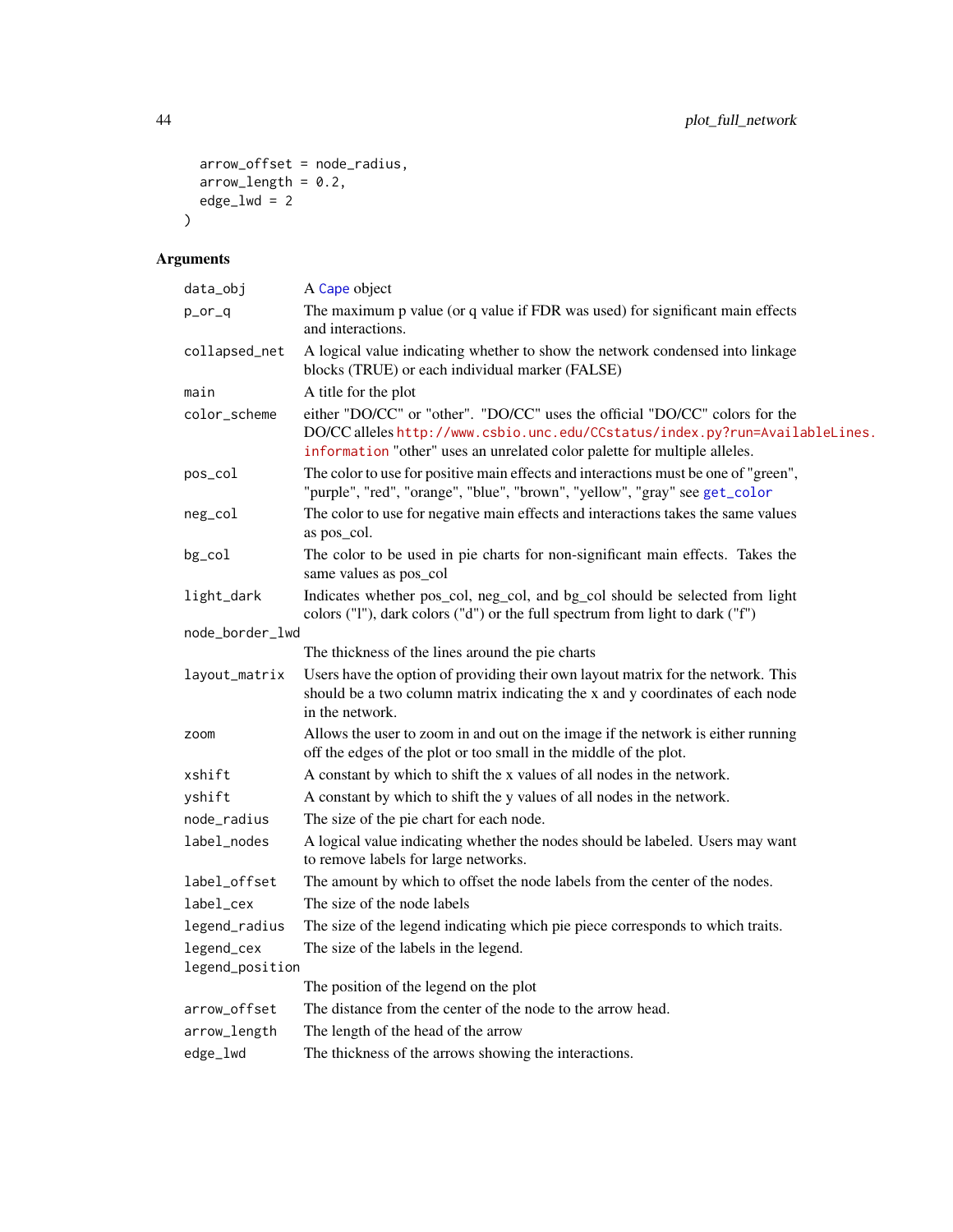# <span id="page-44-1"></span>plot\_network 45

#### Details

For most networks, the default options will be fine, but there is a lot of room for modification if changes are desired

#### Value

This function invisibly returns a list of length two. The first element contains the igraph network object. The second contains the layout matrix for the network. This can be passed in as an argument ("layout\_matrix") which provides more control to the user in the layout. Other network layouts from igraph can also be passed in here.

#### References

Csardi G, Nepusz T: The igraph software package for complex network research, InterJournal, Complex Systems 1695. 2006. <https://igraph.org/>

#### Examples

```
## Not run:
plot_full_network(data_obj)
```
## End(Not run)

<span id="page-44-0"></span>

plot\_network *Plots cape results as a circular network*

#### Description

This script plots cape results in a circular network. The chromosomes are arranged in a circle. Main effects are shown in concentric circles around the chromosomes, with each trait in its own circle. Main effects can either be colored as negative or positive, or with parental allele colors for multi-parent populations.

#### Usage

```
plot_network(
  data_obj,
  marker_pairs = NULL,
  collapsed_net = TRUE,
  trait = NULL,trait_labels = NULL,
  color\_scheme = c("DO/CC", "other"),main_lwd = 4,
  inter_lwd = 3,
  label_cex = 1.5,percent_bend = 15,
```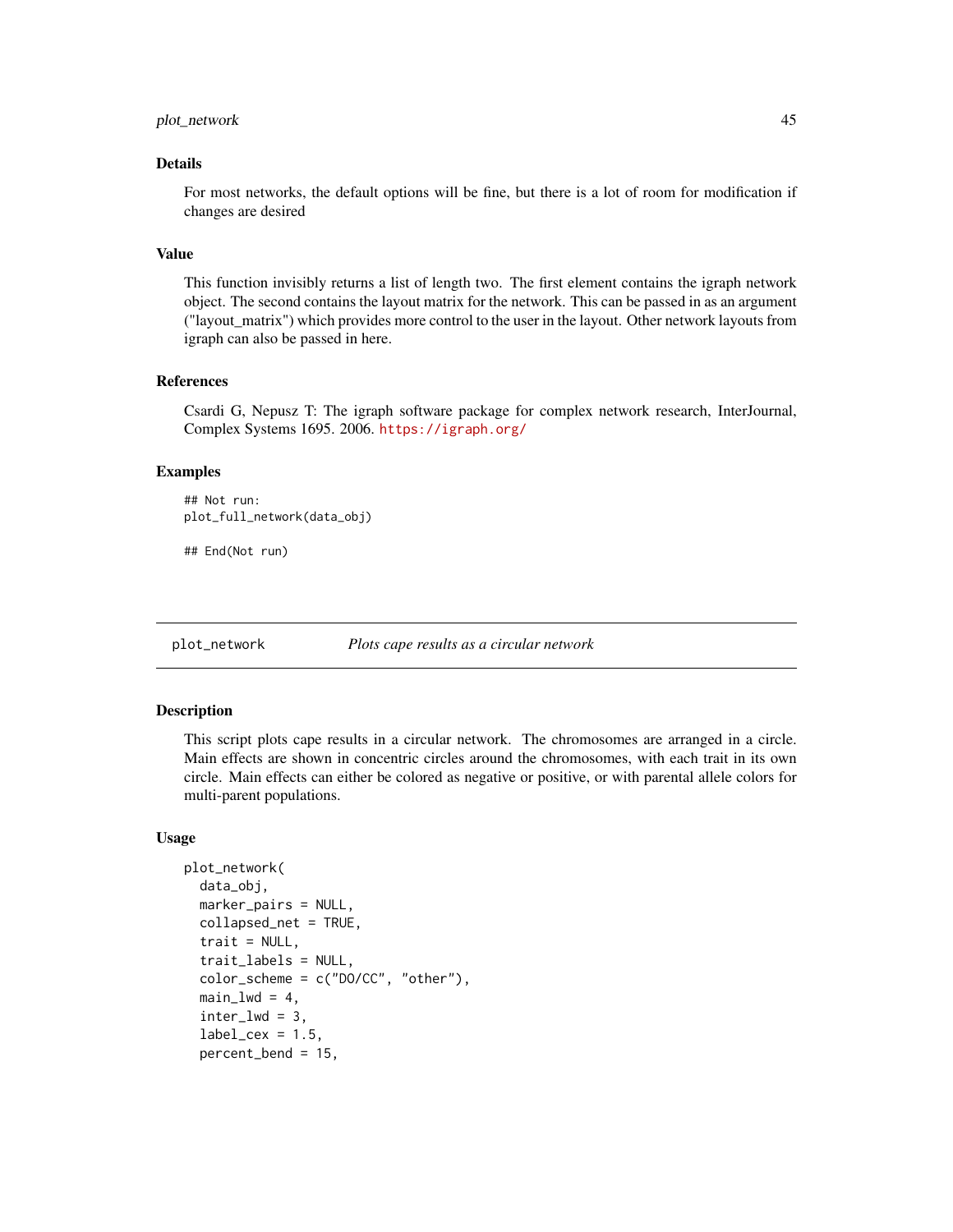```
chr\_gap = 1,
 label\_gap = 5,
 positive_col = "brown",
 negative_col = "blue",
 show_alleles = TRUE
)
```
# Arguments

| data_obj      | a Cape object                                                                                                                                                                                                                                                                                      |
|---------------|----------------------------------------------------------------------------------------------------------------------------------------------------------------------------------------------------------------------------------------------------------------------------------------------------|
| marker_pairs  | a two-column matrix identifying which marker pairs should be plotted. This is<br>particularly useful if the network is very dense. The default value, NULL, plots<br>all marker pairs.                                                                                                             |
| collapsed_net | A logical value indicating whether to plot all individual SNPs or linkage blocks<br>calculated by linkage_blocks_network.                                                                                                                                                                          |
| trait         | A character vector indicating which traits to plot. The default NULL value plots<br>all traits.                                                                                                                                                                                                    |
| trait_labels  | A character vector indicating the names of the traits in case the names from the<br>data object are not great for plotting.                                                                                                                                                                        |
| color_scheme  | A character value of either "DO/CC" or other indicating the color scheme of<br>main effects. If "DO/CC" allele effects can be plotted with the DO/CC colors.                                                                                                                                       |
| $main_l$      | A numeric value indicating the line width for the main effect lines                                                                                                                                                                                                                                |
| inter_lwd     | A numeric value indicating the line width for the interaction lines                                                                                                                                                                                                                                |
| label_cex     | A numeric value indicating the size of the labels                                                                                                                                                                                                                                                  |
| percent_bend  | A numeric value indicating the amount that the arrows for the interaction effects<br>should be bent. A value of 0 will plot straight lines.                                                                                                                                                        |
| $chr_{gap}$   | A numeric value indicating the size of the gap plotted between chromosomes.                                                                                                                                                                                                                        |
| label_gap     | A numeric value indicating the size of the gap the chromosomes and their labels.                                                                                                                                                                                                                   |
| positive_col  | One of c("green", "purple", "red", "orange", "blue", "brown", "yellow", "gray")<br>indicating the color for positive interactions.                                                                                                                                                                 |
| negative_col  | One of c("green", "purple", "red", "orange", "blue", "brown", "yellow", "gray")<br>indicating the color for negative interactions. show_alleles A logical value indi-<br>cating whether to color main effects by their allele values (TRUE) or by whether<br>they are positive or negative (FALSE) |
| show_alleles  | boolean, default is TRUE                                                                                                                                                                                                                                                                           |

# Details

Interaction effects are shown as arrows linking chromosomal positions. They are colored based on whether they are positive or negative.

# Examples

```
## Not run:
plot_network(data_obj)
```
<span id="page-45-0"></span>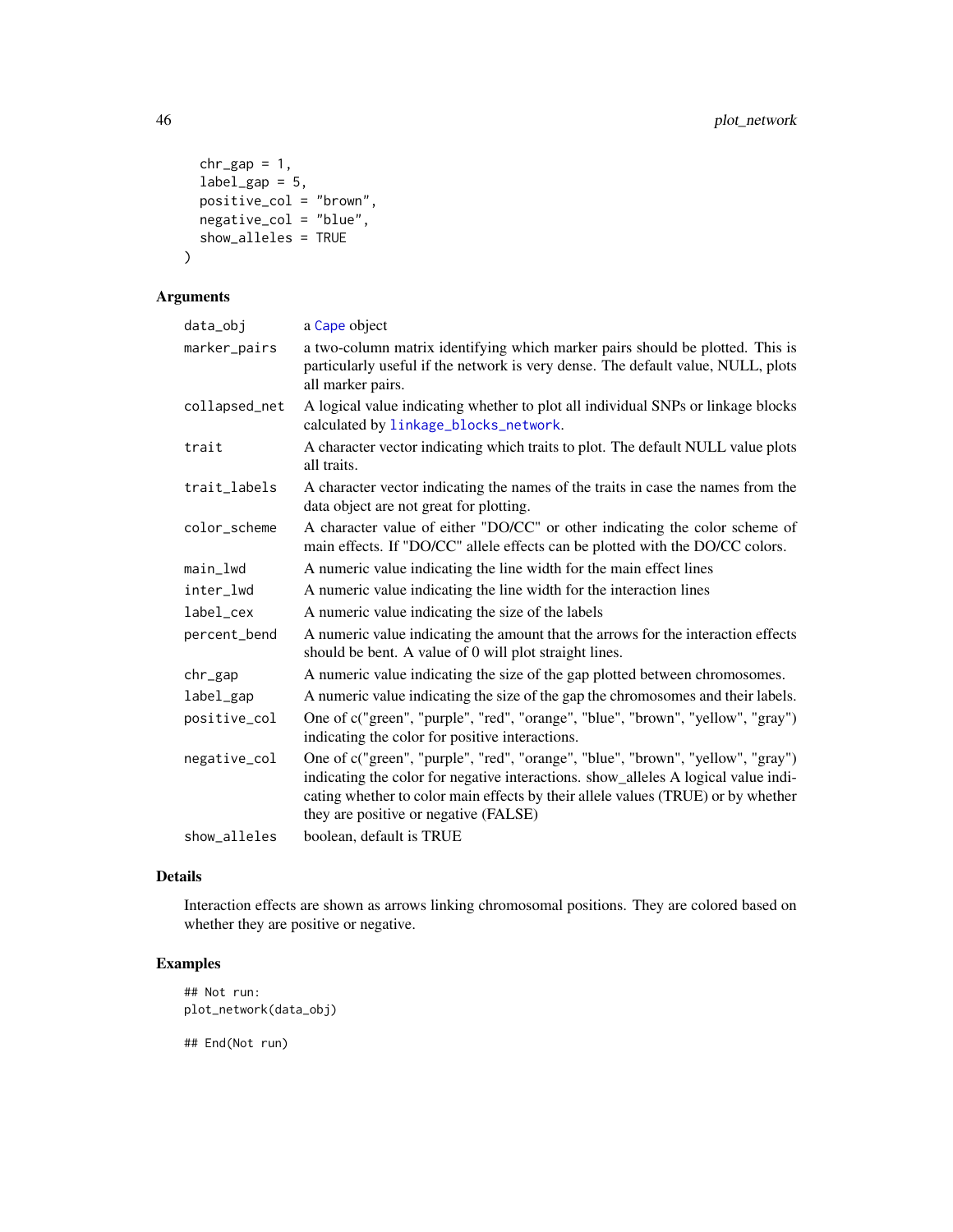<span id="page-46-1"></span><span id="page-46-0"></span>

# Description

This function plots the results of the pairwise scan. It plots a matrix of the the interactions between all pairs of markers.

# Usage

```
plot_pairscan(
  data_obj,
  pairscan_obj,
 phenotype = NULL,
  standardized = FALSE,
  show_marker_labels = FALSE,
  show_{chr} = TRUE,label_chr = TRUE,
  show_alleles = TRUE,
  allele_labels = NULL,
  pos_col = "brown",
  neg_col = "blue",
 color_scheme = c("DO/CC", "other"),
 pdf_label = "Pairscan.Regression.pdf"
\mathcal{L}
```

| data_obj           | a Cape object                                                                                                                                                     |  |
|--------------------|-------------------------------------------------------------------------------------------------------------------------------------------------------------------|--|
| pairscan_obj       | a pairscan object from pairscan                                                                                                                                   |  |
| phenotype          | The names of the phenotypes to be plotted. If NULL, all phenotypes are plotted.                                                                                   |  |
| standardized       | If TRUE, the standardized effects are plotted. IF FALSE, the effect sizes are<br>plotted.                                                                         |  |
| show_marker_labels |                                                                                                                                                                   |  |
|                    | If TRUE marker labels are plotted along the axes. If FALSE, they are omitted.                                                                                     |  |
| show_chr           | If TRUE, the chromosome boundaries are shown                                                                                                                      |  |
| label_chr          | If TRUE, the chromosomes are labeled                                                                                                                              |  |
| show_alleles       | If TRUE, the allele of each marker is indicated by color.                                                                                                         |  |
| allele_labels      | Labels for the alleles if other than those stored in the data object.                                                                                             |  |
| pos_col            | The color to use for positive main effects and interactions must be one of "green",<br>"purple", "red", "orange", "blue", "brown", "yellow", "gray" see get_color |  |
| neg_col            | The color to use for negative main effects and interactions takes the same values<br>as pos_col.                                                                  |  |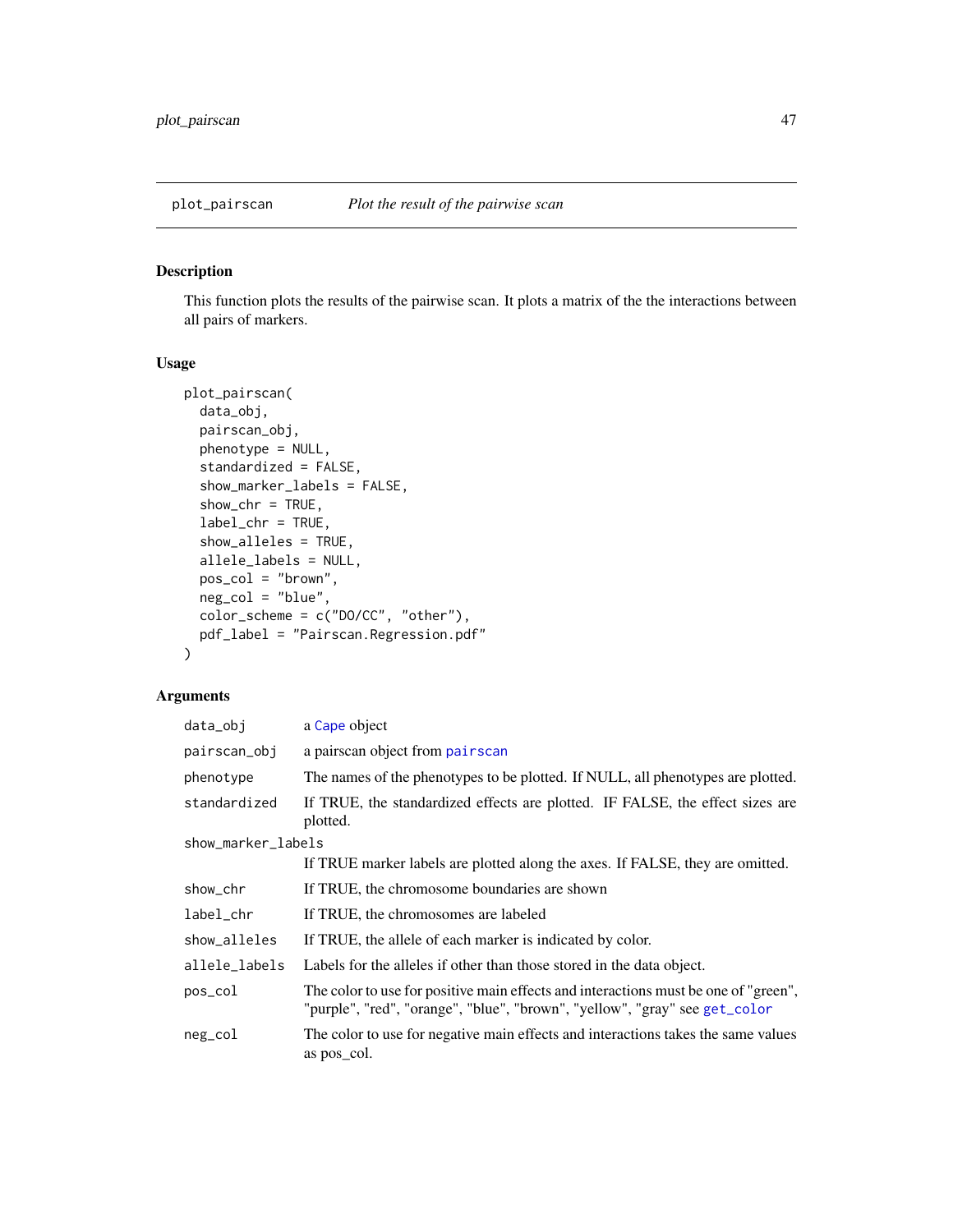# <span id="page-47-0"></span>48 plot\_pheno\_cor

| color scheme | either "DO/CC" or "other". "DO/CC" uses the official "DO/CC" colors for the                                                       |
|--------------|-----------------------------------------------------------------------------------------------------------------------------------|
|              | DO/CC alleles http://www.csbio.unc.edu/CCstatus/index.py?run=AvailableLines.                                                      |
|              | information "other" uses an unrelated color palette for multiple alleles.                                                         |
| pdf_label    | Label for the resulting file. Defaults to "Pairscan. Regression. pdf" if plotting to<br>pdf, "Pairscan.Regression.jpg" otherwise. |

# Value

Plots to a pdf

# Examples

## Not run: plot\_pairscan(data\_obj, pairscan\_obj) ## End(Not run)

plot\_pheno\_cor *Plot trait pairs against each other*

# Description

This function plots pairs of traits against each other to visualize the correlations between traits.

# Usage

```
plot_pheno_cor(
  data_obj,
 pheno_which = NULL,
 color_by = NULL,
  group_labels = NULL,
  text_{cex} = 1,
 pheno_labels = NULL,
 pt\_cex = 1)
```

| data_obj     | a Cape object                                                                                                                                     |
|--------------|---------------------------------------------------------------------------------------------------------------------------------------------------|
| pheno_which  | A vector of trait names to plot. The default is to plot all traits.                                                                               |
| color_by     | A character string indicating a value to color the traits by, for example sex or<br>treatment. It must be one of the covariates. See pheno2covar. |
| group_labels | A vector of names for the legend indicating the groups for the colored dots.                                                                      |
| text_cex     | A numeric value indicating the size of the text                                                                                                   |
| pheno_labels | A vector of names for traits to appear in the plot in case the column names are<br>not very pretty.                                               |
| pt_cex       | A numeric value indicating the size of the points.                                                                                                |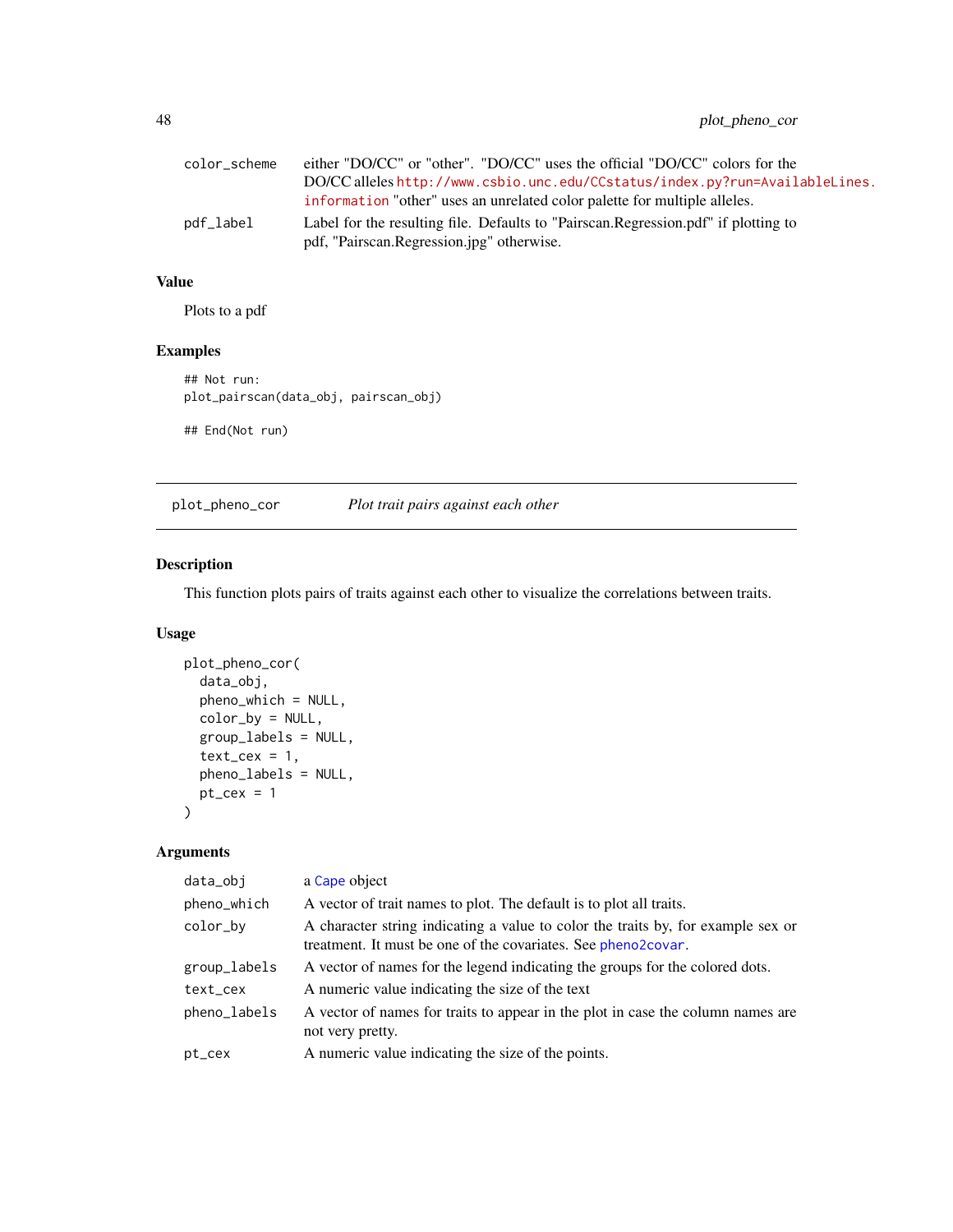# <span id="page-48-1"></span>plot\_singlescan 49

# Examples

```
## Not run:
plot_pheno_cor(data_obj, color_by = "sex", group_labels = c("Female", "Male"))
## End(Not run)
```
<span id="page-48-0"></span>plot\_singlescan *Plot results of single-locus scans*

# Description

This function plots the results of [singlescan](#page-67-0)

#### Usage

```
plot_singlescan(
  data_obj,
  singlescan_obj,
  chr = NULL,traits = NULL,
  alpha = c(0.01, 0.05),
  standardized = TRUE,
  color_scheme = c("DO/CC", "other"),
  allele_labels = NULL,
  include_covars = TRUE,
  show_selected = FALSE,
  line_type = "l",1wd = 1,
 pch = 16,
 cex = 1,
  covar_label_size = 0.7
)
```

| data_obj     | a Cape object                                                                                                                                                                                   |
|--------------|-------------------------------------------------------------------------------------------------------------------------------------------------------------------------------------------------|
|              | singlescan_obj a singlescan object from singlescan                                                                                                                                              |
| chr          | a vector of chromosome names to include in the plot. Defaults to all chromo-<br>somes.                                                                                                          |
| traits       | a vector of trait names to plot. Defaults to all traits.                                                                                                                                        |
| alpha        | the alpha significance level. Lines for significance values will only be plotted<br>if $n_{perm} > 0$ when singlescan was run. And only alpha values specified in<br>singlescan can be plotted. |
| standardized | If TRUE t statistics are plotted. If FALSE, effect sizes are plotted.                                                                                                                           |
|              |                                                                                                                                                                                                 |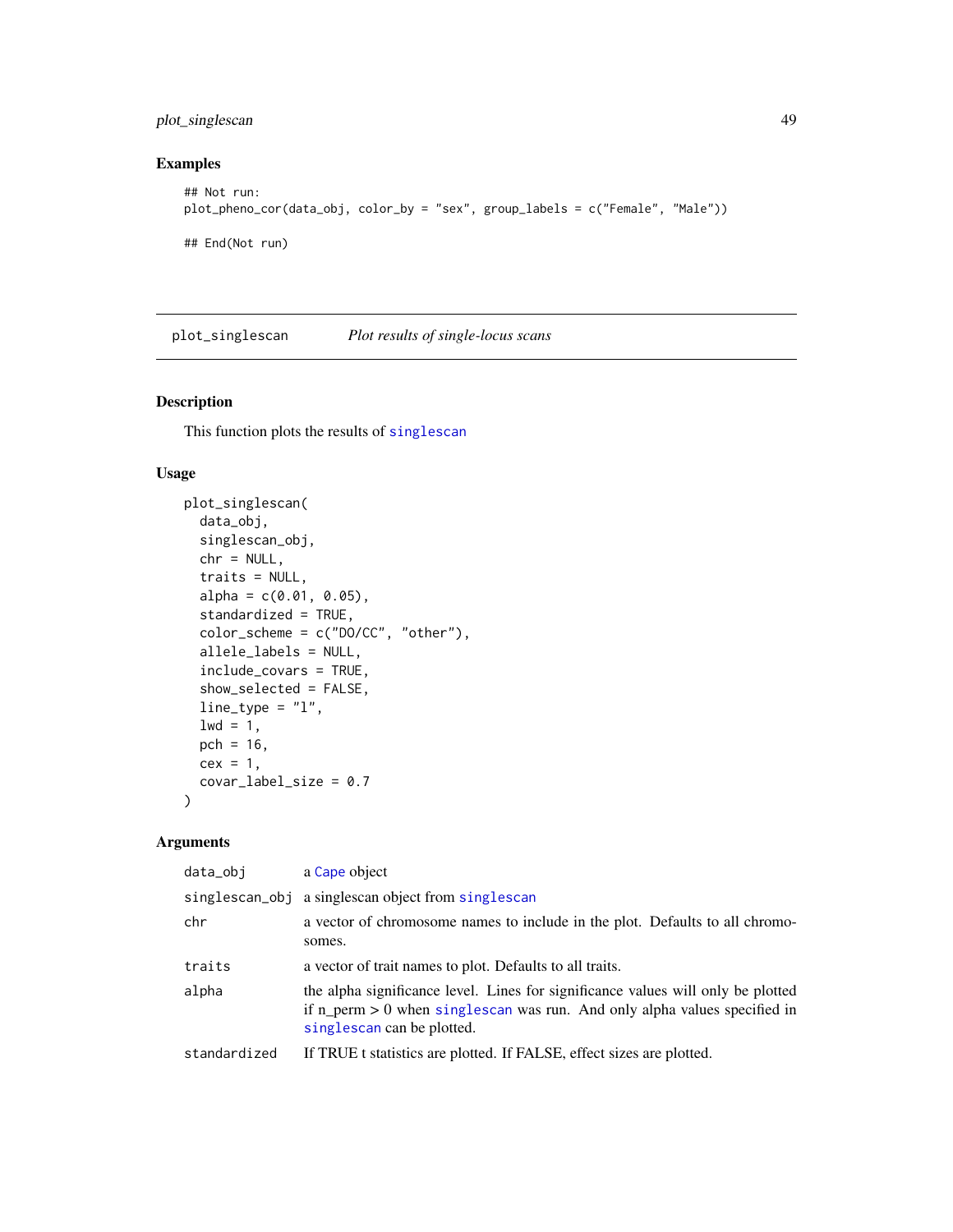<span id="page-49-1"></span>

| color_scheme     | A character value of either "DO/CC" or other indicating the color scheme of<br>main effects. If "DO/CC" allele effects can be plotted with the DO/CC colors. |  |
|------------------|--------------------------------------------------------------------------------------------------------------------------------------------------------------|--|
| allele_labels    | A vector of labels for the alleles if different than those stored in the data object.                                                                        |  |
|                  | include_covars Whether to include covariates in the plot.                                                                                                    |  |
| show_selected    | If TRUE will indicate which markers were selected for the pairscan. In order<br>for these to be plotted, select_markers_for_pairscan must be run first.      |  |
| line_type        | as defined in plot                                                                                                                                           |  |
| lwd              | line width, default is 1                                                                                                                                     |  |
| pch              | see the "points()" R function. Default is 16 (a point).                                                                                                      |  |
| cex              | see the "points()" R function. Default is 1.                                                                                                                 |  |
| covar_label_size |                                                                                                                                                              |  |
|                  | default is 0.7                                                                                                                                               |  |

#### Examples

```
## Not run:
plot_singlescan(data_obj, singlescan_obj)
```
## End(Not run)

<span id="page-49-0"></span>plot\_svd *Plots eigentraits*

# Description

This function plots the results of the singular value decomposition (SVD) on the phenotypes. Gray bars indicate the amount of phenotypic variance accounted for by each eigentrait.

#### Usage

```
plot_svd(
  data_obj,
  orientation = c("vertical", "horizontal"),
  neg_col = "blue",
  pos_col = "brown",
  light_dark = "f",
  pheno_labels = NULL,
  cex_barplot_axis = 1.7,
  cex_barplot_labels = 2,
  cex_barplot_title = 1.7,
  main = "Eigentrait Contributions to Phenotypes",
  cex\_main = 2,
  main_x = 0.5,
 main_y = 0.5,
```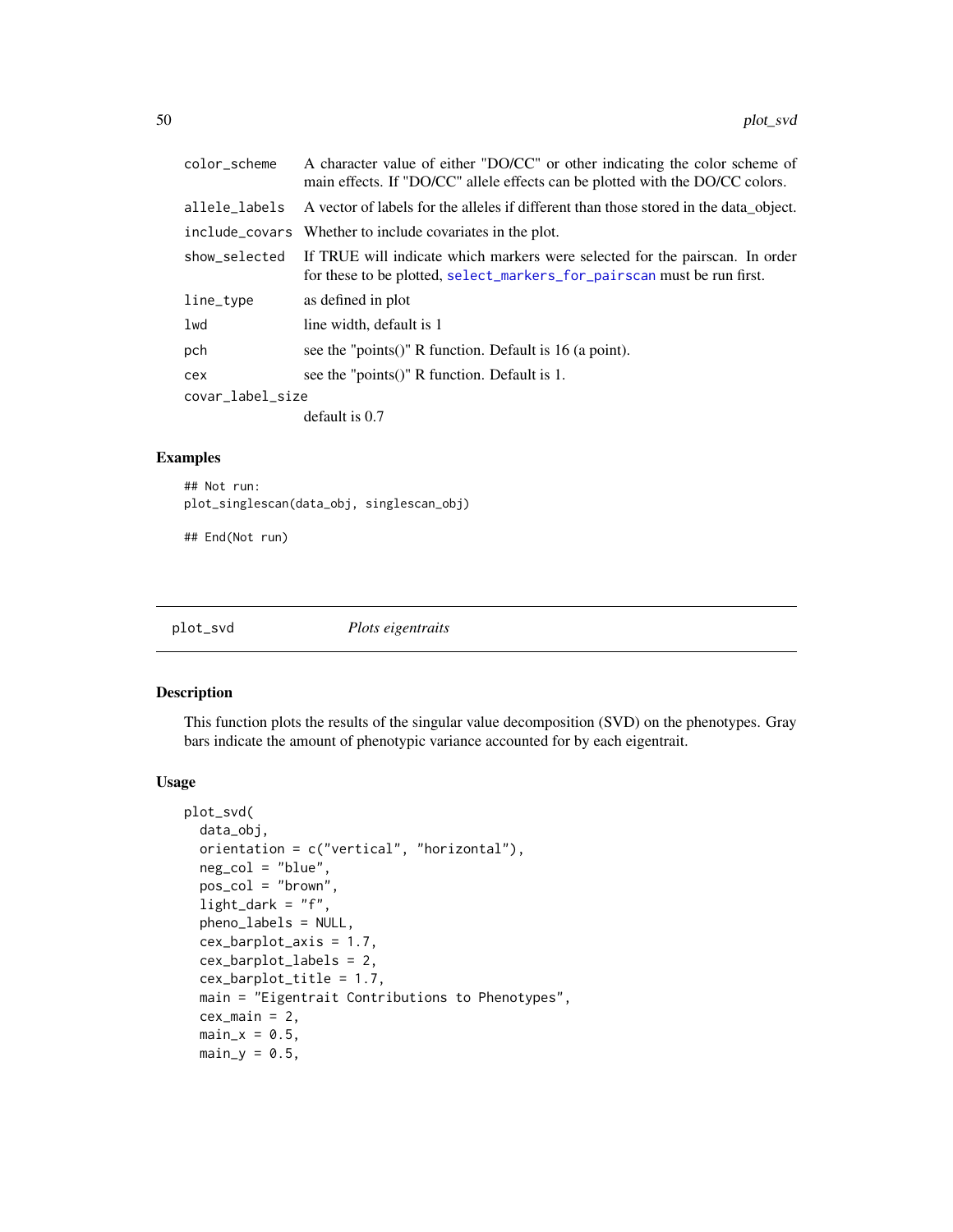#### <span id="page-50-0"></span>plot\_svd 51

```
cex\_ET = 1.7,
ET\_label_x = 0.5,
ET\_label\_y = 0.5,
pheno_label_pos = 0.5,
cex\_pheno = 1.7,pheno\_srt = 90,percent\_total\_variance_x = 0.5,
percent_total_variance_y = 0.5,
cex_color_scale = 1,
cex_var_accounted = 2,
var_accounted_x = 0,
var_accounted_y = 0,
show_var_accounted = FALSE,
just_selected_et = FALSE
```
# Arguments

)

| data_obi                      | a Cape object                                                                                                                                                     |
|-------------------------------|-------------------------------------------------------------------------------------------------------------------------------------------------------------------|
| orientation                   | string, ("vertical", "horizontal")                                                                                                                                |
| neg_col                       | The color to use for negative main effects and interactions takes the same values<br>as pos col.                                                                  |
| pos_col                       | The color to use for positive main effects and interactions must be one of "green",<br>"purple", "red", "orange", "blue", "brown", "yellow", "gray" see get_color |
| light_dark                    | Indicates whether pos_col, neg_col, and bg_col should be selected from light<br>colors ("1"), dark colors ("d") or the full spectrum from light to dark ("f")     |
| pheno_labels                  | Vector of phenotype names if other than what is stored in the data object                                                                                         |
| cex_barplot_axis              |                                                                                                                                                                   |
|                               | Size of axis for the bar plot                                                                                                                                     |
| cex_barplot_labels            |                                                                                                                                                                   |
|                               | Size of labels for the bar plot                                                                                                                                   |
| cex_barplot_title             |                                                                                                                                                                   |
|                               | Size of the barplot title                                                                                                                                         |
| main                          | Title for the plot. Defaults to "Eigentrait Contributions to Phenotypes"                                                                                          |
| cex_main                      | Size of the overall title                                                                                                                                         |
| main_x                        | x shift for the overall title                                                                                                                                     |
| main_y                        | y shift for the overall title                                                                                                                                     |
| cex_ET                        | Size of the eigentrait labels                                                                                                                                     |
| ET_label_x                    | x shift for the eigentrait labels                                                                                                                                 |
| ET_label_y<br>pheno_label_pos | y shift for the eigentrait labels                                                                                                                                 |
|                               | x shift for the trait labels                                                                                                                                      |
| cex_pheno                     | size of the trait labels                                                                                                                                          |
| pheno_srt                     | Rotation factor for the trait labels                                                                                                                              |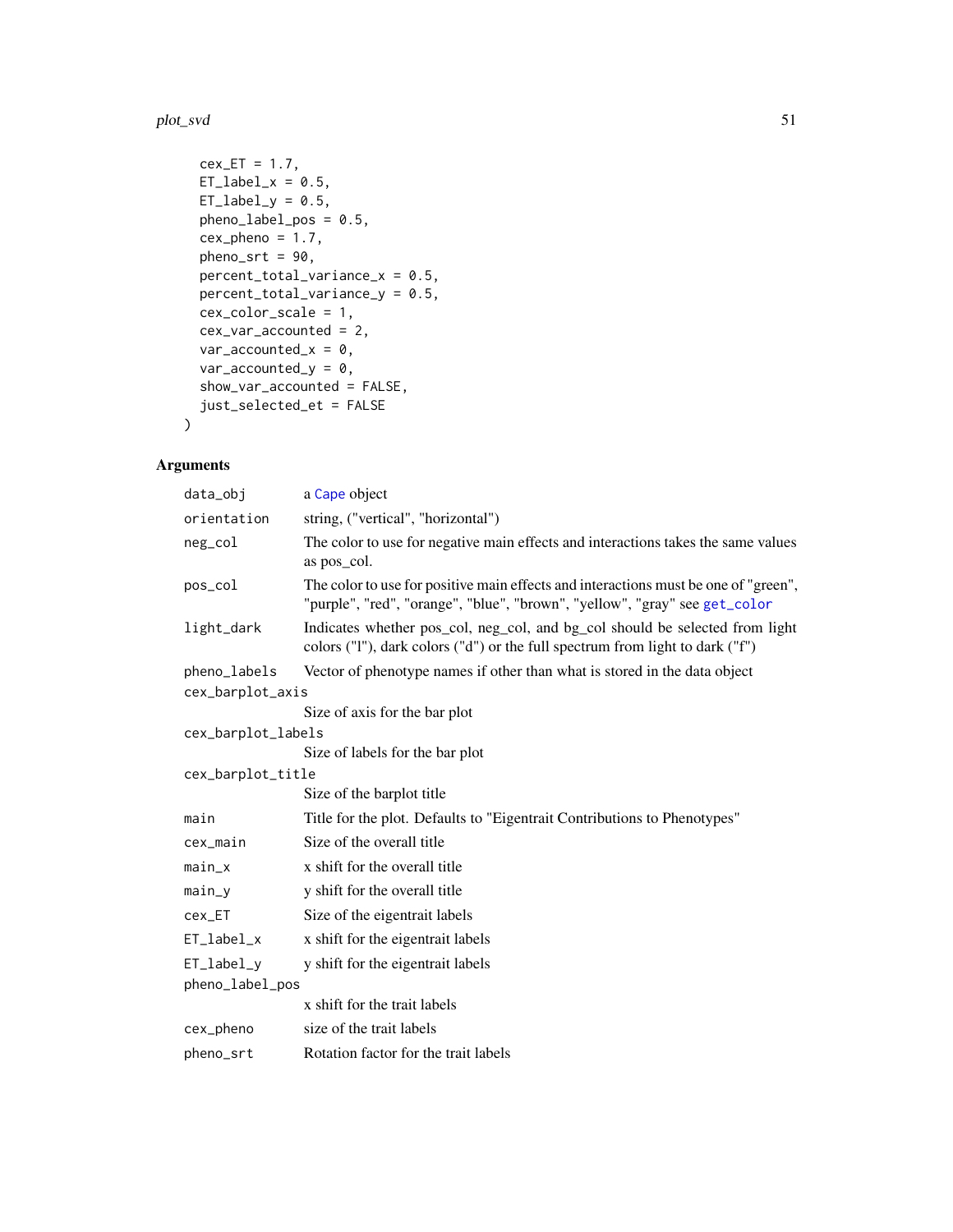```
percent_total_variance_x
                  x shift for the percent total variance labels
percent_total_variance_y
                  y shift for the percent total variance labels
cex_color_scale
                  label size for the color scal
cex_var_accounted
                  size for the variance accounted for labels
var_accounted_x
                  x shift for the variance accounted axis label
var_accounted_y
                  x shift for the variance accounted axis label
show_var_accounted
                  logical
just_selected_et
                  logical
```
#### Details

Below the bars is a heatmap indicating how each trait contributes to each eigentrait. Colors can be adjusted to suit preferences.

# Value

```
list("data_obj" = data_obj, "geno_obj" = geno_obj)
```
#### Examples

```
## Not run:
#plot all eigentraits
plot_svd(data_obj)
#plot only eigentraits being run in cape
plot_svd(data_obj, just_selected_et = TRUE)
```
## End(Not run)

<span id="page-51-0"></span>plot\_variant\_influences

*Plot cape coefficients*

#### Description

This function plots the the cape coefficients between pairs of markers as a heat map. The interactions are shown in the main part of the heatmap while the main effects are shown on the right hand side. Directed interactions are read from the y axis to the x axis. For example an interaction from marker1 to marker2 will be shown in the row corresponding to marker1 and the column corresponding to marker2. Similarly, if marker1 has a main effect on any traits, these will be shown in the row for marker1 and the trait columns.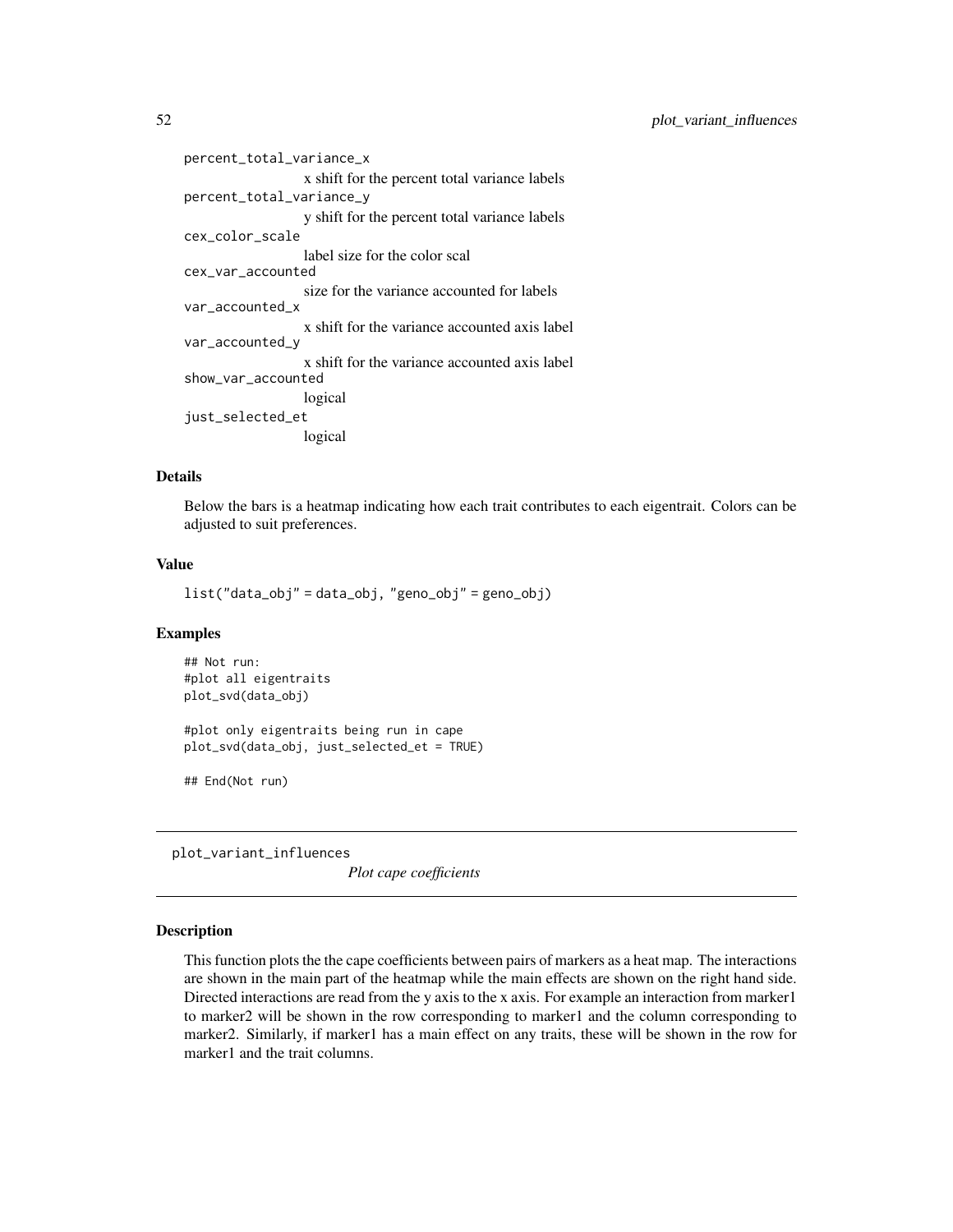<span id="page-52-0"></span>plot\_variant\_influences 53

# Usage

```
plot_variant_influences(
 data_obj,
 p_{0} - q = 0.05,
 min\_std\_effect = 0,
 plot_all_vals = FALSE,
  standardize = FALSE,
  color_scheme = c("DO/CC", "other"),
  pos_col = "brown",
 neg_col = "blue",
  not_tested_col = "lightgray",
  show_marker_labels = FALSE,
  show_{chr} = TRUE,label_chr = TRUE,
  show_alleles = TRUE,
  scale_effects = c("log10", "sqrt", "none"),
 pheno_width = NULL,
 covar_width = NULL,
  covar_labels = NULL,
 phenotype_labels = NULL,
  show_not_tested = TRUE
)
```

| a Cape object                                                                                                                                                     |  |  |
|-------------------------------------------------------------------------------------------------------------------------------------------------------------------|--|--|
| A threshold indicating the maximum p value (or q value if FDR was used) of<br>significant interactions and main effects                                           |  |  |
| An optional filter. The plot will exclude all pairs with standardized effects below<br>the number set here.                                                       |  |  |
| If TRUE will plot all values regardless of significant                                                                                                            |  |  |
| Whether to plot effect sizes (FALSE) or standardized effect sizes (TRUE)                                                                                          |  |  |
| A character value of either "DO/CC" or other indicating the color scheme of<br>main effects. If "DO/CC" allele effects can be plotted with the DO/CC colors.      |  |  |
| The color to use for positive main effects and interactions must be one of "green",<br>"purple", "red", "orange", "blue", "brown", "yellow", "gray" see get_color |  |  |
| The color to use for negative main effects and interactions takes the same values<br>as pos_col.                                                                  |  |  |
| not_tested_col The color to use for marker pairs not tested. Takes the same values as pos_col<br>and neg_col                                                      |  |  |
| show_marker_labels                                                                                                                                                |  |  |
| Whether to write the marker labels on the plot                                                                                                                    |  |  |
| Whether to show chromosome boundaries                                                                                                                             |  |  |
| Whether to label chromosomes if plotted                                                                                                                           |  |  |
| If TRUE, the allele of each marker is indicated by color.                                                                                                         |  |  |
|                                                                                                                                                                   |  |  |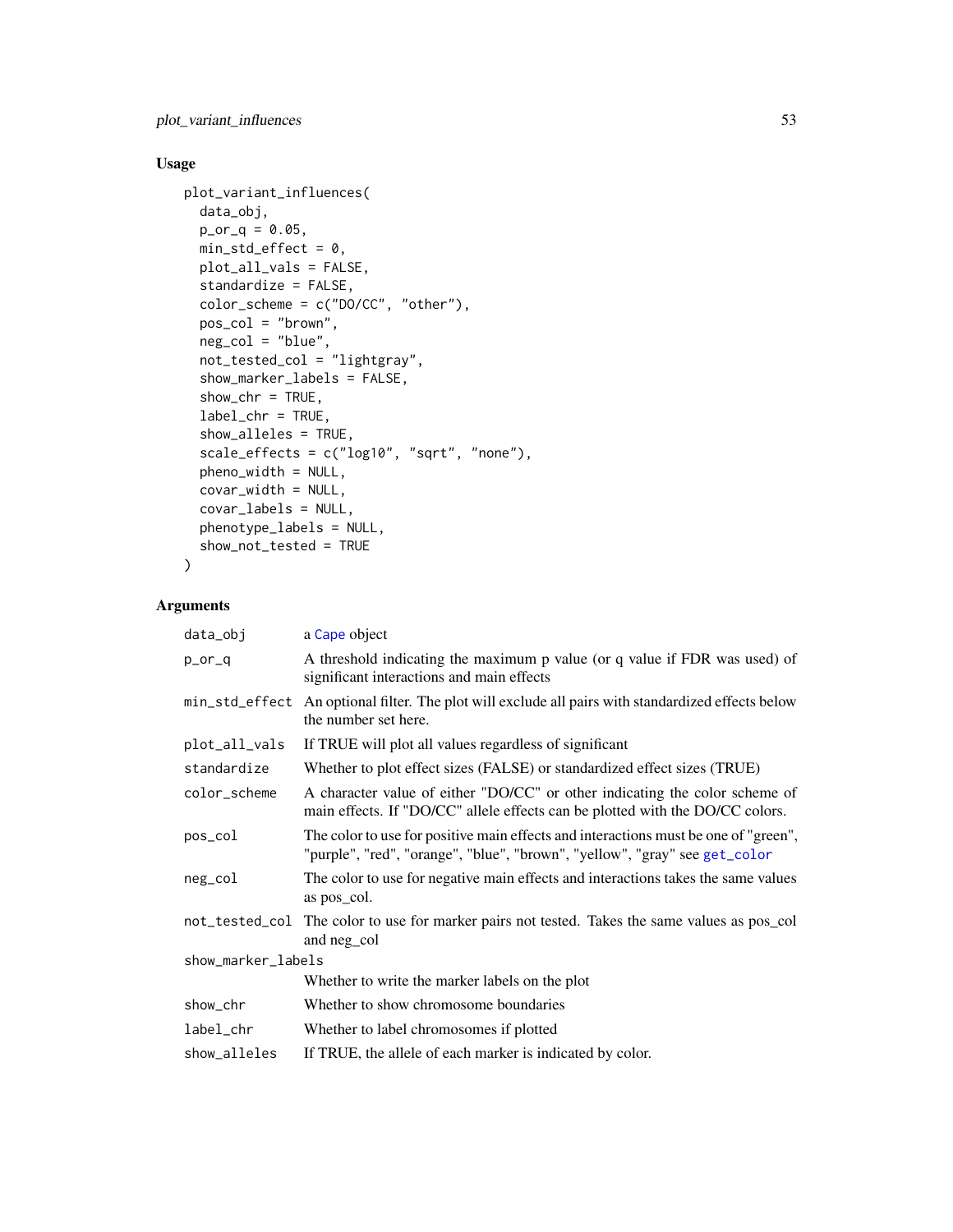<span id="page-53-0"></span>

| scale_effects    | One of "log10", "sqrt", "none." If some effects are very large, scaling them can<br>help show contrasts between smaller values. The default is no scaling.                                                                                                                                                                     |  |
|------------------|--------------------------------------------------------------------------------------------------------------------------------------------------------------------------------------------------------------------------------------------------------------------------------------------------------------------------------|--|
| pheno_width      | Each marker and trait gets one column in the matrix. If there are many markers,<br>this makes the effects on the traits difficult to see. pheno_width increases the<br>number of columns given to the phenotypes. For example, if pheno_width $= 11$ ,<br>the phenotypes will be shown 11 times wider than individual markers. |  |
| covar_width      | See pheno_width. This is the same effect for covariates.                                                                                                                                                                                                                                                                       |  |
| covar labels     | Labels for covariates if different from those stored in the data object.                                                                                                                                                                                                                                                       |  |
| phenotype_labels |                                                                                                                                                                                                                                                                                                                                |  |
|                  | Labels for traits if different from those stored in the data object                                                                                                                                                                                                                                                            |  |
| show_not_tested  |                                                                                                                                                                                                                                                                                                                                |  |
|                  | Whether to color the marker pairs that were not tested. If FALSE, they will not<br>be colored in.                                                                                                                                                                                                                              |  |

# Value

This function invisibly returns the variant influences matrix. shown in the heat map.

# Examples

```
## Not run:
plot_variant_influences(data_obj)
```
## End(Not run)

qnorm\_pheno *Plot trait distributions*

# Description

This function plots the quantiles of each trait against quantiles of a theoretical normal distribution. This provides a way to check whether traits are normally distributed

#### Usage

```
qnorm_pheno(data_obj, pheno_which = NULL, pheno_labels = NULL)
```

| data_obi     | a Cape object                                                                   |
|--------------|---------------------------------------------------------------------------------|
| pheno_which  | A vector of trait names to plot. The default is to plot all traits.             |
| pheno_labels | A vector of names for traits to appear in the plot in case the column names are |
|              | not very pretty.                                                                |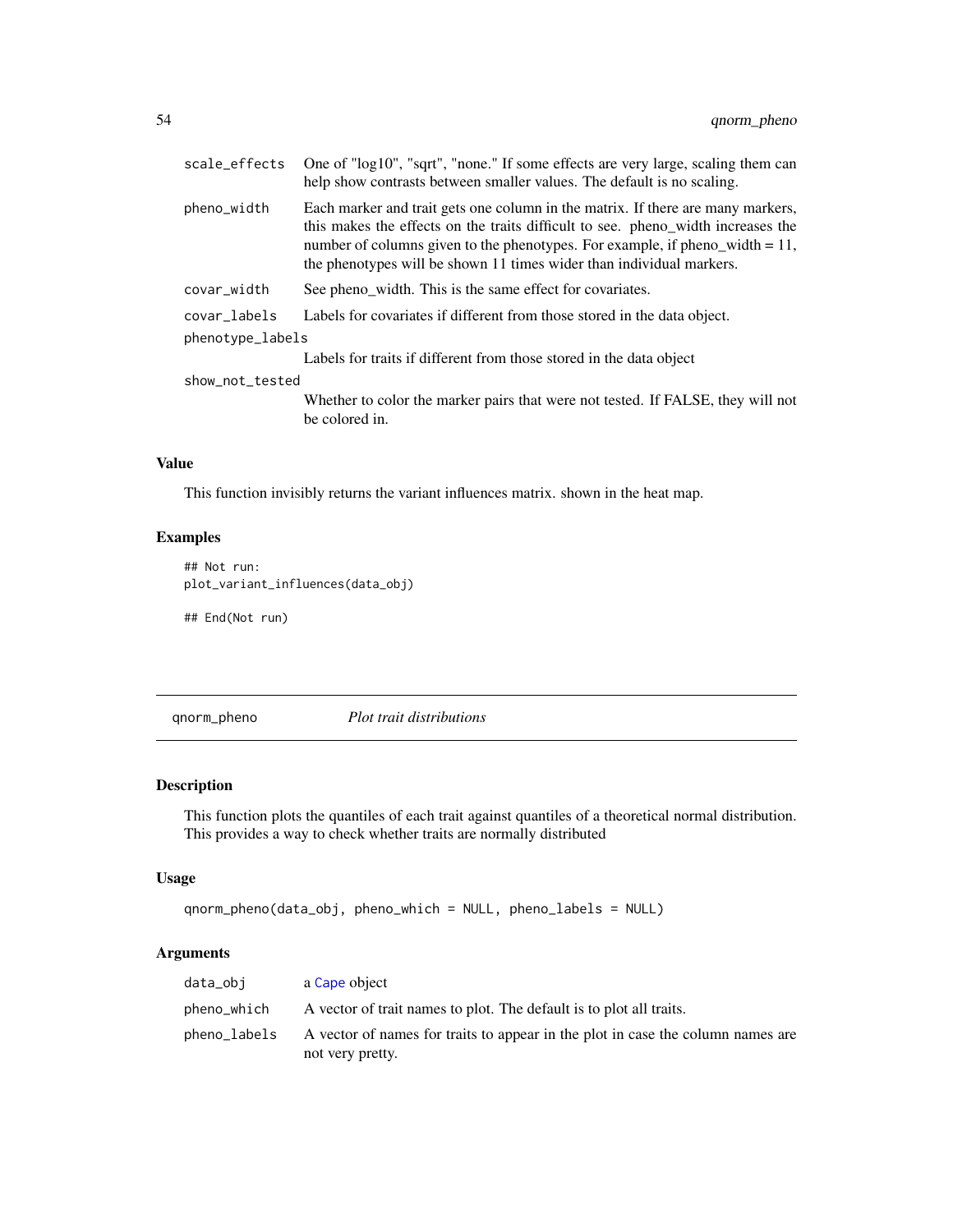# <span id="page-54-0"></span>qtl2\_to\_cape 55

#### Examples

```
## Not run:
qnorm_pheno(data_obj)
```
## End(Not run)

#### qtl2\_to\_cape *Convert qtl2 object to cape format*

# Description

This function converts a data object constructed by qtl2 using the read\_cross() function to cape format. It returns a list in which the first element is the cape data object, and the second element is the cape genotype object.

#### Usage

```
qtl2_to_cape(cross, genoprobs = NULL, map = NULL, covar = NULL, verbose = TRUE)
```
#### Arguments

| cross     | a cross object created by the R/qtl2 function read_cross()                                                                                                                                                                                                                               |
|-----------|------------------------------------------------------------------------------------------------------------------------------------------------------------------------------------------------------------------------------------------------------------------------------------------|
| genoprobs | an optional argument for providing previously calculated genoprobs. if this pa-<br>rameter is missing, genoprobs are calculated by qtl_to_cape.                                                                                                                                          |
| map       | The qtl2 map. This can be omitted if the map is included in the cross object<br>as either pmap or gmap. By default the physical map (pmap) is used. If it is<br>missing, the genetic map is used. A provided map will be used preferentially<br>over a map included in the cross object. |
| covar     | Optional matrix of any covariates to be included in the analysis.                                                                                                                                                                                                                        |
| verbose   | A logical value indicating whether to print progress to the screen. Defaults to<br>TRUE.                                                                                                                                                                                                 |

#### Value

This function returns a list of two elements. The first element is a cape data object. The second element is a cape genotype object.

#### References

Carter, G. W., Hays, M., Sherman, A., & Galitski, T. (2012). Use of pleiotropy to model genetic interactions in a population. PLoS genetics, 8(10), e1003010. doi:10.1371/journal.pgen.1003010

Broman, Karl W., Daniel M. Gatti, Petr Simecek, Nicholas A. Furlotte, Pjotr Prins, Saunak Sen, ´ Brian S. Yandell, and Gary A. Churchill. "R/qtl2: software for mapping quantitative trait loci with high-dimensional data and multiparent populations." Genetics 211, no. 2 (2019): 495-502.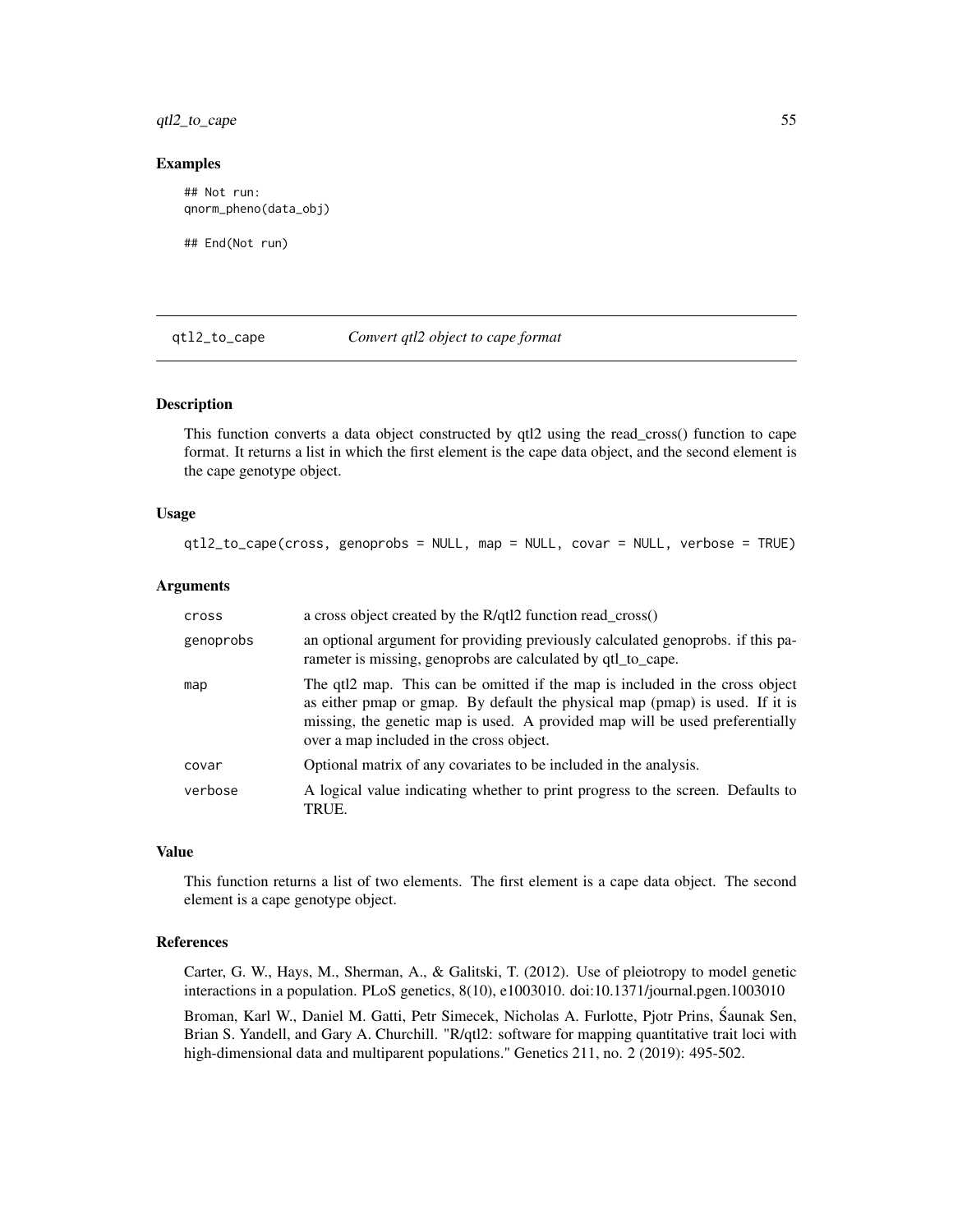#### Examples

```
## Not run:
data_obj <- qtl2_to_cape(cross_obj, genoprobs, map, covar, verbose = TRUE)
## End(Not run)
```
read\_parameters *Read the parameter file, add missing entries*

# Description

This function returns reads in the YAML file and checks for any parameters that might not be included. This may not matter for the given run, but it's handy to be able to check for any and all potential variables.

#### Usage

```
read_parameters(filename = "cape.parameters.yml", yaml_parameters = NULL)
```
#### Arguments

| filename | full path to the .yml file holding CAPE parameters (is not needed if yaml_parameters |
|----------|--------------------------------------------------------------------------------------|
|          | is provided)                                                                         |
|          |                                                                                      |

yaml\_parameters

yaml string holding CAPE parameters (can be NULL)

# Value

Returns a named list with all possible options

# Examples

```
## Not run:
param_table <- read_parameters()
```
## End(Not run)

<span id="page-55-0"></span>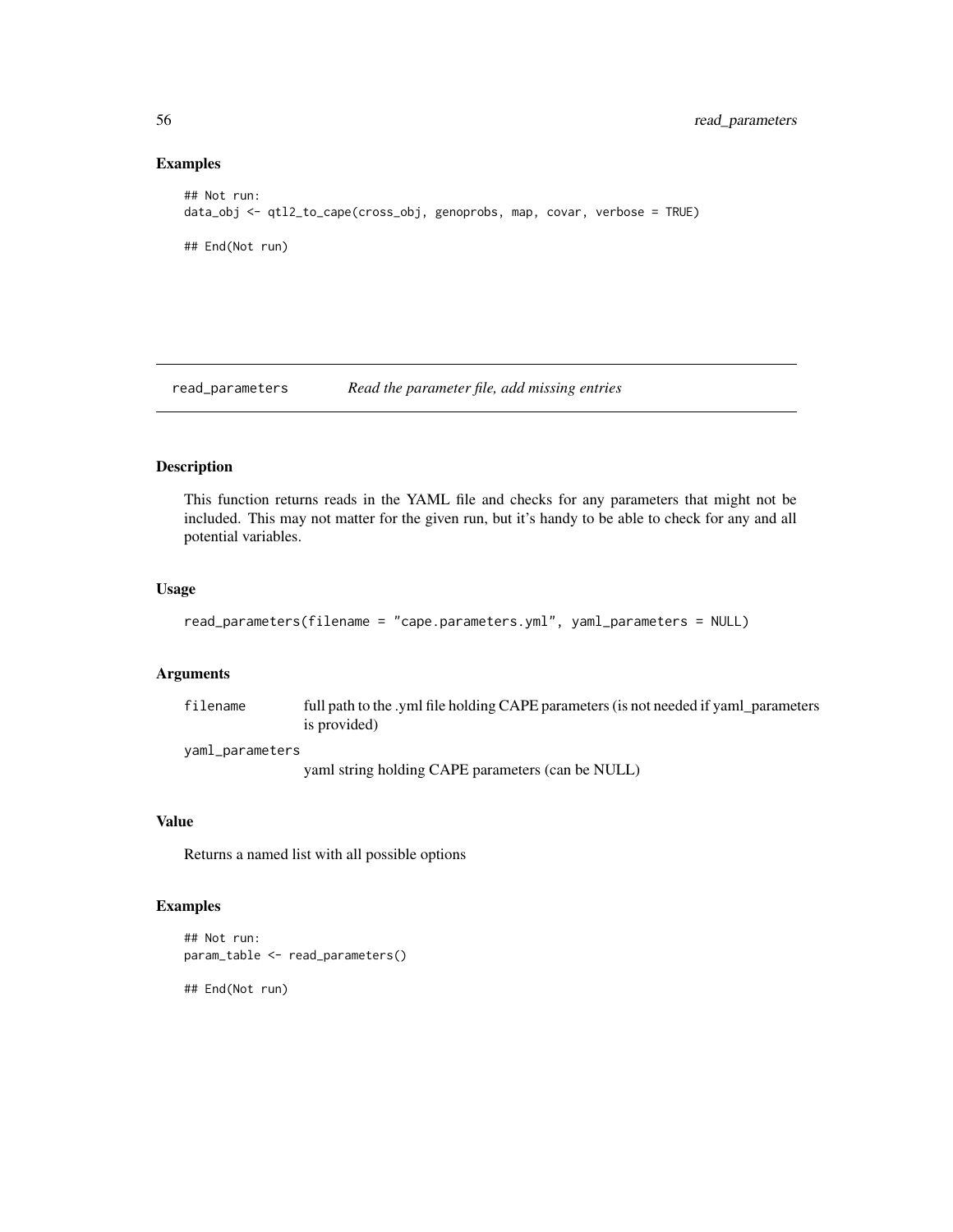# <span id="page-56-1"></span><span id="page-56-0"></span>Description

This function reads in a data file in the r/qtl format It converts letter genotypes to numbers if required. It parses the data into a data object. if filename is left empty, the script will ask the use to choose a file. phenotypes can be specified with a vector of column numbers or character strings. For each phenotype specified with a name, the script will find its location.

#### Usage

```
read_population(
  filename = NULL,
  pheno_col = NULL,
  geno_col = NULL,
  id\_col = NULL,delim = ",",na\_strings = "-",
  check_chr_order = TRUE,
  verbose = TRUE
\mathcal{L}
```
# Arguments

| filename        | The name of the file to read in                                                                                                                                                         |  |
|-----------------|-----------------------------------------------------------------------------------------------------------------------------------------------------------------------------------------|--|
| pheno_col       | Column numbers of desired traits. The default behavior is to read in all traits.                                                                                                        |  |
| geno_col        | Column numbers of desired markers. The default behavior is to read in all mark-<br>ers.                                                                                                 |  |
| id_col          | The column number of an ID column. This is helpful to specify if the individual<br>IDs are strings. Strings are only allowed in the ID column. All other trait data<br>must be numeric. |  |
| delim           | column delimiter for the file, default is ","                                                                                                                                           |  |
| na_strings      | a character string indicating how NA values are specified, default is "-"                                                                                                               |  |
| check_chr_order |                                                                                                                                                                                         |  |
|                 | boolean, default is TRUE                                                                                                                                                                |  |
| verbose         | A logical value indicating whether to print progress and cross information to the<br>screen. Defaults to TRUE.                                                                          |  |

#### Value

This function returns a cape object in a former cape format. It must be updated using [cape2mpp](#page-18-0)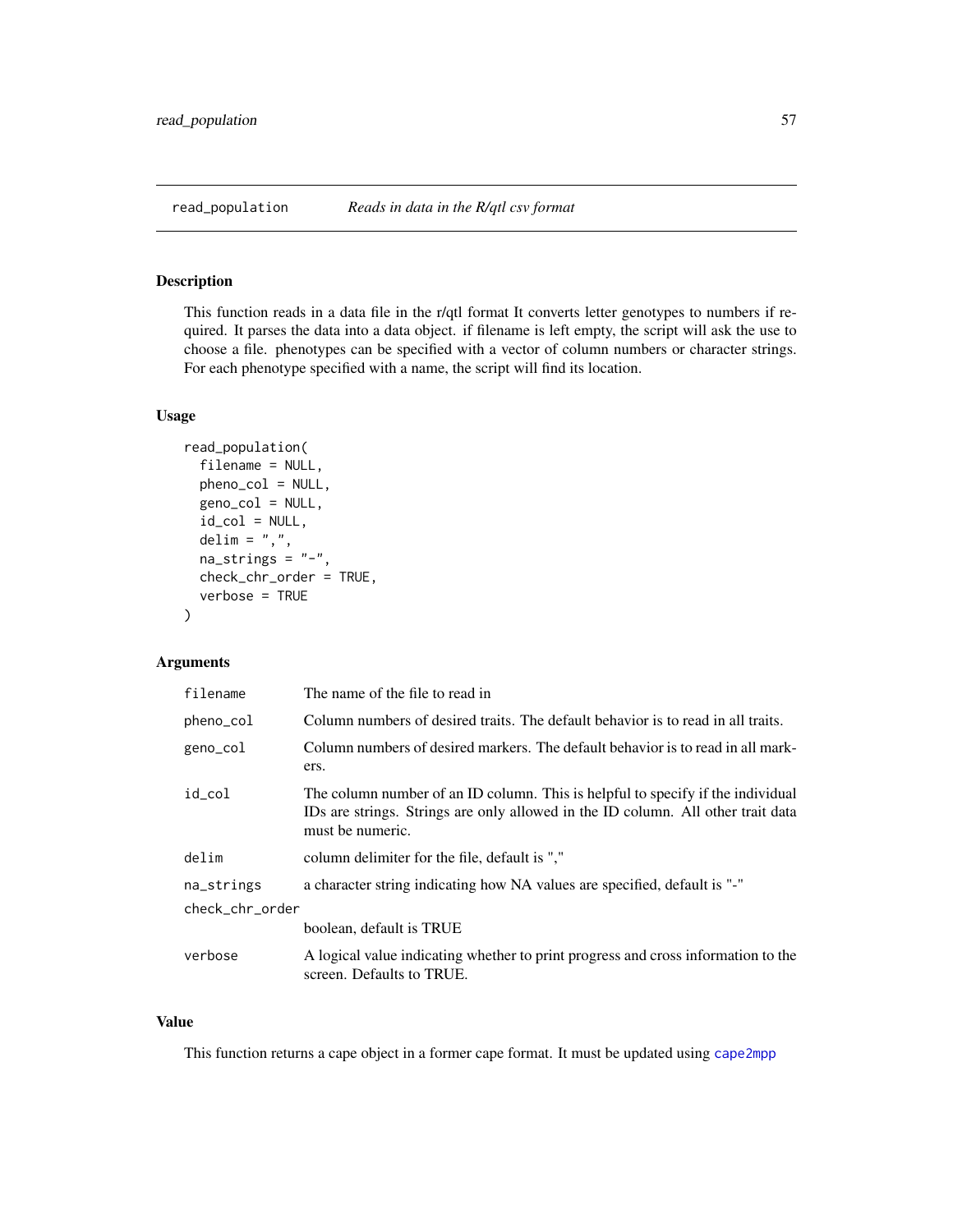# <span id="page-57-0"></span>References

Broman et al. (2003) R/qtl: QTL mapping in experimental crosses. Bioinformatics 19:889-890 doi:10.1093/bioinformatics/btg112

# Examples

```
## Not run:
cape_obj <- read_population("cross.csv")
combined_obj <- cape2mpp(cape_obj)
data_obj <- combined_obj$data_obj
geno_obj <- combined_obj$geno_obj
```
## End(Not run)

remove\_ind *Remove individuals*

# Description

Remove individuals

# Usage

```
remove_ind(data_obj, ind_to_remove = NULL, names_to_remove = NULL)
```
#### Arguments

| data_obj        | a Cape object                                                                                       |
|-----------------|-----------------------------------------------------------------------------------------------------|
|                 | ind to remove Indices of individuals to remove                                                      |
| names_to_remove |                                                                                                     |
|                 | Names of individuals to remove Only one of ind to remove or names to remove<br>should be specified. |

# Value

an updated cape data object with specified individuals removed.

#### Examples

```
## Not run:
#remove males
covar_info <- get_covar(data_obj)
male_idx <- which(covar_info$covar_table[,"sex"] == 1)
data_obj <- remove_ind(data_obj, ind_to_remove = male_idx)
```
## End(Not run)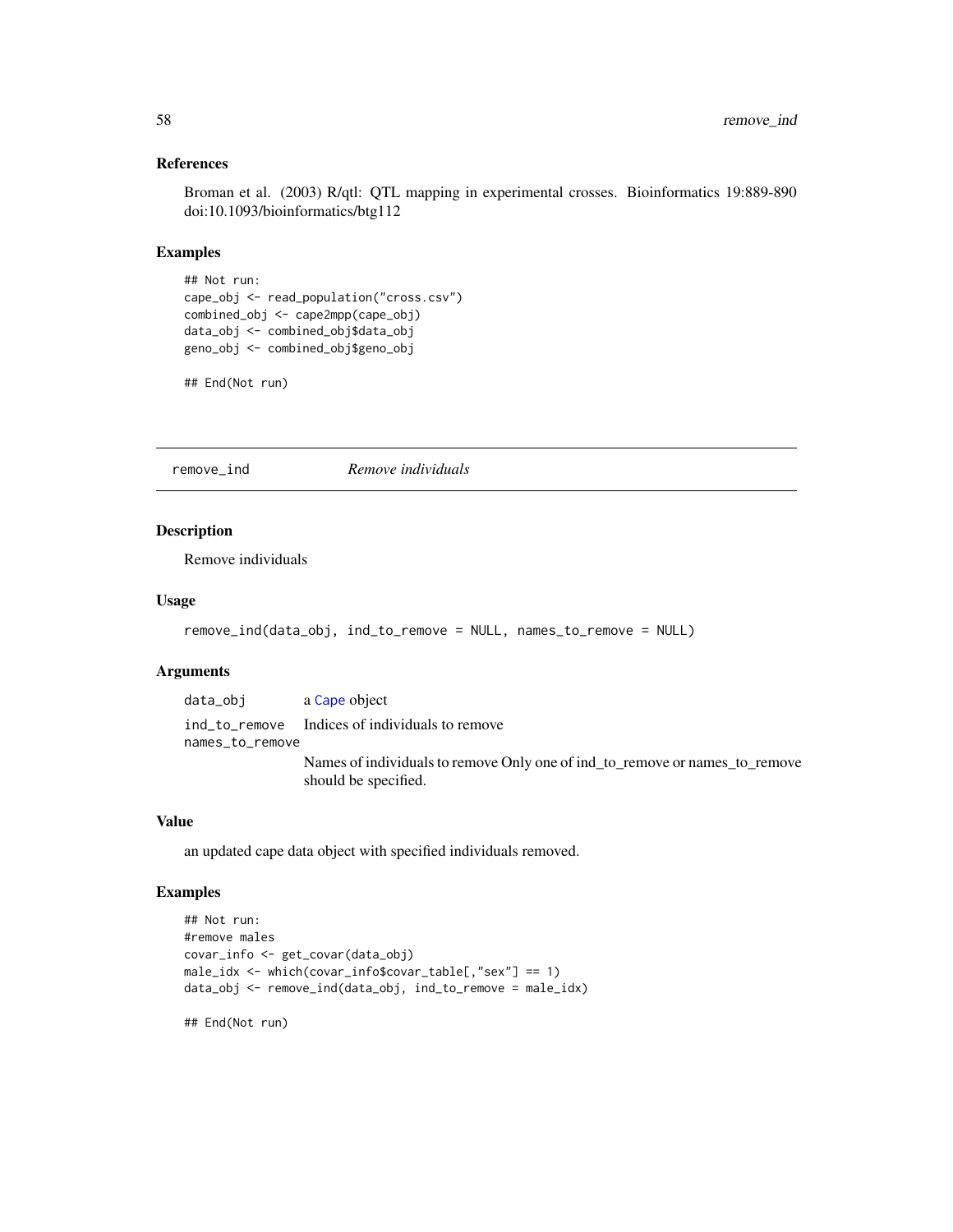<span id="page-58-0"></span>

# Description

Removes individuals from the kinship object to match the cape.obj

# Usage

```
remove_kin_ind(data_obj, kin_obj)
```
# Arguments

| data_obj | a Cape object    |
|----------|------------------|
| kin_obj  | a kinship object |

#### Value

updated kinship object

# Examples

## Not run: kin\_obj <- remove\_kin\_id(data\_obj, kin\_obj)

## End(Not run)

remove\_markers *Removes genetic markers*

# Description

Removes genetic markers

# Usage

```
remove_markers(data_obj, markers_to_remove)
```
# Arguments

data\_obj a [Cape](#page-4-0) object markers\_to\_remove

A vector of marker names to be removed.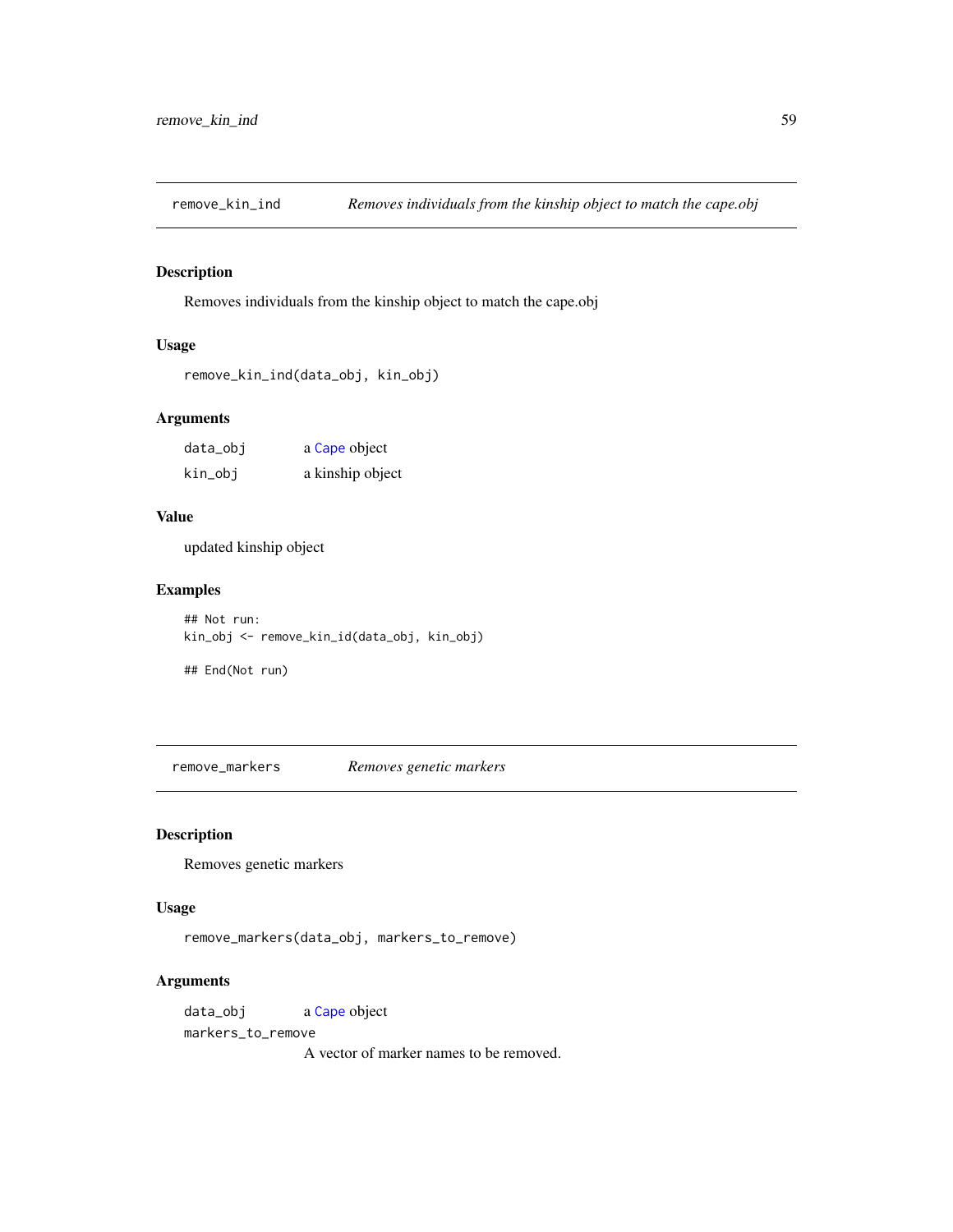# Examples

```
## Not run:
#remove markers on chromosome 1
marker_idx <- which(data_obj$chromosome == 1)
data_obj <- remove_markers(data_obj, marker_idx)
## End(Not run)
```
<span id="page-59-0"></span>remove\_missing\_genotype\_data

*Removes individuals and/or markers with missing data*

#### Description

Because there an be no missing data when calculating the kinship correction, we need a way to remove either individuals or markers with missing data. We also need a way to calculate which of these options will remove the least amount of data.

#### Usage

```
remove_missing_genotype_data(
  data_obj,
 geno_obj = NULL,
  ind\_missing\_thresh = 0,marker_missing_thresh = 0,
 prioritize = c("fewer", "ind", "marker")
)
```

| data_obj              | a Cape object                                                                                                                                                                                                                                                                                                                        |  |
|-----------------------|--------------------------------------------------------------------------------------------------------------------------------------------------------------------------------------------------------------------------------------------------------------------------------------------------------------------------------------|--|
| geno_obj              | a genotype object                                                                                                                                                                                                                                                                                                                    |  |
| ind_missing_thresh    |                                                                                                                                                                                                                                                                                                                                      |  |
|                       | Allowable amount of missing information for an individual. If 10 default, all<br>individuals with any missing data at all will be removed.                                                                                                                                                                                           |  |
| marker_missing_thresh |                                                                                                                                                                                                                                                                                                                                      |  |
|                       | Allowable amount of missing information for a marker. If 10 default, all markers<br>with any missing data at all will be removed.                                                                                                                                                                                                    |  |
| prioritize            | the basis prioritization is one of "fewer" = calculate whether removing individu-<br>als or markers will remove fewer data points, and start with that. "ind" = remove<br>individuals with missing data before considering markers with missing data.<br>"marker" = remove markers with missing data before considering individuals. |  |

<span id="page-59-1"></span>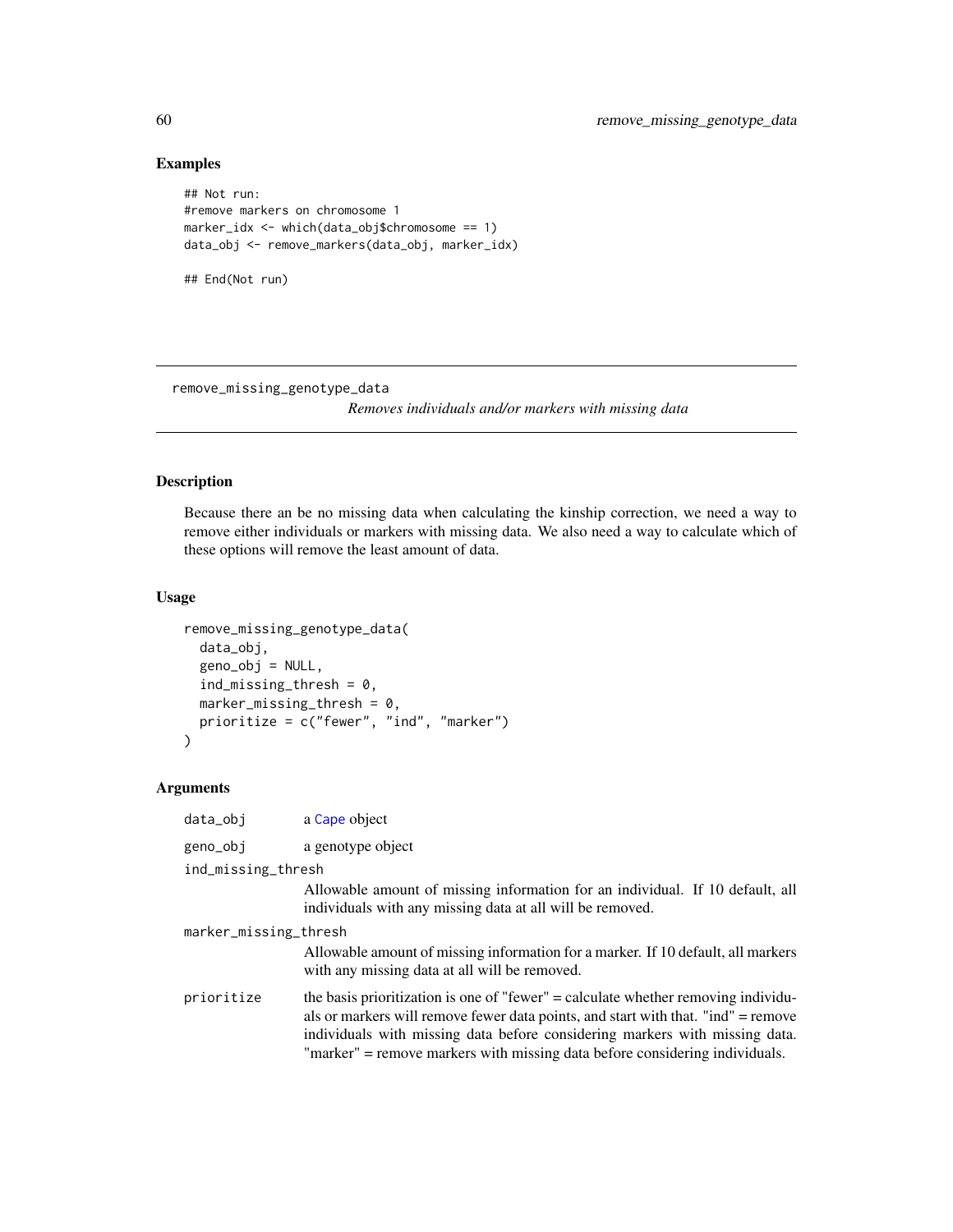#### <span id="page-60-0"></span>Details

For example, if there is one marker with no data at all, we would rather remove that one marker, than all individuals with missing data. Alternatively, if there is one individual with very sparse genotyping, we would prefer to remove that single individual, rather than all markers with missing data.

This function provides a way to calculate whether individuals or markers should be prioritized when removing data. It then removes those individuals or markers.

#### Value

The cape object is returned with individuals and markers removed. After this step, the function [get\\_geno](#page-23-0) should return an array with no missing data if ind\_missing\_thresh and marker\_missing\_thresh are both 0. If these numbers are higher, no individual or marker will be missing more than the set percentage of data.

details All missing genotype data must either be imputed or removed if using the kinship correction. Running [impute\\_missing\\_geno](#page-29-0) prior to running [remove\\_missing\\_genotype\\_data](#page-59-0) ensures that the least possible amount of data are removed before running cape. In some cases, there will be missing genotype data even after running [impute\\_missing\\_geno](#page-29-0), in which case, remove\_missing\_genotype\_data still needs to be run. The function [run\\_cape](#page-61-0) automatically runs these steps when use\_kinship is set to TRUE.

#### See Also

[get\\_geno](#page-23-0), [impute\\_missing\\_geno](#page-29-0), [run\\_cape](#page-61-0)

#### Examples

```
## Not run:
#remove entries with more than 10\
#removal of markers
data_obj <- remove_missing_genotype_data(data_obj, geno_obj,
marker_missing_thresh = 10, ind_missing_thresh = 10,
prioritize = "marker")
#remove markers with more than 5\
#more than 50\
#missing data, prioritizing removal of individuals.
```

```
data_obj <- remove_missing_genotype_data(data_obj, geno_obj,
ind_missing_thresh = 10, marker_missing_thresh = 50,
prioritize = "ind")
```

```
#remove entries witn any missing data prioritizing whichever
#method removes the least amount of data
data_obj <- remove_missing_genotype_data(data_obj, geno_obj)
```
## End(Not run)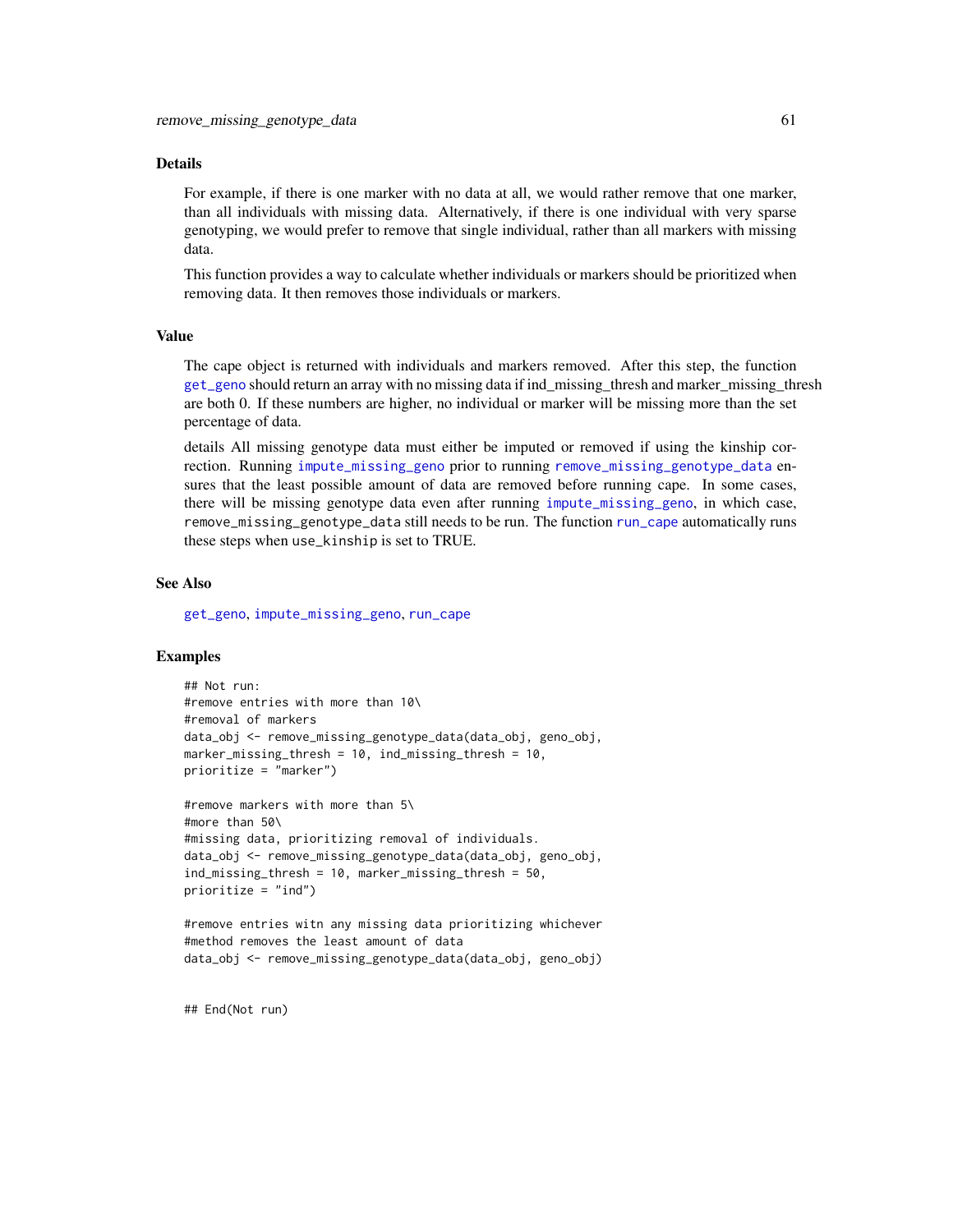<span id="page-61-1"></span>remove\_unused\_markers *Take out markers not used in cape*

#### Description

This function removes any markers that are not used in cape. This includes markers on the sex chromosomes, mitochondrial markers, and any invariant markers.

#### Usage

```
remove_unused_markers(data_obj, geno_obj, verbose = FALSE)
```
#### Arguments

| data_obi | a Cape object                                                                                  |  |
|----------|------------------------------------------------------------------------------------------------|--|
| geno_obj | a genotype object                                                                              |  |
| verbose  | A logical value indicating whether to print progress to the screen. Default is<br><b>FALSE</b> |  |

#### Value

an updated [Cape](#page-4-0) object (data\_obj)

#### Examples

```
## Not run:
data_obj <- remove_unused_markers(data_obj, geno_obj)
```
## End(Not run)

<span id="page-61-0"></span>run\_cape *Runs CAPE*

#### Description

This function takes in a data object and genotype object that have been formatted for cape, as well as a string identifying a parameter file. It runs cape on the data using the parameters specified in the file.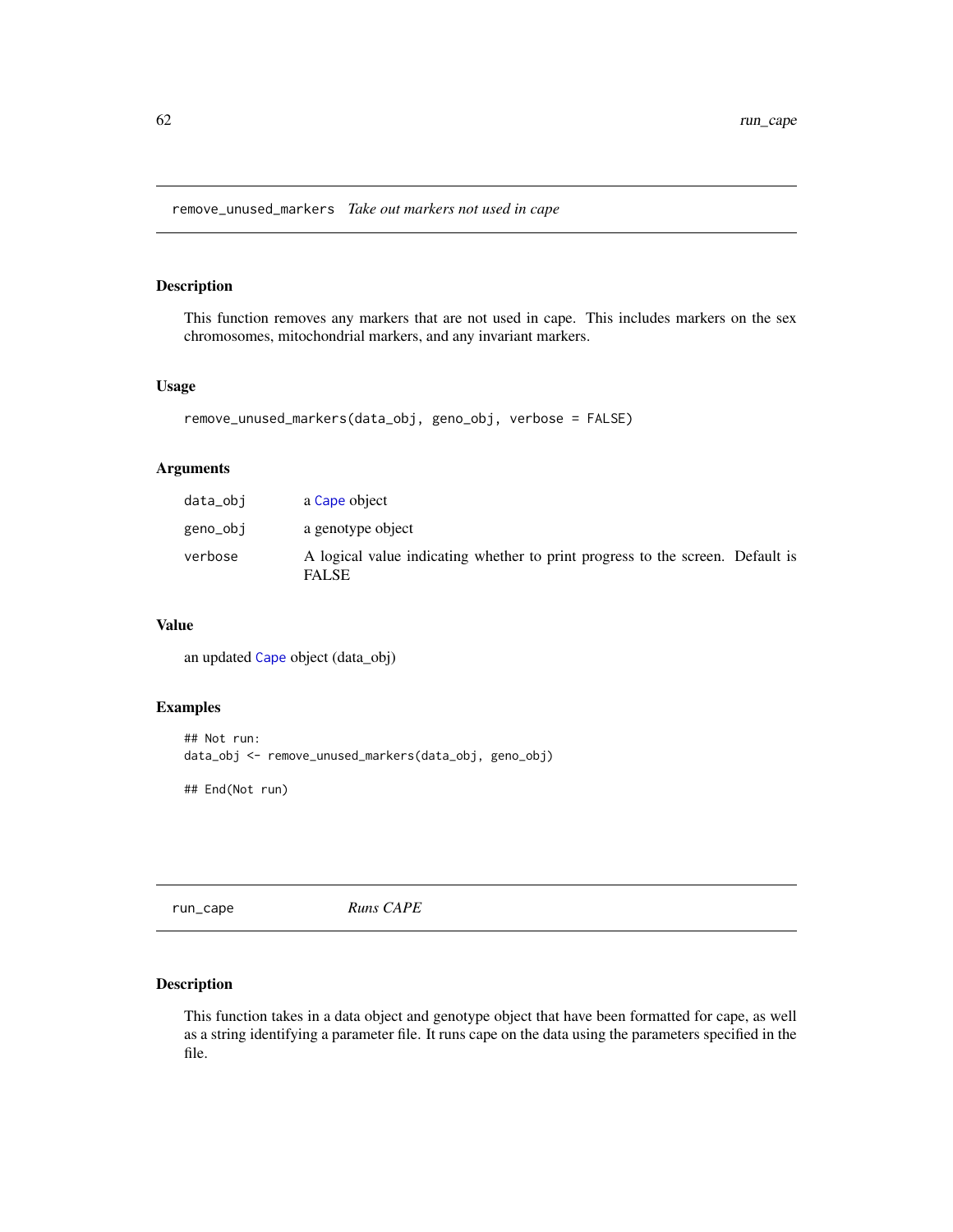run\_cape 63

# Usage

```
run_cape(
 pheno_obj,
  geno_obj,
 results_file = "cross.RDS",
 p_{0}r_{q} = 0.05,
 n\_cores = 4,initialize_only = FALSE,
 verbose = TRUE,
  run_parallel = FALSE,
 param_file = NULL,
 yaml_params = NULL,
 results_path = NULL,
 plot_pdf = TRUE
)
```
# Arguments

| pheno_obj        | the cape object holding the phenotype data returned by                                                                                                                                                                                                                                |
|------------------|---------------------------------------------------------------------------------------------------------------------------------------------------------------------------------------------------------------------------------------------------------------------------------------|
| geno_obj         | the genotype object                                                                                                                                                                                                                                                                   |
| results_file     | the name of the saved data_obj RDS file. The base name is used as the base<br>name for all saved RDS files.                                                                                                                                                                           |
| p_or_q           | A threshold indicating the maximum adjusted p value considered significant.<br>Or, if FDR p value correction is used, the the maximum q value considered<br>significant.                                                                                                              |
| n_cores          | The number of CPUs to use if run_parallel is set to TRUE                                                                                                                                                                                                                              |
| initialize_only, |                                                                                                                                                                                                                                                                                       |
|                  | If TRUE, cape will not be run. Instead an initialized data object will be re-<br>turned. This data object will contain normalized and mean-centered trait values,<br>and eigentraits, and will have covariates specified. However, the singlescan,<br>pairscan, etc. will not be run. |
| verbose          | Whether progress should be printed to the screen                                                                                                                                                                                                                                      |
| run_parallel     | boolean, if TRUE runs certain parts of the code as parallel blocks                                                                                                                                                                                                                    |
| param_file       | yaml full path to the parameter file                                                                                                                                                                                                                                                  |
| yaml_params      | yaml string containing the parameters. Either the param_file or yaml_params<br>can be null.                                                                                                                                                                                           |
| results_path     | path that results should be written to.                                                                                                                                                                                                                                               |
| plot_pdf         | boolean, TRUE by default. If FALSE no pdf will be generated by the analysis.                                                                                                                                                                                                          |

### Details

This function assumes you already have all required libraries and functions loaded.

#### Value

This function invisibly returns the data object with all final data included. In addition, data saved to the data\_obj\$results\_path directory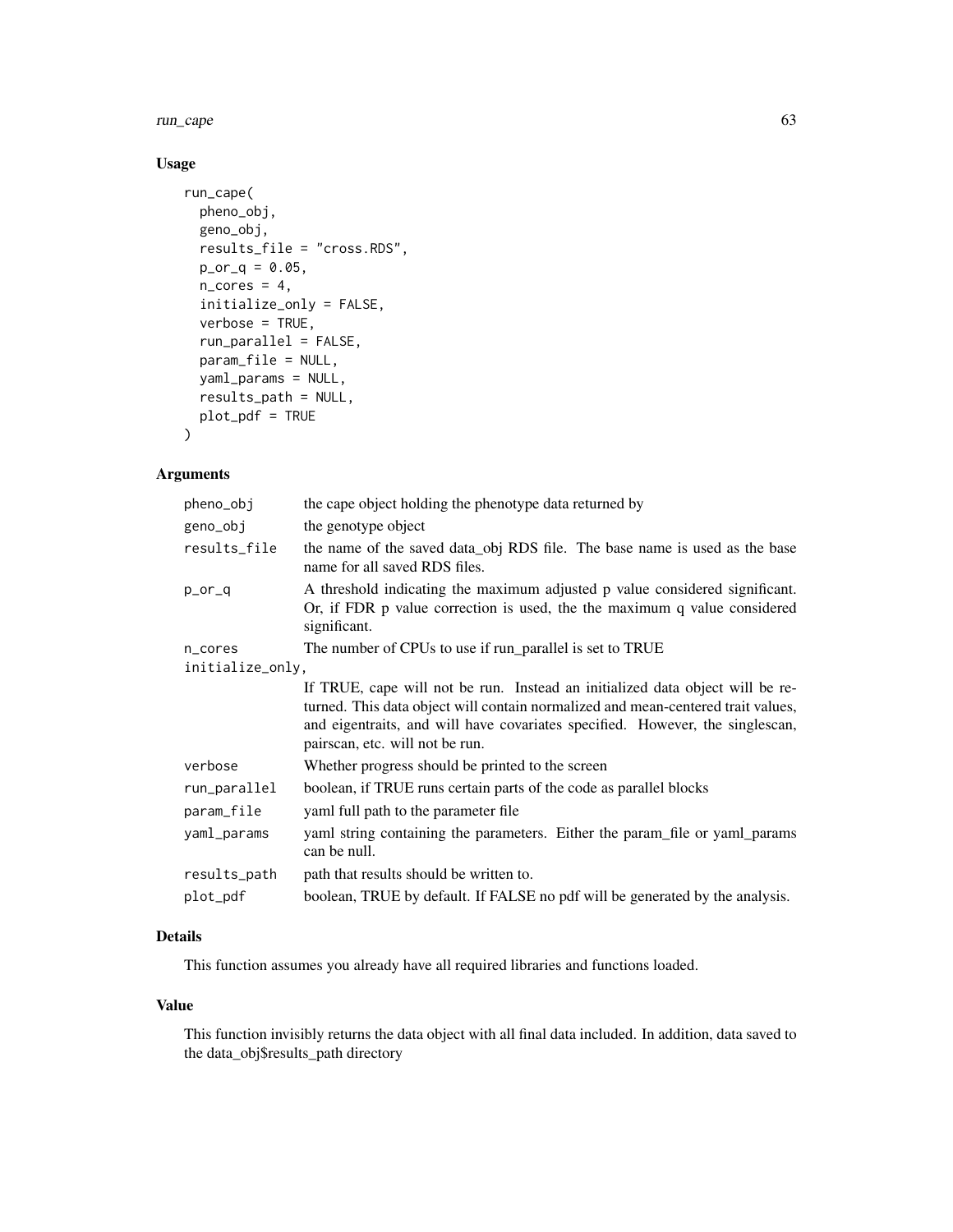#### Examples

```
## Not run:
final_data_obj <- run_cape(pheno_obj, geno_obj)
## End(Not run)
```
select\_eigentraits *Assign selected eigentraits in the Cape object*

# Description

This function is used to identify which eigentraits will be analyzed in the Cape run. After eigentrait decomposition of n traits, there will be n eigentraits. If there are more than two eigentraits, the user may wish to analyze a subset of them. This function specifies which of the eigentraits will be analyzed by Cape. It does this by subsetting the ET matrix to only those eigentraits specified. The traits not selected are deleted from the object.

#### Usage

```
select_eigentraits(data_obj, traits_which = c(1, 2))
```
# Arguments

| data_obi     | a Cape object                                                                                    |
|--------------|--------------------------------------------------------------------------------------------------|
| traits which | A vector of integers, of at least length two specifying which eigentraits should<br>be analyzed. |

# Value

updated [Cape](#page-4-0) object

#### See Also

[plot\\_svd](#page-49-0)

# Examples

```
## Not run:
data_obj <- selecct_eigentraits(data_obj, traits_which = 1:3)
```
## End(Not run)

<span id="page-63-0"></span>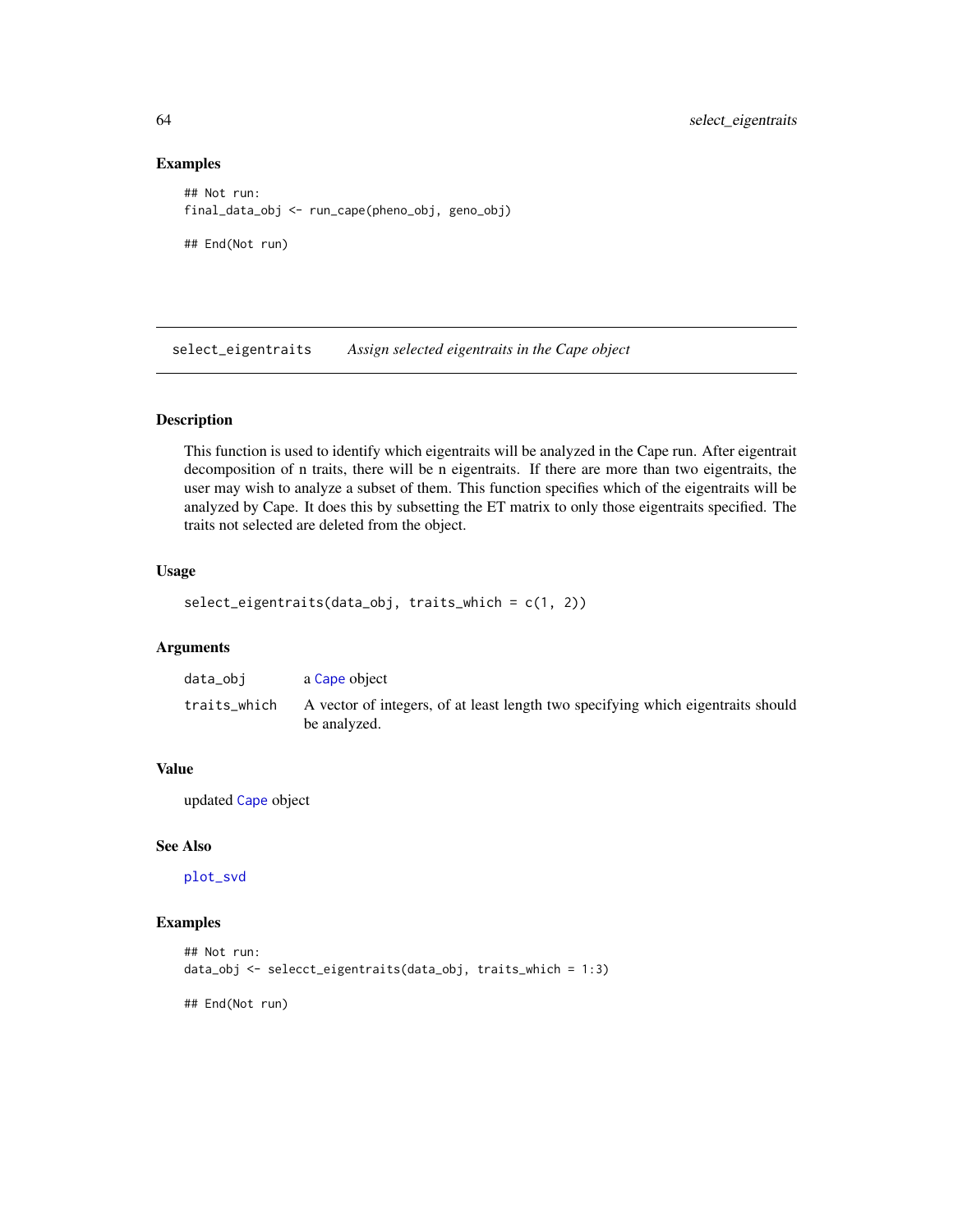<span id="page-64-1"></span><span id="page-64-0"></span>select\_markers\_for\_pairscan

*Select markers for the pairwise scan.*

#### Description

This function selects markers for the pairwise scan. Beause Cape is computationally intensive, pairscans should not be run on large numbers of markers. As a rule of thumb, 1500 markers in a population of 500 individuals takes about 24 hours to run without the kinship correction. The kinship correction increases the time of the analysis, and users may wish to reduce the number of markers scanned even further to accommodate the extra computational burden of the kinship correction.

# Usage

```
select_markers_for_pairscan(
  data_obj,
  singlescan_obj,
  geno_obj,
  specific_markers = NULL,
  num_alleles = 50,
 peak\_density = 0.5,
 window_size = NULL,
  tolerance = 5,
  plot_peaks = FALSE,
  verbose = FALSE,
 pdf_filename = "Peak.Plots.pdf"
)
```

| data_obj         | a Cape object                                                                                                                                                                                                                                                                    |
|------------------|----------------------------------------------------------------------------------------------------------------------------------------------------------------------------------------------------------------------------------------------------------------------------------|
|                  | singlescan_obj a singlescan object from singlescan.                                                                                                                                                                                                                              |
| geno_obj         | a genotype object                                                                                                                                                                                                                                                                |
| specific_markers |                                                                                                                                                                                                                                                                                  |
|                  | A vector of marker names specifying which markers should be selected. If<br>NULL, the function uses main effect size to select markers.                                                                                                                                          |
| num_alleles      | The target number of markers to select if using main effect size                                                                                                                                                                                                                 |
| peak_density     | The fraction of markers to select under each peak exceeding the current thresh-<br>old. Should be set higher for populations with low LD. And should be set lower<br>for populations with high LD. Defaults to 0.5, corresponding to 50% of markers<br>selected under each peak. |
| window_size      | The number of markers to use in a smoothing window when calculating main<br>effect peaks. If NULL, the window size is selected automatically based on the<br>number of markers with consecutive rises and falls of main effect size.                                             |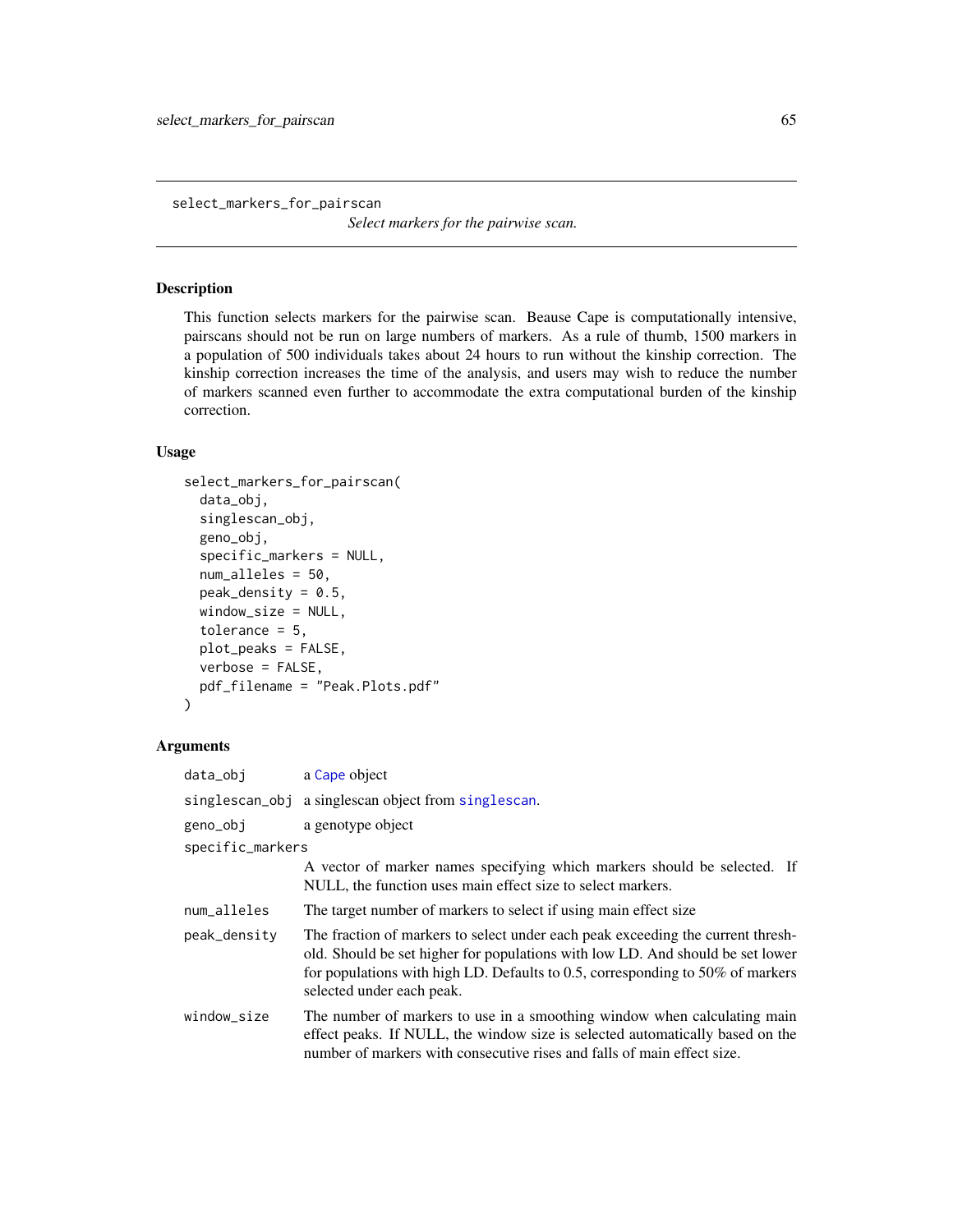<span id="page-65-0"></span>

| tolerance    | The allowable deviation from the target marker number in number of markers.<br>For example, If you ask the function to select 100 markers, an set the tolerance<br>to 5, the algorithm will stop when it has selected between 95 and 105 markers. |
|--------------|---------------------------------------------------------------------------------------------------------------------------------------------------------------------------------------------------------------------------------------------------|
| plot_peaks   | Whether to plot the singlescan peaks identified by bin_curve. This can be<br>helpful in determining whether the window_size and peak_density parameters<br>are optimal for the population.                                                        |
| verbose      | Whether progress should be printed to the screen                                                                                                                                                                                                  |
| pdf_filename | If plot_peaks is TRUE, this argument specifies the filename to which the peaks<br>are plotted.                                                                                                                                                    |

#### Details

This function can select markers either from a pre-defined list input as the argument specific\_markers, or can select markers based on their main effect size.

To select markers based on main effect size, this function first identifies effect score peaks using an automated peak detection algorithm. It finds the peaks rising above a starting threshold and samples markers within each peak based on the user-defined sampling density peak\_density. Setting peak\_density to 0.5 will result in 50% of the markers in a given peak being sampled uniformly at random. Sampling reduces the redundancy among linked markers tested in the pairscan. If LD is relatively low in the population, this density can be increased to 1 to include all markers under a peak. If LD is high, the density can be decreased to reduce redundancy further.

The algorithm compares the number of markers sampled to the target defined by the user in the argument num\_alleles. If fewer than the target have been selected, the threshold is lowered, and the process is repeated until the target number of alleles have been selected (plus or minus the number set in tolerance).

If the number of target alleles exceeds the number of markers genotyped, all alleles will be selected automatically.

#### Value

Returns the [Cape](#page-4-0) object with a new matrix called geno\_for\_pairscan containing the genotypes of the selected markers for each individual.

# See Also

[bin\\_curve](#page-0-0), [singlescan](#page-67-0)

#### Examples

```
## Not run:
#select 100 alleles to run through pairscan
data_obj <- select_markers_for_pairscan(data_obj, singlescan_obj, geno_obj, num_alleles = 100)
```
## End(Not run)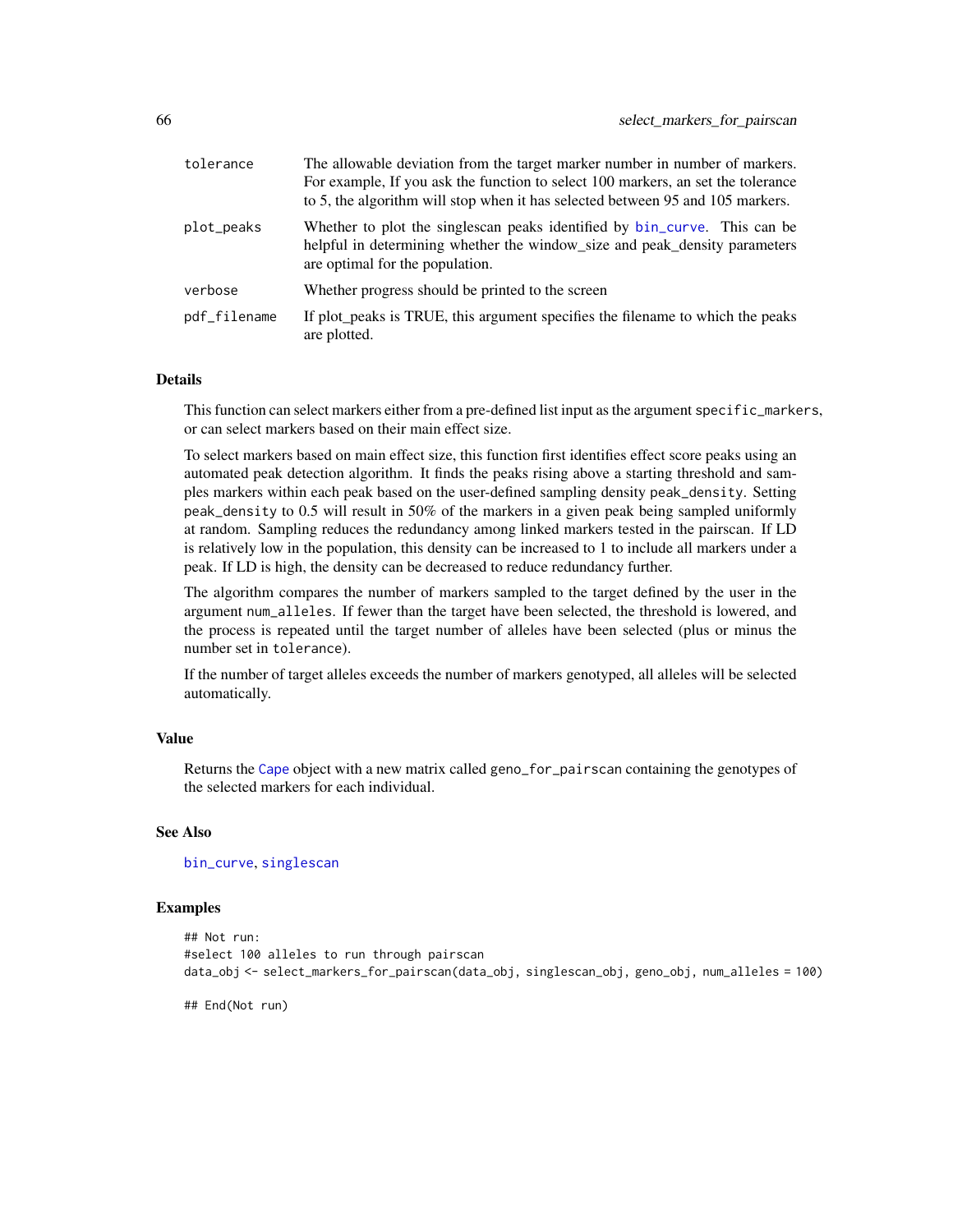<span id="page-66-0"></span>

# Description

Updates the pheno object to include only 'pheno\_which' columns. Optionally scale and/or normalize traits.

#### Usage

```
select_pheno(
  data_obj,
  pheno_which,
  min_entries = 5,
  scale_pheno = FALSE,
  rank_norm_pheno = FALSE
\mathcal{L}
```
# Arguments

| data_obj        | a Cape object                                                                                                                                                           |
|-----------------|-------------------------------------------------------------------------------------------------------------------------------------------------------------------------|
| pheno_which     | vector of names from the parameters YAML file. This vector should include<br>both traits and covariates. The covariates are assigned after trait selection.             |
| min_entries     | minimum number of data entries the phenotype needs to have for it to be in-<br>cluded. If any trait has fewer than min_entries, It will be removed with a warn-<br>ing. |
| scale_pheno     | if TRUE then phenotypes are mean-centered and standardized                                                                                                              |
| rank_norm_pheno |                                                                                                                                                                         |
|                 | if TRUE then phenotypes are rank Z normalized                                                                                                                           |

#### Value

updated [Cape](#page-4-0) object

# Examples

```
## Not run:
data_obj <- select_pheno(data_obj, pheno_which = c("BW_24", "INS_24", "log_GLU_24"))
## End(Not run)
```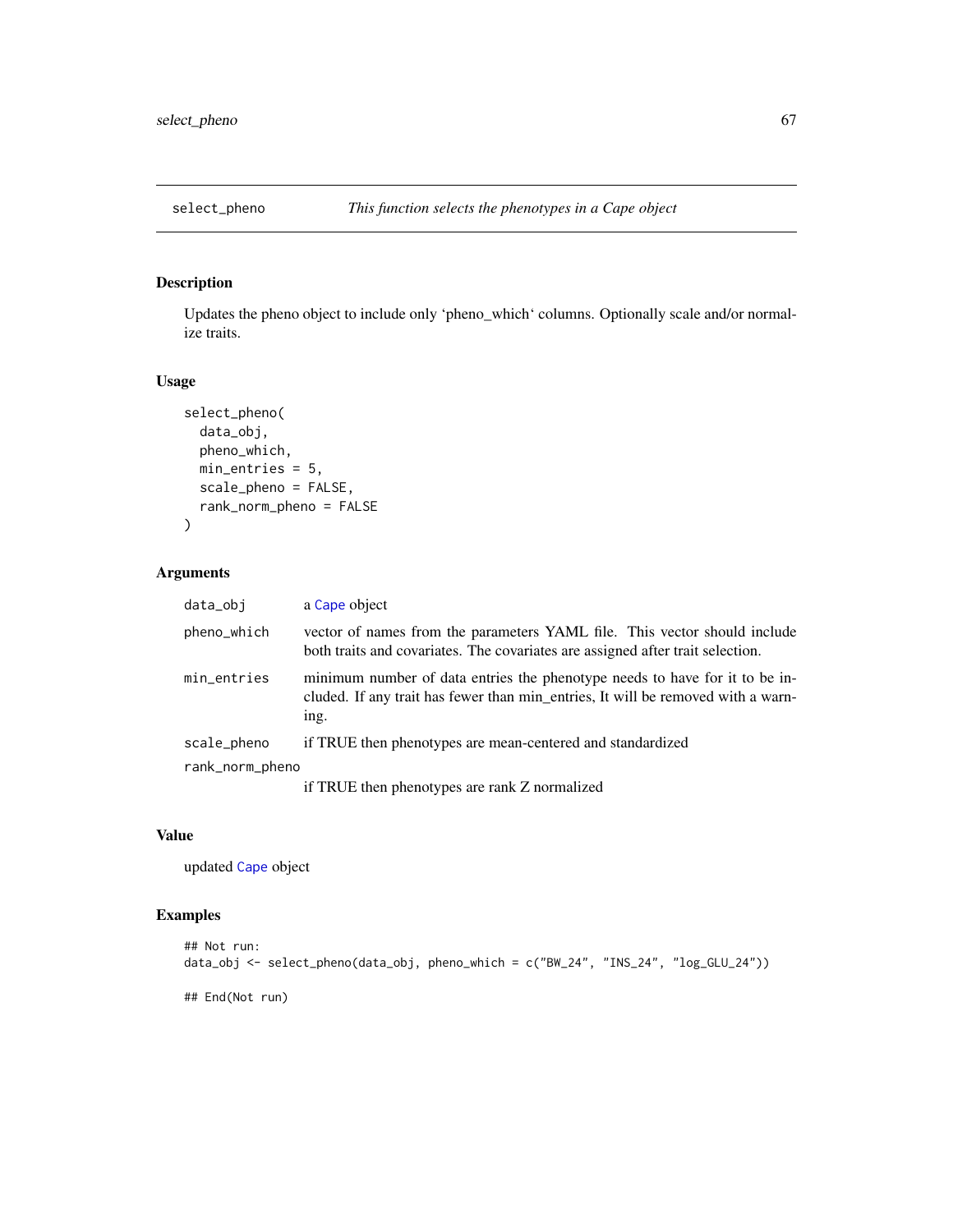# <span id="page-67-1"></span><span id="page-67-0"></span>Description

This function performs marker regression to associate individual markers with traits (or eigentraits). If n\_perm is greater than 0, permutations are run to determine effect size thresholds for the alpha values provided. The default alpha values are 0.05 and 0.01. Covariates are specified in the cape parameter file.

#### Usage

```
singlescan(
  data_obj,
  geno_obj,
 kin_obj = NULL,
  n\_perm = 0,alpha = c(0.01, 0.05),
  model_family = "gaussian",
  run_parallel = FALSE,
  n\_cores = 4,verbose = FALSE,
  overwrite_alert = TRUE
)
```

| data_obj        | a Cape object                                                                                                                                                                                                                                                                                                                                                |
|-----------------|--------------------------------------------------------------------------------------------------------------------------------------------------------------------------------------------------------------------------------------------------------------------------------------------------------------------------------------------------------------|
| geno_obj        | a genotype object.                                                                                                                                                                                                                                                                                                                                           |
| kin_obj         | a kinship object. If NULL, the kinship correction is not performed.                                                                                                                                                                                                                                                                                          |
| n_perm          | integer number of permutations. Permutation results are only used in plot_singlescan.<br>They are not used for any other piece of the Cape analysis and may be safely<br>omitted. The default number of permutations is 0.                                                                                                                                   |
| alpha           | significance level if permutations are being run. If permutations are run effect<br>size thresholds for each alpha level are cacluated using the extreme value distri-<br>bution.                                                                                                                                                                            |
| model_family    | A vector indicating the model family of the phenotypes. This can be either<br>"gaussian" or "binomial." If length 1, all phenotypes will be assigned to the<br>same family. Phenotypes can be assigned different model families by providing<br>a vector of the same length as the number of phenotypes, indicating how each<br>phenotype should be modeled. |
| run_parallel    | Whether to run on parallel CPUs                                                                                                                                                                                                                                                                                                                              |
| n_cores         | The number of CPUs to use if run_parallel is TRUE                                                                                                                                                                                                                                                                                                            |
| verbose         | Whether to print progress to the screen                                                                                                                                                                                                                                                                                                                      |
| overwrite_alert |                                                                                                                                                                                                                                                                                                                                                              |
|                 | Used                                                                                                                                                                                                                                                                                                                                                         |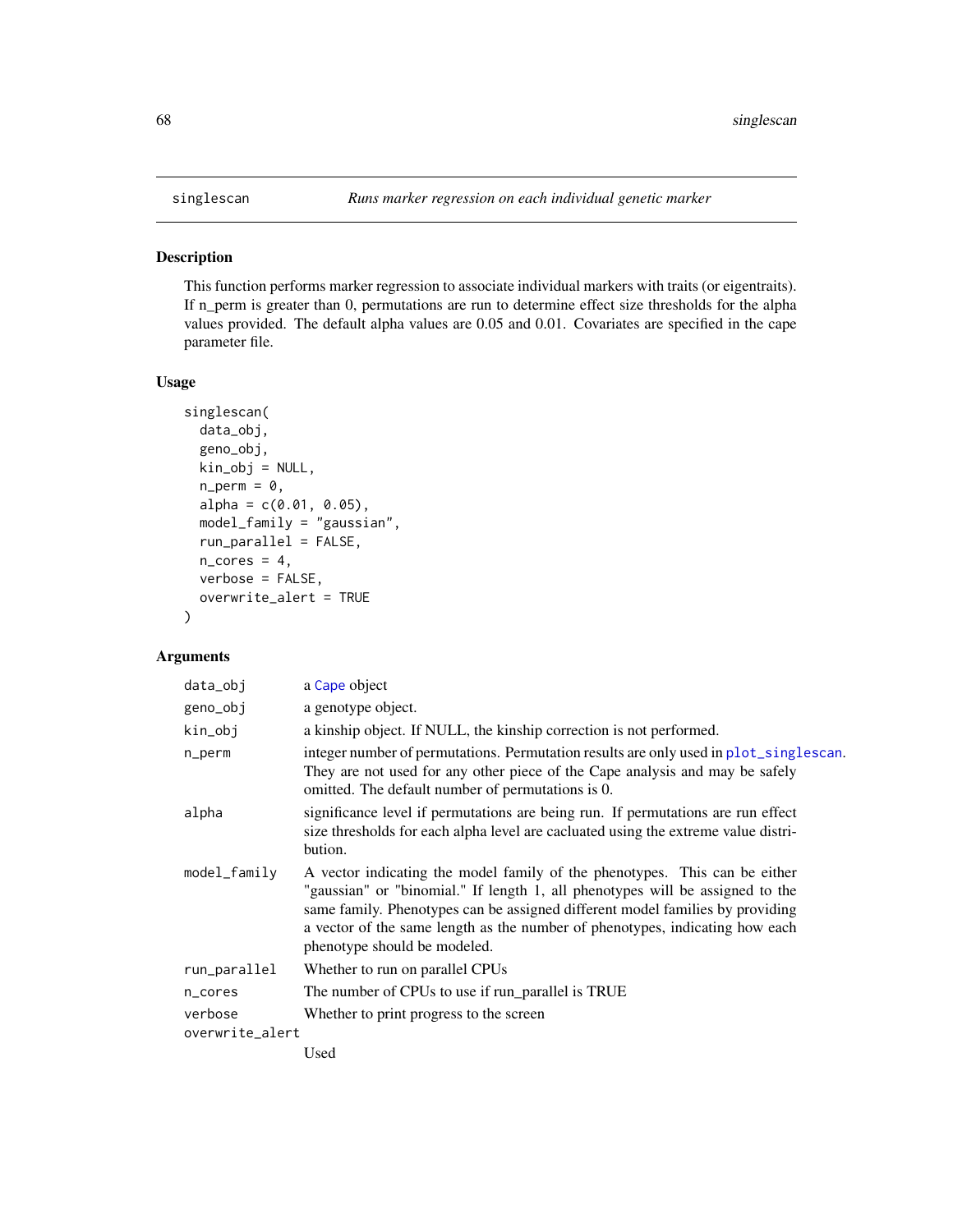#### <span id="page-68-0"></span>Details

model\_family indicates the model family of the phenotypes This can be either "gaussian" or "binomial". If this argument is length 1, all phenotypes will be assigned to the same family. Phenotypes can be assigned different model families by providing a vector of the same length as the number of phenotypes, indicating how each phenotype should be modeled.

# Value

Returns a list of the singlescan results. The list is of length seven, and has the following elements: alpha: The alpha values set in the argument alpha alpha\_thresh: The calculated effect size thresholds at each alpha if permutations are run. ref\_allele: The allele used as the reference allele singlescan\_effects: The effect sizes (beta coefficients) from the single-locus linear models singlescan\_t\_stats: The t statistics from the single-locus linear models locus.p\_vals: Marker-level p values locus score scores: Marker-level test statistics.

# See Also

[plot\\_singlescan](#page-48-0)

#### Examples

```
## Not run:
singlescan_obj <- singlescan(data_obj, geno_obj, kin_obj)
## End(Not run)
```
write\_population *Save the cross data in R/qtl CSV format*

#### Description

This function writes out a cape object in a csv format readable both by [read\\_population](#page-56-0) in Cape or by read.cross in R/qtl.

#### Usage

```
write_population(
  data_obj,
  geno_obj,
  ref_allele = "A",
  na = NA,
  filename = "capeData.csv"
)
```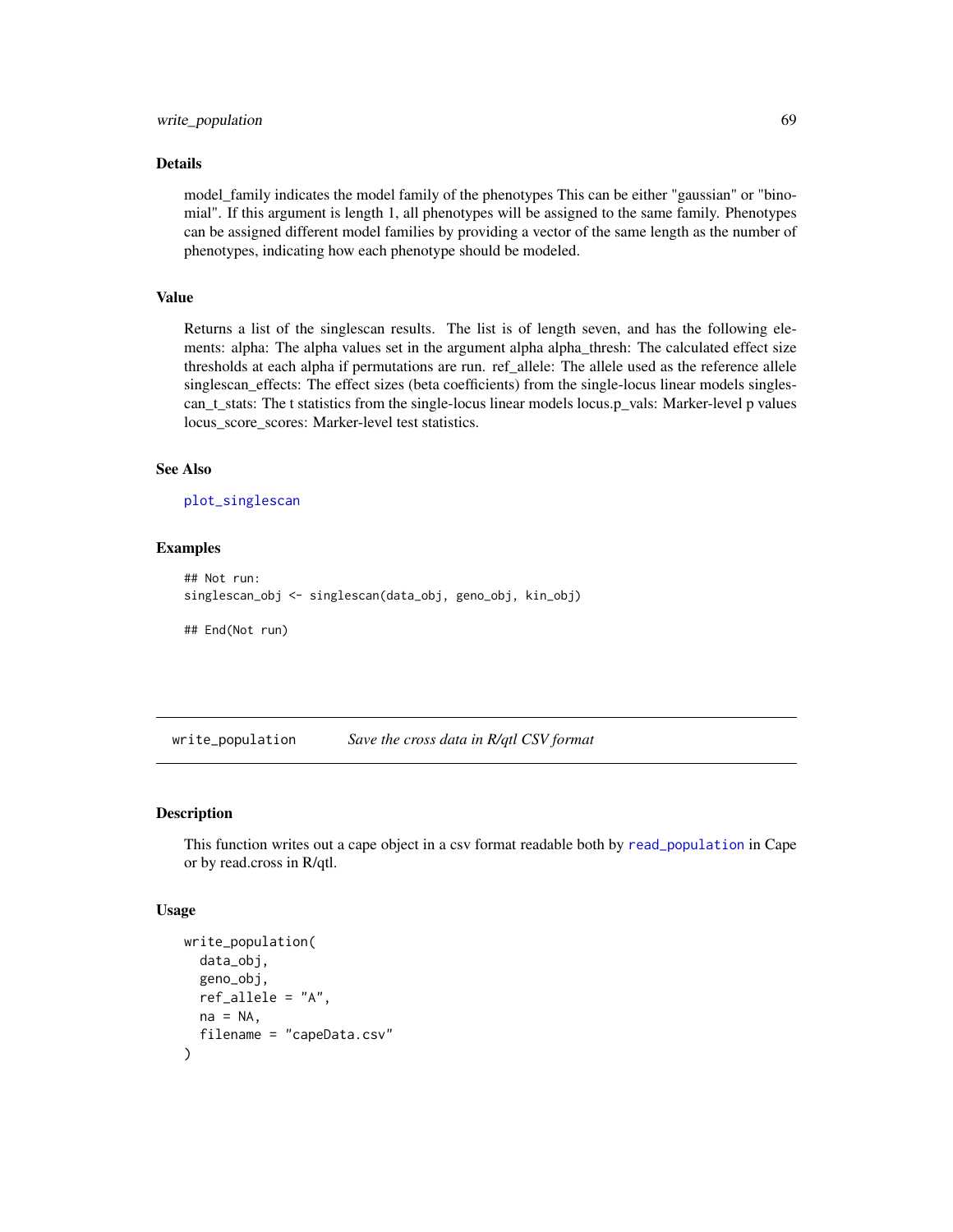# Arguments

| data_obj   | a Cape object                                                                   |
|------------|---------------------------------------------------------------------------------|
| geno_obj   | a genotype object                                                               |
| ref_allele | a character, e.g., "A", that represents the reference allele in the data object |
| na         | either NA or a character used to represent a missing data value in the output   |
| filename   | absolute or relative path to the output file's destination                      |

# Value

Writes a file to the destination path

#### References

Broman et al. (2003) R/qtl: QTL mapping in experimental crosses. Bioinformatics 19:889-890 doi:10.1093/bioinformatics/btg112

# Examples

## Not run: write\_population(data\_obj, geno\_obj)

## End(Not run)

write\_variant\_influences

*Write significant cape interactions to a csv file*

# Description

This function takes in the final data object and writes the variant influences that are at or below the specified significance level.

#### Usage

```
write_variant_influences(
  data_obj,
 p_{or_q} = 0.05,
  include_main_effects = TRUE,
  filename = "Variant.Influences.csv",
  delim = ",",mark_covar = FALSE,
  write_file = TRUE
)
```
<span id="page-69-0"></span>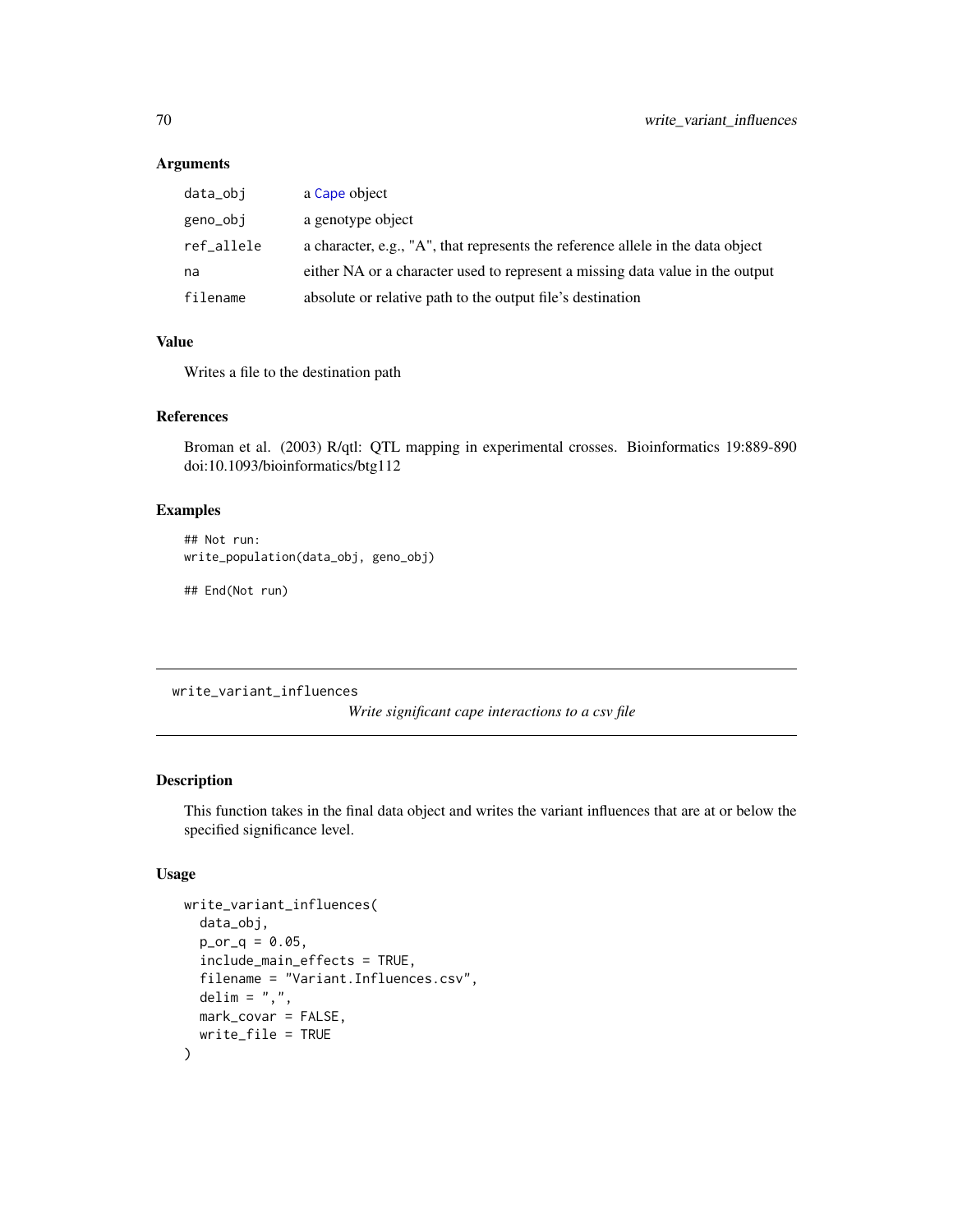#### <span id="page-70-0"></span>Arguments

| data_obj             | a Cape object                                                                                                                                                                                                      |
|----------------------|--------------------------------------------------------------------------------------------------------------------------------------------------------------------------------------------------------------------|
| p_or_q               | A threshold indicating the maximum adjusted p value considered significant. If<br>an FDR method has been used to correct for multiple testing, this value specifies<br>the maximum q value considered significant. |
| include_main_effects |                                                                                                                                                                                                                    |
|                      | Whether to include main effects (TRUE) or only interaction effects (FALSE) in<br>the output table.                                                                                                                 |
| filename             | A character vector specifying the name of the file.                                                                                                                                                                |
| delim                | A character string indicating the delimiter in the data file. The default indicates<br>a comma-separated file (",").                                                                                               |
| mark_covar           | A logical value. If TRUE, an asterisk is appended the names of markers used as<br>covariates in the pair scan.                                                                                                     |
| write file           | A logical value indicating whether the table should be written to a file or simply<br>returned.                                                                                                                    |

#### Details

The columns of the output file are the following: Source: The marker that is the source of the directed interaction Chr: The chromosome on which the source marker lives Position: The genomic position of the source marker Target: If the effect is an interaction, this column lists the marker that is the target of the directed interaction. If the effect is a main effect, this column lists the trait that is the target of the main effect. Chr: The chromosome on which the target marker lives. If the effect is a main effect, this is listed as 0. Position: The genomic position of the target marker. If the effect is a main effect, this is listed as 1. Conditioning: If the effect is a main effect, this column identifies the marker on which the main effect marker was conditioned when it had it's largest main effect. Chr: If the effect is a main effect, this column lists the chromosome on which the conditioning marker lives Position: If the effect is a main effect, this column lists the genomic position of the conditioning marker. Effect: The effect size of the effect, either main effect or interaction. SE: The standard error of the effect, either main effect or interaction. |Effect|/SE: The standardized effect P\_empirical: The empirical p value calculated from permutations p\_adjusted: The p value adjusted by the method specified in the parameter file.

# Value

If write\_file is TRUE, this function writes the results table to a file and invisibly returns the table. If write\_file is FALSE, the function returns the results table without writing to file.

#### Examples

```
## Not run:
inf_table <- write_variant_influences(data_obj)
```
## End(Not run)